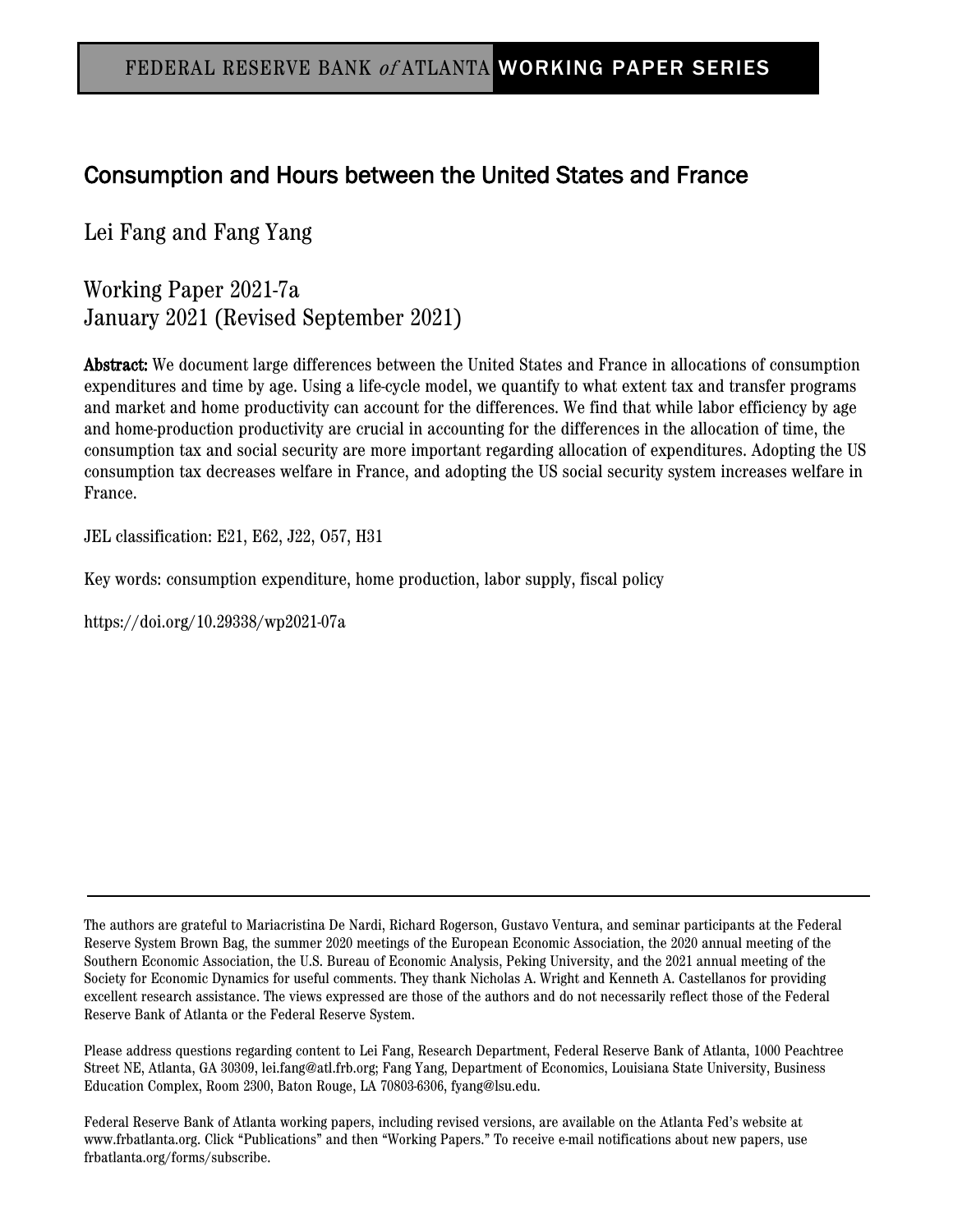# **1 Introduction**

While there is a large literature on the differences in labor supply across coun-tries,<sup>[1](#page-1-0)</sup> work on cross-country differences in consumption expenditures is limited. To evaluate the effect of variations in policies on allocation and welfare, it is important to study consumption and labor-supply decisions together in a model that is consistent with data on both types of decision.

In this paper, we study cross-country differences in the life-cycle profiles of both labor supply and consumption expenditures. We examine the allocations of consumption expenditures and time by age across countries not only for market activities but also for home activities. Home production is a critical factor in propagating the effect of policies on labor supply and is also an important component in welfare calculation.<sup>[2](#page-1-1)</sup> We focus on understanding the discrepancy in the life-cycle profiles between the United States and France because the two countries, while at a similar stage of economic development, differ dramatically in their tax and social security systems.

Different tax and transfer programs could create different incentives for households when they allocate their time and expenditures between market and home activities over their life cycle. We observe large differences in such programs between the United States and France. First, the consumption tax rate is 24 percent in France but only 7.5 percent in the United States. Second, the French social security system features a substantially higher tax rate accompanied by a more generous benefit scheme. Lastly, the French income tax is more progressive than that of the United States.

The age profiles of time use and expenditure in the United States and France also differ greatly. Using time-use and consumer-expenditure surveys, we document three important differences. First, the French, at every age, work less in the market but spend more time in home production than Americans and moreover, the difference is larger at older ages. Second, the French have lower expenditureto-income ratios for spending on both market goods and home inputs (goods used in producing for home consumption), but the difference is larger for market goods than for home inputs. Third, over the life cycle, both Americans and the French shift their allocations of time and expenditures from market to home, but the shift

<span id="page-1-0"></span><sup>&</sup>lt;sup>1</sup>See, for example, [Prescott](#page-37-0) [\(2004\)](#page-37-0), [Ohanian et al.](#page-37-1) [\(2008\)](#page-38-0), [Rogerson](#page-38-0) (2008), [Olovsson](#page-37-2) [\(2009\)](#page-37-2), [McDaniel](#page-37-3) [\(2011a\)](#page-37-3), [Ngai and Pissarides](#page-37-4) [\(2011\)](#page-37-4), [Erosa et al.](#page-36-0) [\(2012\)](#page-36-0), [Ragan](#page-37-5) [\(2013\)](#page-37-5), [Chakraborty](#page-35-0) [et al.](#page-35-0) [\(2015\)](#page-35-0), [Laun and Wallenius](#page-37-6) [\(2016\)](#page-37-6), [Duernecker and Herrendorf](#page-36-1) [\(2018\)](#page-36-1), and [Bick and Fuchs-](#page-35-1)[Schündeln](#page-35-1) [\(2018\)](#page-35-1).

<span id="page-1-1"></span><sup>2</sup> See, for example, [Benhabib et al.](#page-35-2) [\(1991\)](#page-35-2), [Rupert et al.](#page-38-1) [\(1995\)](#page-38-1), [Rogerson](#page-38-0) [\(2008\)](#page-38-0), [McDaniel](#page-37-3) [\(2011a\)](#page-37-3), [Ngai and Pissarides](#page-37-4) [\(2011\)](#page-37-4), [Ragan](#page-37-5) [\(2013\)](#page-37-5), [Rogerson and Wallenius](#page-38-2) [\(2016\)](#page-38-2), [Bridgman et al.](#page-35-3) [\(2018\)](#page-35-3), and [Duernecker and Herrendorf](#page-36-1) [\(2018\)](#page-36-1) for the effects of home production on market hours. See, for example, [Dotsey et al.](#page-36-2) [\(2015\)](#page-36-2). [Boerma and Karabarbounis](#page-35-4) [\(2020\)](#page-35-4), and [Boerma and Karabar](#page-35-5)[bounis](#page-35-5) [\(2021\)](#page-35-5) for the importance of home production in assessing the welfare changes.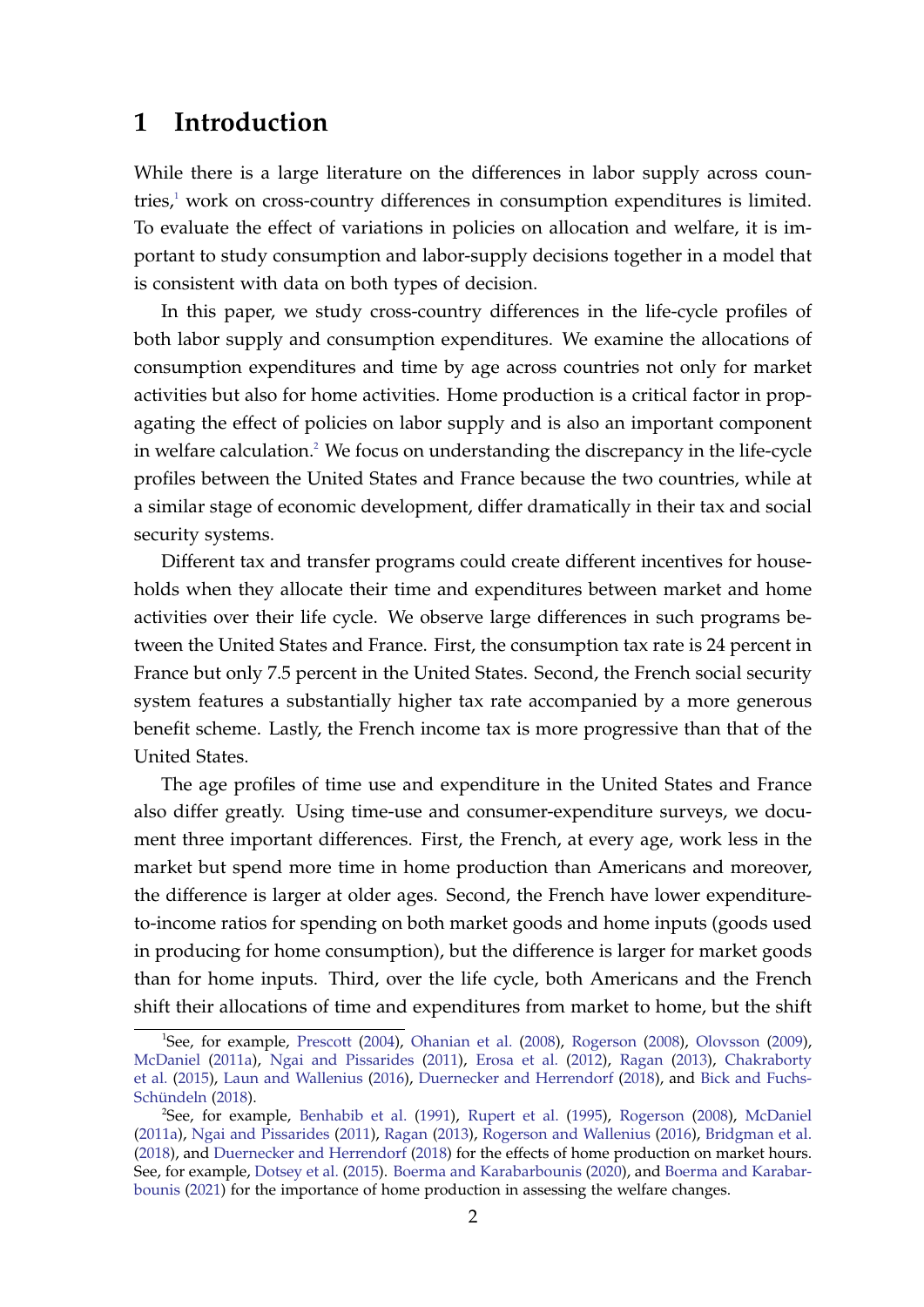is faster and stronger in France.

Higher taxes and a larger social security system in France favor home production over market production and may account for the differences in allocations of expenditure and time observed in the data. We develop a model to formally evaluate the quantitative effects of these policies on allocations. Our life-cycle model features home production, endogenous retirement decisions, and uninsurable idiosyncratic productivity shocks. In the model, households derive utility from leisure and a consumption good composited from a market good and a home good. The home good is produced using households' time and home inputs. The model incorporates key realistic features of the tax and transfer programs, including the consumption tax, the income tax, and the social security system.

We calibrate the model to the United States and show that it matches well the data on US expenditure and time allocations by age. In our model, besides the differences in tax and transfer programs, France differs from the United States in households' age-efficiency profile for market production. In particular, France has a lower age-efficiency profile. With these differences in government programs and productivity, the model matches well the data on French allocations of expenditure and hours by age.

The simulated French economy can generate the three documented differences in allocations from the United States. First, a lower efficiency profile and higher taxes in France favor home production over market production and thus increase home hours and reduce market hours. This generates the pattern that the French work less in the market but more at home than Americans. Second, the calibration implies that the substitutability between home goods and market goods is bigger than that between home time and home inputs. Hence the lower efficiency profile and higher taxes in France lead to a stronger substitution from the consumption of market goods to home goods than that from home inputs to home hours, generating a larger drop in the expenditure on market goods than in home inputs in France. Third, the age-efficiency profile is much lower at old age in France, which leads to a stronger shift of hours and expenditures from market to home over the life cycle.

To decompose the effects of policy and productivity, we replace French policies and age-efficiency profile with US values in the simulated French economy. Our first finding is that the combination of consumption tax, social security system, and income tax can account for 65 percent of the total difference in the expenditure on market goods and 69 percent of the total difference in the expenditure on home inputs, while the difference in the efficiency profile can account for 33 percent of the total difference in the expenditure on both market goods and home inputs. Among the policies considered, the consumption tax and social security system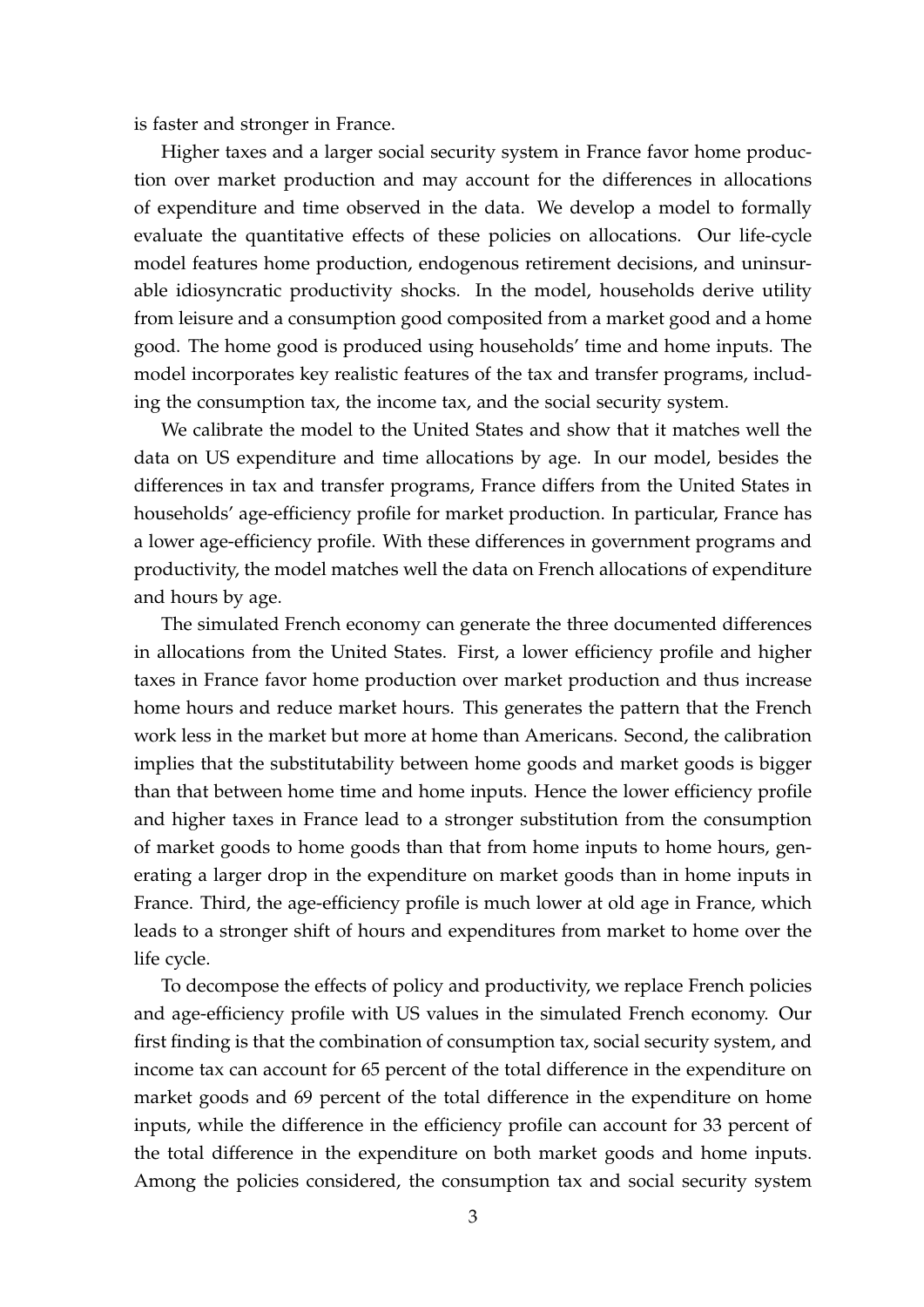are quantitatively more important than the income tax for determining allocation of expenditures. Second, we find that the difference in the efficiency profile alone can account for 86 percent of the difference in aggregate market hours and 67 percent of the difference in aggregate home hours between France and the United States, while the three policies combined account for 13 percent of the difference in market hours and 37 percent of the difference in home hours.

To evaluate the long-run welfare implications of each policy, we change each policy in France while holding government spending constant, which we achieve by imposing an additional proportional income tax. We find that adopting the US consumption tax leads to a decline in welfare. Adopting the US social security system benefits all French households. The welfare gain is especially large for households with higher productivity because they dislike a larger social security system. The average welfare change from adopting the US income tax, compared to the other policy changes, is small. The welfare gain from adopting the US social security system outweighs the welfare cost from adopting the US consumption tax; thus, adopting all three US policies increases welfare for French households that is equivalent to a onetime asset transfer at age twenty-four in the amount of 91.1 percent of the average income in the benchmark economy.

This paper is related to the literature studying life-cycle consumption profiles in the United States. [Carroll](#page-35-6) [\(1997\)](#page-35-6) and [Gourinchas and Parker](#page-36-3) [\(2002\)](#page-36-3) show that precautionary savings, generated by borrowing constraints and idiosyncratic income shocks, can explain the hump-shaped life-cycle consumption profile. [Bullard](#page-35-7) [and Feigenbaum](#page-35-7) [\(2007\)](#page-35-7) find that including leisure in the utility function helps explain the decline in consumption late in life. A more recent literature studies the subcomponents of consumption over the life cycle. [Fernandez-Villaverde and](#page-36-4) [Krueger](#page-36-4) [\(2007\)](#page-36-4) document hump-shaped profiles for both durable and nondurable consumption and propose to explain the hump with a model in which durables serve as collateral. [Yang](#page-38-3) [\(2009\)](#page-38-3) develops a model with illiquid housing and with collateral constraints to study the life-cycle patterns of housing and nonhousing consumption. [Aguiar and Hurst](#page-35-8) [\(2013\)](#page-35-8) show that the hump shape in market consumption is related to the substitutability of market and home-produced goods. [Dotsey et al.](#page-36-5) [\(2014\)](#page-36-5) show that a life-cycle model with home production explains well the life-cycle patterns of market and home consumption and time allocation. Our contribution to this literature is to compare consumption-expenditure profiles across countries and study policy impacts on the profiles of expenditure on both market goods and home inputs to account for cross-country differences.

This paper is also related to the literature that quantifies the effects of government policies on labor supply across countries. [Prescott](#page-37-0) [\(2004\)](#page-37-0) and [Ohanian et al.](#page-37-1) [\(2008\)](#page-37-1) use a one-sector model to study the roles of taxes in accounting for cross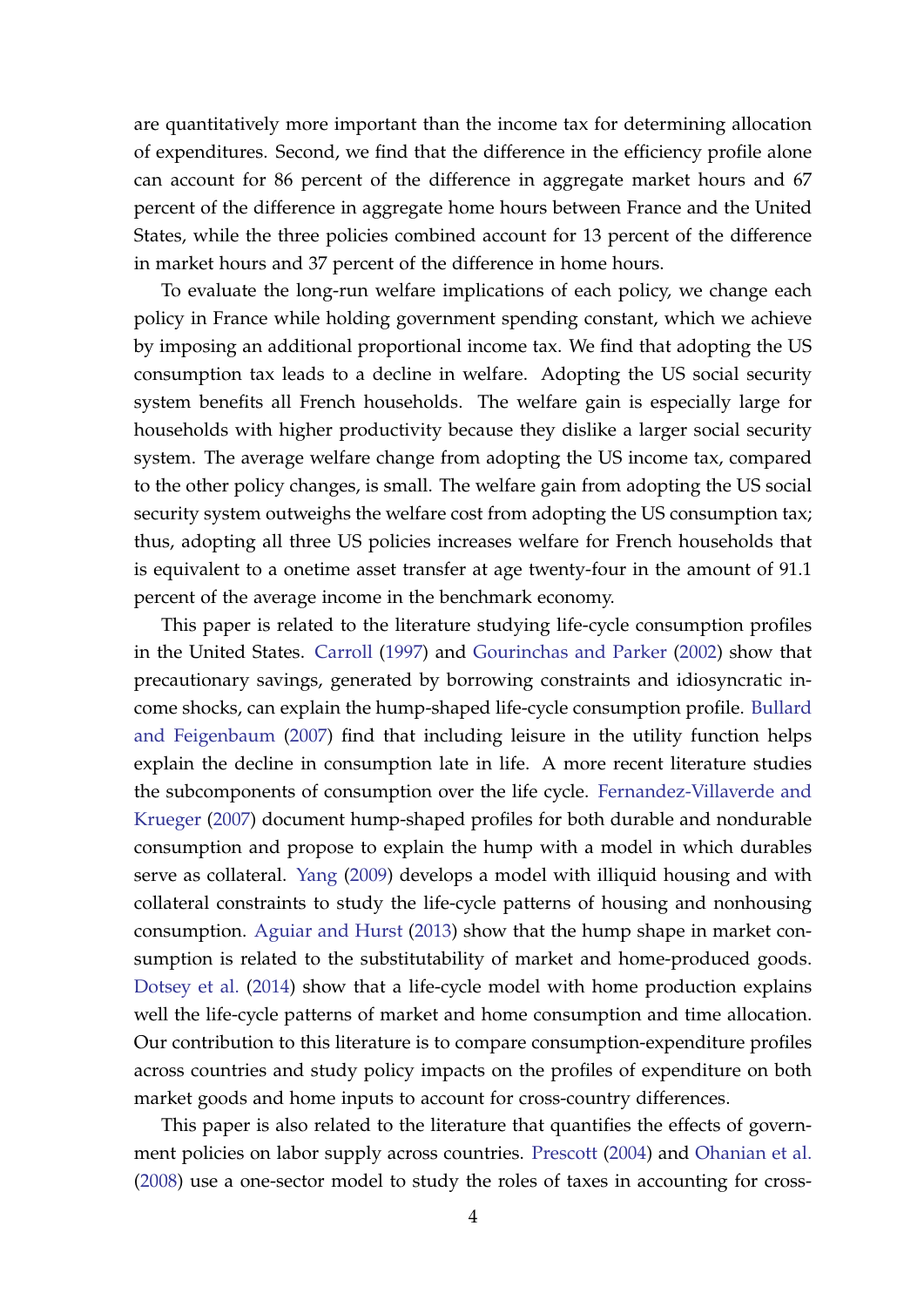country differences in labor supply. [Rogerson](#page-38-0) [\(2008\)](#page-38-0), [Olovsson](#page-37-2) [\(2009\)](#page-37-2), [McDaniel](#page-37-3) [\(2011a\)](#page-37-3), and [Duernecker and Herrendorf](#page-36-1) [\(2018\)](#page-36-1) highlight the importance of home production in propagating the effect of taxes on labor supply. [Ngai and Pissarides](#page-37-4) [\(2011\)](#page-37-4) and [Ragan](#page-37-5) [\(2013\)](#page-37-5) find that subsidies for family care are important in accounting for the differences in market hours between the United States and the Nordic countries. [Chakraborty et al.](#page-35-0) [\(2015\)](#page-35-0) and [Bick and Fuchs-Schündeln](#page-35-1) [\(2018\)](#page-35-1) study the role of progressive and nonlinear labor income taxes in accounting for cross-country differences in market hours by gender. None of these papers analyze labor supply by age. Two recent papers, [Erosa et al.](#page-36-0) [\(2012\)](#page-36-0) and [Laun and Walle](#page-37-6)[nius](#page-37-6) [\(2016\)](#page-37-6), study cross-country differences in market hours late in life and find that social insurance programs are important drivers of the low labor supply of old households in European countries relative to the United States. In contrast to all these papers on cross-country differences in labor supply, we study cross-country differences in not only the allocation of time but more importantly the allocation of expenditures. Our study also distinguishes home consumption from market consumption and covers the whole adult life cycle. The rich structure of the model enables us to study the welfare implications of tax and transfer programs.

The rest of the paper is organized as follows. Section [2](#page-4-0) discusses the expenditure and time allocations by age. Section [3](#page-8-0) first presents a static model to demonstrate the importance of the elasticity of substitutions and then presents the fullblown life-cycle model. Section [4](#page-14-0) calibrates the model to the US economy. Section [5](#page-19-0) applies the model to the French economy and decomposes the total differences in the expenditure and time allocations between the United States and France into contributions from policies and productivity. Section [6](#page-29-0) studies the welfare implications of each policy. Section [7](#page-33-0) concludes.

# <span id="page-4-0"></span>**2 Expenditure and Time Allocations by Age**

## <span id="page-4-2"></span>**2.1 Data Construction**

We use the Multinational Time Use Study (MTUS) to construct data for time allocations in the United States and France, the Consumer Expenditure Survey (CEX) to construct data for expenditures in the United States, and the French Household Budget Survey (HBS) to construct data for expenditures in France. We restrict the samples to reference persons of at least twenty-four years of age, as most individuals complete their education by then. The data throughout this paper are averages from 2010 to 2012 whenever possible.<sup>[3](#page-4-1)</sup> The rest of this section summarizes the data-construction process, and Appendix [A](#page-39-0) provides more details.

<span id="page-4-1"></span><sup>&</sup>lt;sup>3</sup>We do so because the HBS is available only for 2010.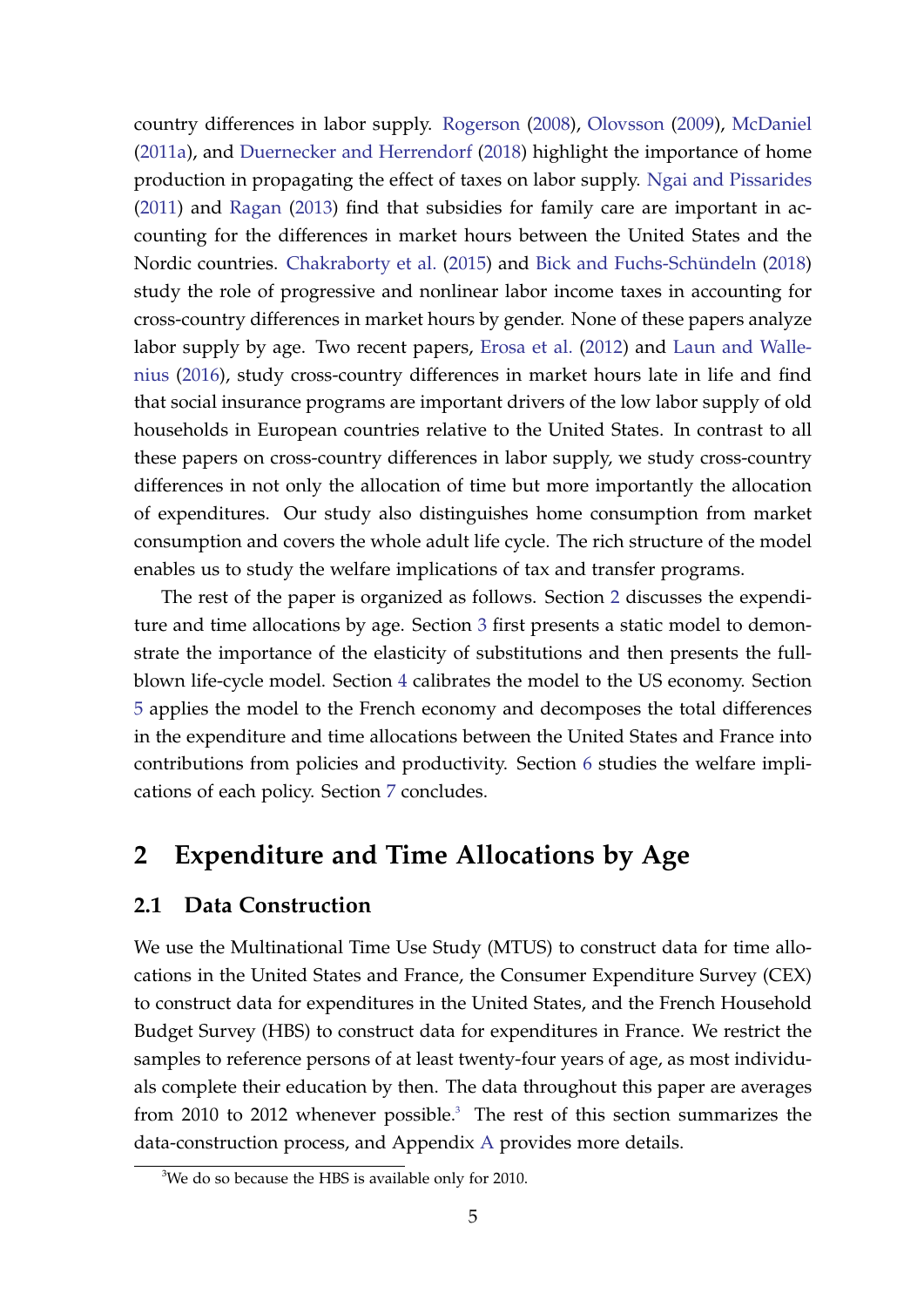We follow [Aguiar and Hurst](#page-35-9) [\(2007\)](#page-35-9) in classifying the time-use categories as market hours, home hours, and leisure. Market hours comprise time spent on paid work and commuting;<sup>[4](#page-5-0)</sup> home hours comprise time spent on food preparation, cleaning, home and vehicle maintenance, obtaining goods and services, other care, and gardening; the remainder of the time is classified as leisure. $5$  Hours for each age are constructed as average weekly hours per adult for that age group.<sup>[6](#page-5-2)</sup> Accordingly, the constructed hours takes into account the labor force participation at that age.

Following [Dotsey et al.](#page-36-5) [\(2014\)](#page-36-5), we classify consumption expenditures related to home production as home inputs and the rest as market goods. Home inputs include food at home, household operations, household furnishings and equipment, utilities, housing maintenance, and housing expenditures (which consists of actual rents for renters and equivalent rents for homeowners). The CEX and HBS group all transportation expenditures together, and it is not feasible to separate the portion of expenditures for use in home production from the portion for other purposes. Following [Dotsey et al.](#page-36-5) [\(2014\)](#page-36-5), we prorate transportation expenses by travel time for market and home activities that we obtained from the MTUS.<sup>[7](#page-5-3)</sup>

Research works from the Bureau of Economic Analysis and the Bureau of Labor Statistics find discrepancies in expenditures reported in the CEX and those in the Personal Consumption Expenditures (PCE) of the National Accounts.<sup>[8](#page-5-4)</sup> In order for us to evaluate the aggregate implications of the policies between U.S. and France, we calibrate our model using aggregate variables constructed from the National Accounts. Hence it is important to make sure the aggregate consumption expenditure constructed from the CEX and HBS matches with the PCE from the National Accounts. For this reason, we adjust the life-cycle profiles so that the aggregate consumption expenditure is consistent with the PCE. To do so, we multiply the total expenditure to total income ratio in the CEX by a factor so that the resulted ratio is the same as the PCE-to-GDP ratio. We then adjust both the market and home expenditure for each age group by the same factor. The adjustment shifts the age profiles of expenditure up and down but keeps the relative expenditures constant across age groups and between market and home expenses. The French profiles are adjusted in the same way. Please see Appendix [A](#page-39-0) for the detailed

<span id="page-5-0"></span><sup>4</sup>Defining market hours as only time spent on paid work does not affect the results reported in this section because communing time is small relative to time spent on paid work.

<span id="page-5-1"></span><sup>&</sup>lt;sup>5</sup>Child care time is not included in home hours because we abstract from marriage and child bearing.

<span id="page-5-2"></span> $6Borella$  et al. [\(2018\)](#page-35-10) show that to better match the aggregates, it is important to calibrate (or estimate) the model including both men and women in the data.

<span id="page-5-3"></span> $7$ As a robustness check, we use total market hours and total home hours to prorate the transportation expenditure. The data facts are almost the same as what is reported in Figure [1.](#page-6-0)

<span id="page-5-4"></span><sup>&</sup>lt;sup>8</sup>See [Passero et al.](#page-37-7) [\(2012\)](#page-37-7) for a summary about the differences in the CEX and PCE.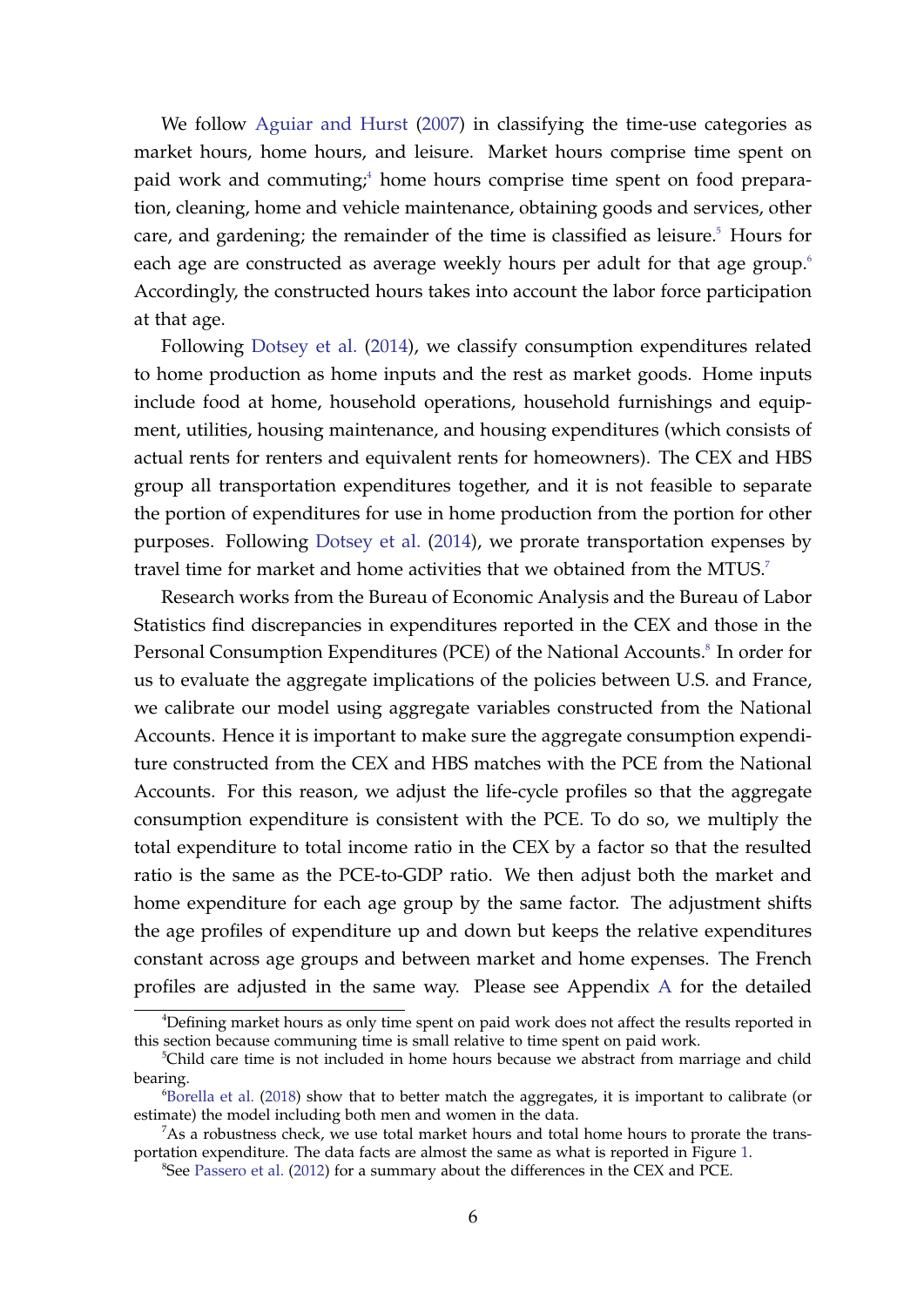adjustment procedures.

#### <span id="page-6-1"></span>**2.2 Data Facts**

In this subsection, we document the similarity and differences in the age profiles of expenditure and time allocations between the United States and France. These are the facts we aim to account for with our quantitative model. Figure [1](#page-6-0) displays the profiles for expenditure and hours by age in two-year segments. Hours are reported as a fraction of the total available time—one hundred hours per week. Expenditure shares are the ratios of the adjusted expenditures to the average economy-wide income.

<span id="page-6-0"></span>

Figure 1: Age Profiles of Expenditure and Hours

*Notes:* Hours are reported as a fraction of the total available time—one hundred hours per week. Expenditure shares are the ratios of the adjusted expenditures to the average income. Expenditures are constructed from the Consumer Expenditure Survey for the United States and from the Household Budget Survey for France. Hours are constructed from the Multinational Time Use Study.

The profiles in both countries exhibit similar life-cycle patterns. The profile of expenditures on market goods and home inputs exhibits a typical life-cycle hump shape. In both countries, expenditures on home inputs exceed expenditures on market goods at every age. Market hours, in both countries, increase slightly for people in their thirties relative to those in their twenties and are flat for most of people's working lives before sharply decreasing in the fifties. Home hours, on the other hand, increase with age.

Despite the similarities, the age profiles differ in three important dimensions between the two countries. First of all, market hours are lower and home hours are higher in France than in the United States at every age. Second, although Americans spend a larger share of their income on both market goods and home inputs than French, the difference in the share of expenditure is smaller for home inputs than for market inputs. To highlight those two facts, we report, in Table [1,](#page-7-0)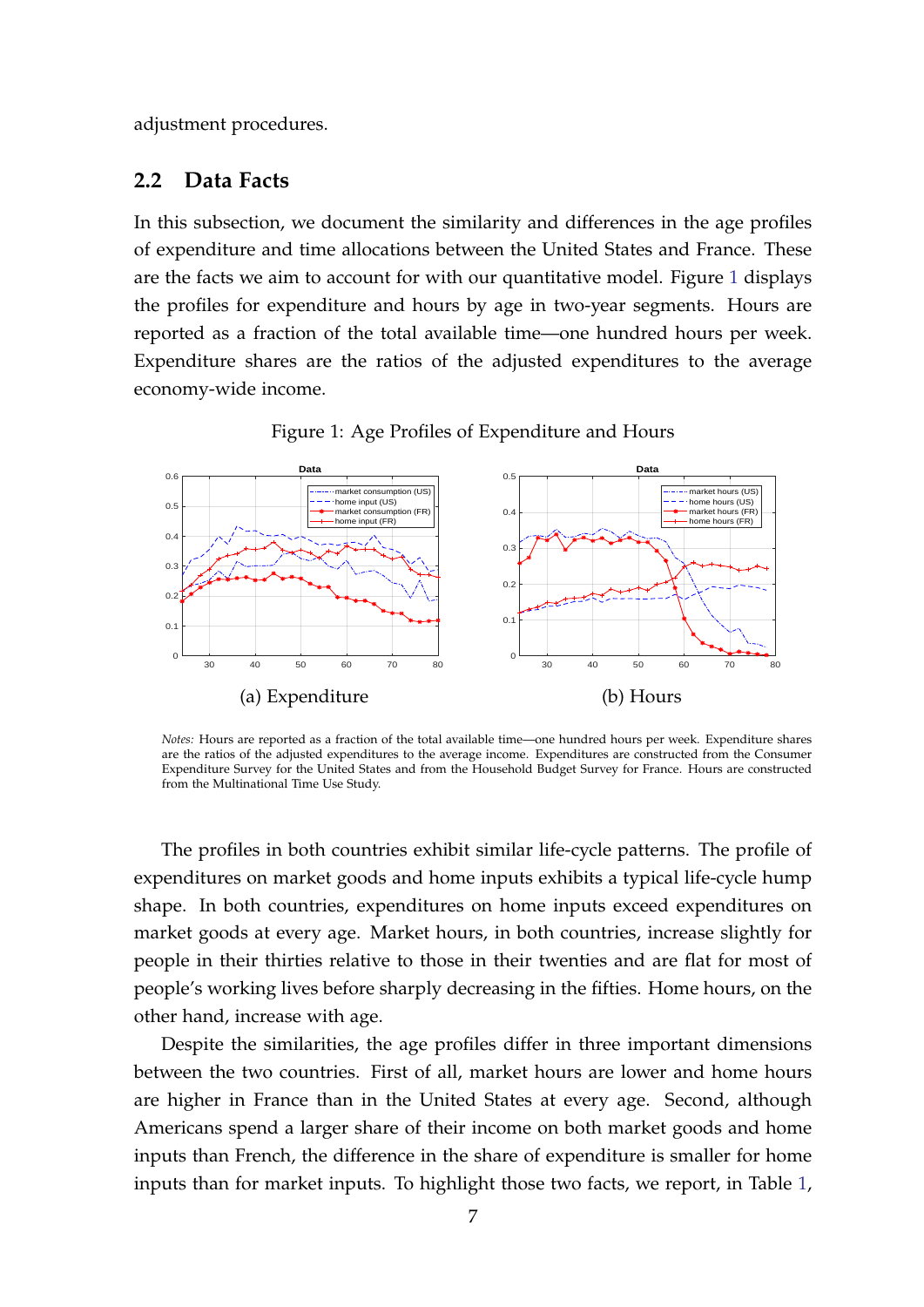aggregate shares of hours and expenditures across all ages. For an average adult, the share of market hours is lower in France by 4 percentage points (four hours per week) and the share of home hours is higher by 3 percentage points (three hours per week). As a result, market hours per adult are 14 percent (0.04/0.28) lower and home hours per adult are 19 percent (0.03/0.16) higher in France than in the United States. From Figure [1,](#page-6-0) most of these differences are accounted for by the difference at older ages. For expenditures, France has a expenditure share on market goods that is 6 percentage points lower and has a expenditure share on home inputs that is 4 percentage points lower than the values in the United States. The expenditure shares are lower in France for both market goods and home inputs because the reported ratios are expenditures to before-tax income and taxes are higher in France.

|                                                | $\mid N_m N_h \mid \frac{C_m}{V}$                                                                                         |  | $\frac{D}{V}$ |
|------------------------------------------------|---------------------------------------------------------------------------------------------------------------------------|--|---------------|
| <b>US</b>                                      | $\begin{array}{ c c c c c c } \hline 0.28 & 0.16 & 0.28 & 0.37 \\ \hline 0.24 & 0.19 & 0.22 & 0.33 \\ \hline \end{array}$ |  |               |
| FR.                                            |                                                                                                                           |  |               |
| FR - US $\vert$ -0.04 0.03 $\vert$ -0.06 -0.04 |                                                                                                                           |  |               |

<span id="page-7-0"></span>Table 1: Data: Aggregate Hours and Expenditure Shares

*Notes:* The reported values are aggregate hours and expenditure shares across all ages. *N<sup>m</sup>* denotes market hours share,  $N_h$  denotes home hours share,  $\frac{C_m}{Y}$  denotes market-goods expenditure share, and  $\frac{D}{Y}$  denotes home-inputs expenditure share.

| Age | Time |      |           | Expenditure |
|-----|------|------|-----------|-------------|
|     | US   | FR   | <b>US</b> | FR          |
| 28  | 2.57 | 2.23 | 0.74      | 0.84        |
| 38  | 2.24 | 1.94 | 0.72      | 0.74        |
| 48  | 2.12 | 1.74 | 0.82      | 0.73        |
| 58  | 1.71 | 0.83 | 0.81      | 0.60        |
| 68  | 0.54 | 0.08 | 0.72      | 0.47        |

<span id="page-7-1"></span>Table 2: Data: Market Allocation Relative to Home Allocation by Age

*Notes:* This table reports the ratio of market to home allocation of expenditure and hours for every ten-year age group. For example, age twenty-eight represents the average for ages twenty-four to thirty-three.

Third, as is shown in Figure [1,](#page-6-0) households in both countries shift their allocations of time and expenditures from market to home over the life cycle and the shift is much faster and stronger in France. To highlight this fact, in Table [2](#page-7-1) we report the ratio of market to home allocations for expenditure and hours for every ten-year age group. The values decline with age in both countries, indicating a shift of time and expenditures from market to home as households age. However,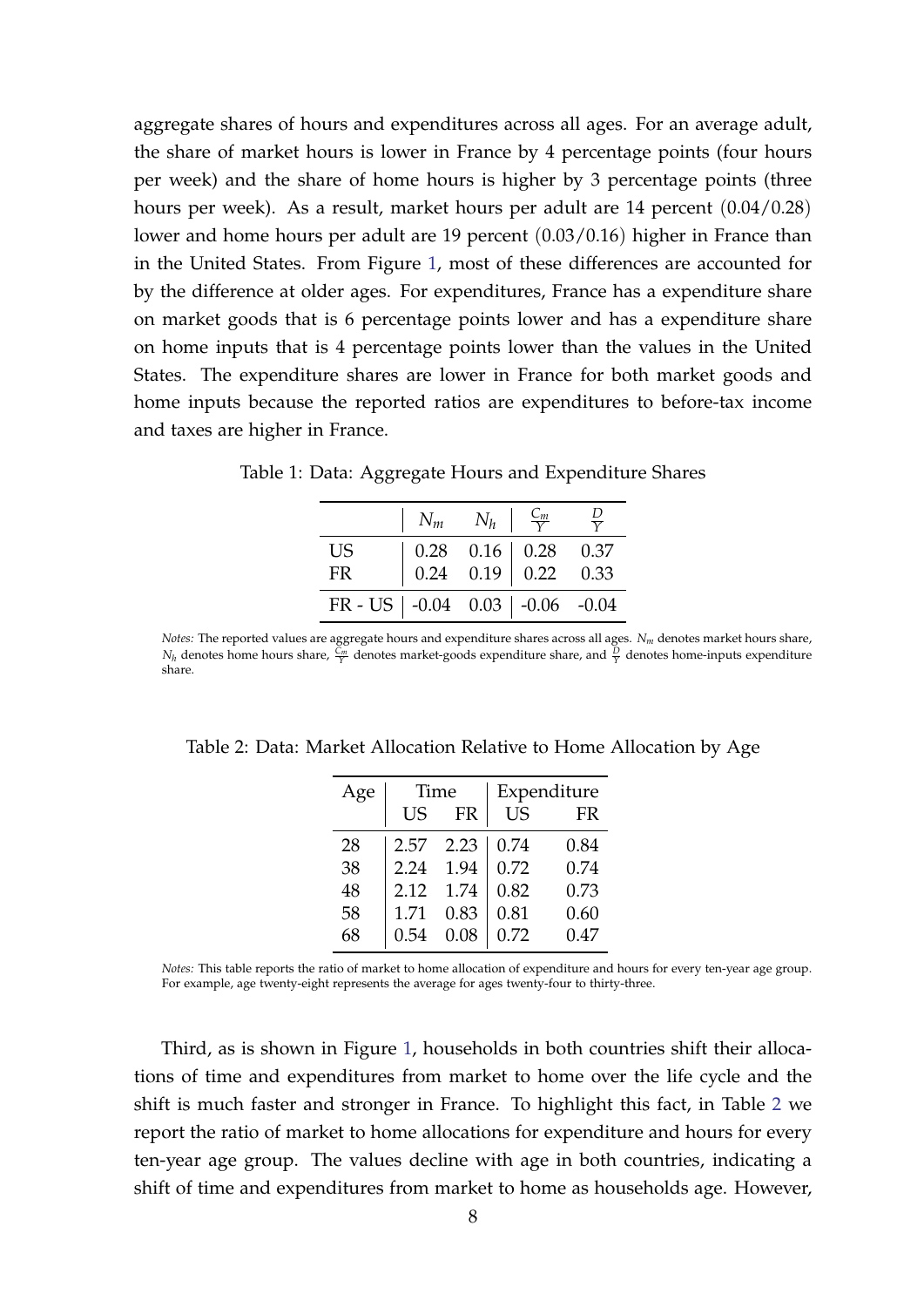the declines are larger in France than in the United States. Specifically, the reported ratio of hours declines from 2.23 at age twenty-eight (the average of twenty-four and thirty-three) to 0.08 at age sixty-eight (the average of sixty-four and seventythree) in France, compared with a much smaller decline from 2.57 to 0.54 in the United States. Similarly, the ratio of expenditure in France declines by more than 40% (from 0.84 to 0.47) between ages twenty-eight and sixty-eight while it barely declines in the United States.

In summary, we find three important differences in the allocations of expenditure and hours between the United States and France. First, the French, at every age, work less in the market and more at home than Americans. Second, the crosscountry difference in the expenditure share of market goods is larger than that in the expenditure share of home inputs. Third, although both American and French households shift their allocations of time and expenditures from market to home as they age, the shift is much faster and stronger in France.

# <span id="page-8-0"></span>**3 The Model Economy**

Before presenting a full-blown life-cycle model to quantify the extent to which both the tax and transfer programs and market productivity can account for the documented differences in the age profiles between the two countries, we first use a static model to show how taxes and wages affect the allocation of hours and expenditures at home and in the market.

#### **3.1 Static Model**

In the model, there is one representative household who lives for one period. The representative household is endowed with one unit of time and derives utility from a composite consumption good that consists of a market good and a homeproduced good. The representative household also values leisure and allocates her time endowment to market work, home production, and leisure.

The utility function is as follows:

$$
U(c, l) = \frac{\left[\omega_3 c^{1 - \frac{1}{\zeta_3}} + (1 - \omega_3)l^{1 - \frac{1}{\zeta_3}}\right]^{\frac{1 - \gamma}{1 - \frac{1}{\zeta_3}}} - 1}{1 - \gamma},
$$
\n(1)

where *l* is leisure, *c* is the composite consumption good,  $\zeta_3 > 0$  is the elasticity of substitution between *l* and *c*, and  $\gamma$  is the relative risk-aversion parameter. The composite consumption good is produced by aggregating the market good  $c_m$  and home-produced good  $c_h$  through a constant elasticity of substitution (CES)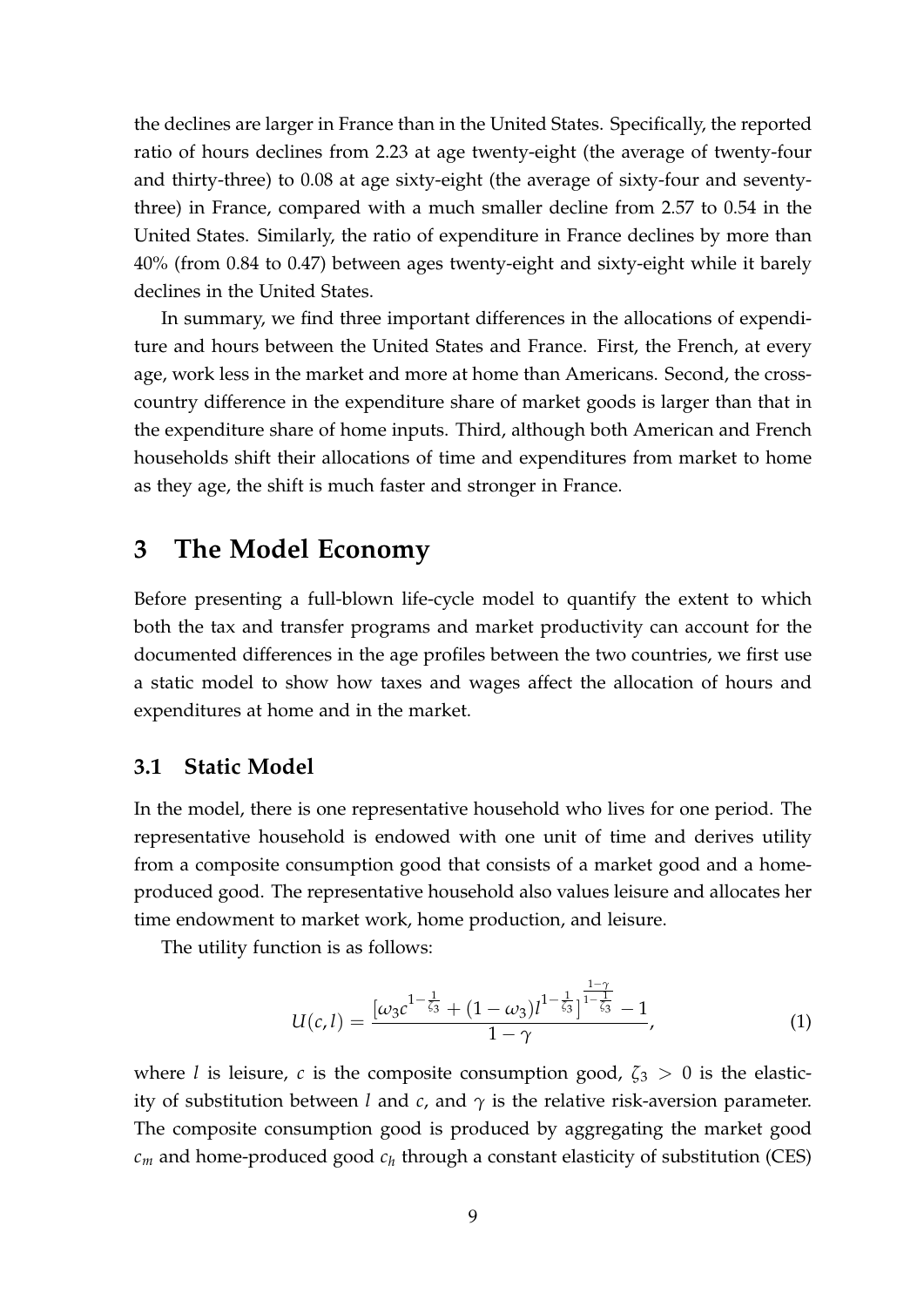aggregator:

<span id="page-9-1"></span>
$$
c = \left[\omega_2 c_m^{\frac{1-\frac{1}{\zeta_2}}}{\zeta_2} + (1-\omega_2) c_h^{\frac{1-\frac{1}{\zeta_2}}{\zeta_2}}\right]_{\frac{1-\frac{1}{\zeta_2}}{\zeta_2}},\tag{2}
$$

where  $\zeta_2 > 0$  is the elasticity of substitution between the market good and the home good. The home good is produced according to the following production function:

<span id="page-9-2"></span>
$$
c_h = [\omega_1 d^{1-\frac{1}{\zeta_1}} + (1-\omega_1)n_h^{1-\frac{1}{\zeta_1}}]^{\frac{1}{1-\frac{1}{\zeta_1}}},
$$
(3)

where  $n_h$  is the labor input and  $d$  is the market good used in home production and is called the home input.<sup>[9](#page-9-0)</sup>  $\zeta_1 > 0$  is the elasticity of substitution between home input *d* and home time *n<sup>h</sup>* .

Let  $\tau_c$  be a proportional consumption tax and  $\tau_i$  be a proportional income tax. The tax revenues are discarded. Normalizing the price of market goods to one, the household's budget constraint is as follows:

$$
(1+\tau_c)(c_m+d)=(1-\tau_i)wn_m,\qquad \qquad (4)
$$

where *w* is the wage rate and  $n_m = 1 - l - n_h$  is market hours.

The solution to the household's maximization problem yields the following two propositions that characterize the effects of taxes and wages (market productivity) on allocations of hours and expenditure. The derivations are provided in Appendix [B.](#page-43-0)

**Proposition 1:**  $\frac{n_h}{d}$  is decreasing in *w* and is increasing in  $\tau_i$  and  $\tau_c$ .

The intuition is as follows. The ratio of the two inputs in home production, *nh*  $\frac{d_h}{d}$ , is decreasing in the price of home hours relative to home inputs. The price of home hours is the after-tax market wage. An increase in wage rate *w*, or a decrease in income tax rate  $\tau$ <sup>*i*</sup> or in consumption tax rate  $\tau$ <sup>*c*</sup>, increases the price of home hours relative to home inputs and leads to a lower  $\frac{n_h}{d}$ . The magnitude of these effects depends on the size of the elasticity of substitution between home inputs and home time ( $\zeta_1$ ). A larger  $\zeta_1$  generates larger responses of  $\frac{n_h}{d}$  to changes in wages and taxes.

**Proposition 2:**  $\frac{c_m}{d}$  is decreasing in  $\tau_c$  and  $\tau_i$  and is increasing in *w* iff  $\zeta_2 > \zeta_1$ .

The change in the ratio  $\frac{c_m}{d}$  depends on the substitution between home goods and market goods  $(\zeta_2)$  and the substitution between home hours and home inputs (*ζ*1). Specifically, a decrease in the consumption tax *τ<sup>c</sup>* or the income tax *τ<sup>i</sup>* or an increase in wage *w* favors consumption in the market over consumption at home

<span id="page-9-0"></span><sup>9</sup>We follow [Greenwood and Hercowitz](#page-36-6) [\(1991\)](#page-36-6) and [McGrattan et al.](#page-37-8) [\(1997\)](#page-37-8), among others, and assume that home production takes time and home capital as inputs. In those papers, home capital consists of residential housing and consumer durables. Our definition of home inputs includes residential housing, consumer durables, and some nondurables, such as food at home. See section [2.1](#page-4-2) for details.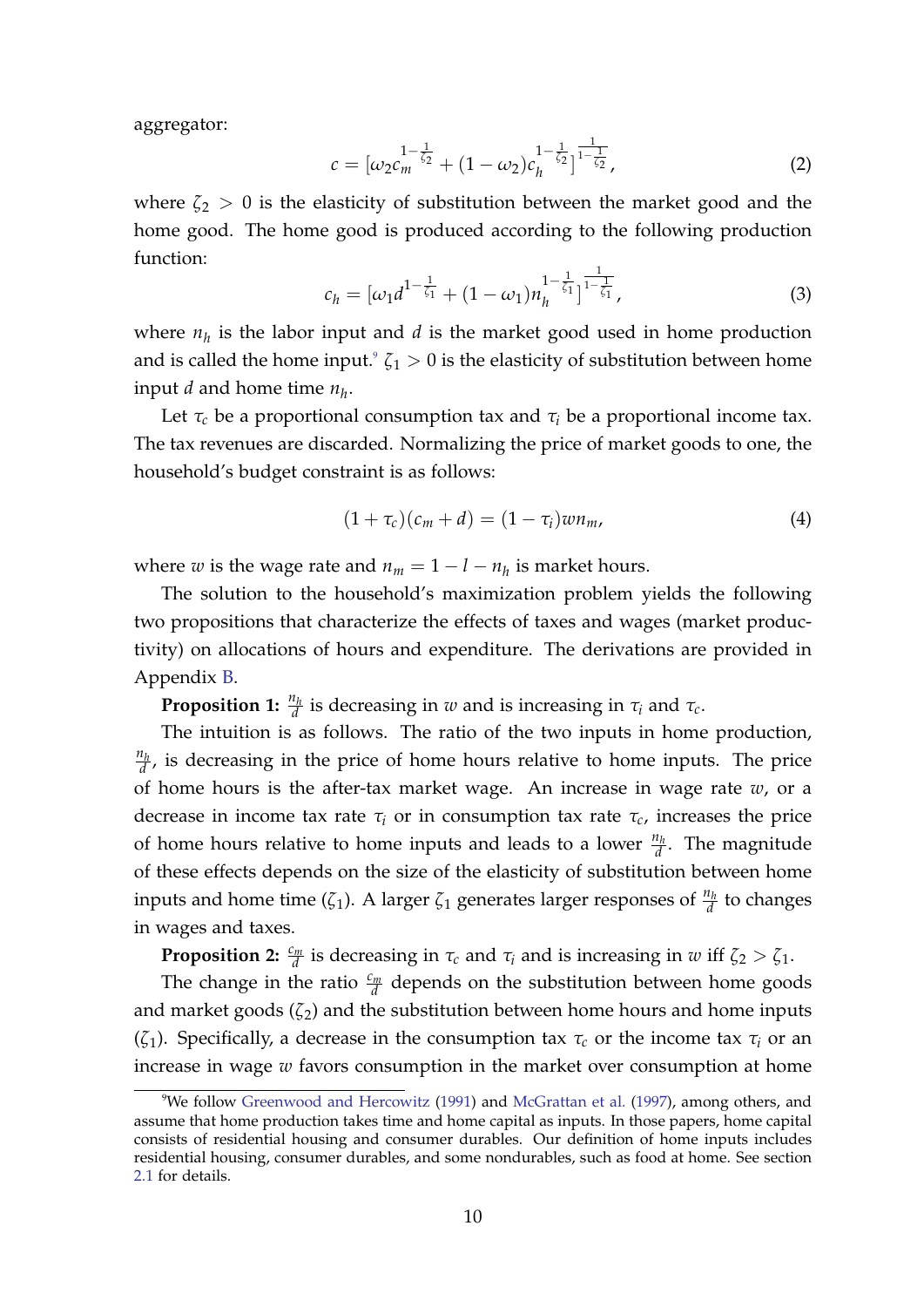and leads to substitution from home to market goods. As proven in Proposition 1, these changes in policies and wages also lead to substitution from home hours to home inputs. When  $\zeta_2 > \zeta_1$ , the substitution from home goods to market goods is stronger than that from home hours to home inputs, generating a rise in  $\frac{c_m}{d}$ . The larger the difference between  $\zeta_1$  and  $\zeta_2$  is, the larger the rise in  $\frac{c_m}{d}$  is to a decrease in *τ<sup>c</sup>* and *τ<sup>i</sup>* and to an increase in *w*.

In summary, the static model illustrates the effects of the consumption tax, the income tax, and the wage rate on the allocations of time and expenditure. It also shows the importance of the elasticity of substitution between market goods and home goods  $(\zeta_2)$  and that between home time and home inputs  $(\zeta_1)$  in generating these effects. However, it is silent on how allocations vary over the life cycle and how they are affected by the social security system. Next, we introduce a richer life-cycle model to quantify the effects of policies and wages on the allocations.

#### **3.2 Life-Cycle Model**

The model is built on [Dotsey et al.](#page-36-2) [\(2015\)](#page-36-2). It is an overlapping generations model with an infinitely lived government. The government collects taxes on consumption and labor income to provide social security benefits to retirees and to fund government spending. There is no aggregate risk, and households face death shocks and uninsurable idiosyncratic shocks to their market labor productivity.

#### <span id="page-10-0"></span>**3.2.1 Market Production**

A representative firm produces a final good according to the following production function:

$$
Y = F^m(K, L_m) = K^{\alpha} L_m^{1-\alpha},\tag{5}
$$

where *K* is the aggregate capital stock and *L<sup>m</sup>* is the aggregate labor input measured in efficiency units. The production function does not contain a TFP term because a change in TFP is isomorphic to re-scaling proportionally the level of the aggregate efficiency unit *Lm*. To avoid introducing another parameter, we normalize TFP in both countries to be one and incorporate the difference in market production TFP to changes in the aggregate efficiency unit. As will be described in section [3.2.2,](#page-11-0) efficiency unit over the life-cycle contains a deterministic component. A re-scaling of the life-cycle deterministic profile is isomorphic to changing aggregate TFP in market production.

The final good can be used in four different ways. It can be consumed directly, used as an input in the production of the home good, invested in capital stock, or purchased by the government. The capital stock depreciates at rate  $\delta^k$ . The representative firm pays a social security tax on its total wage bill at rate *τ<sup>f</sup>* .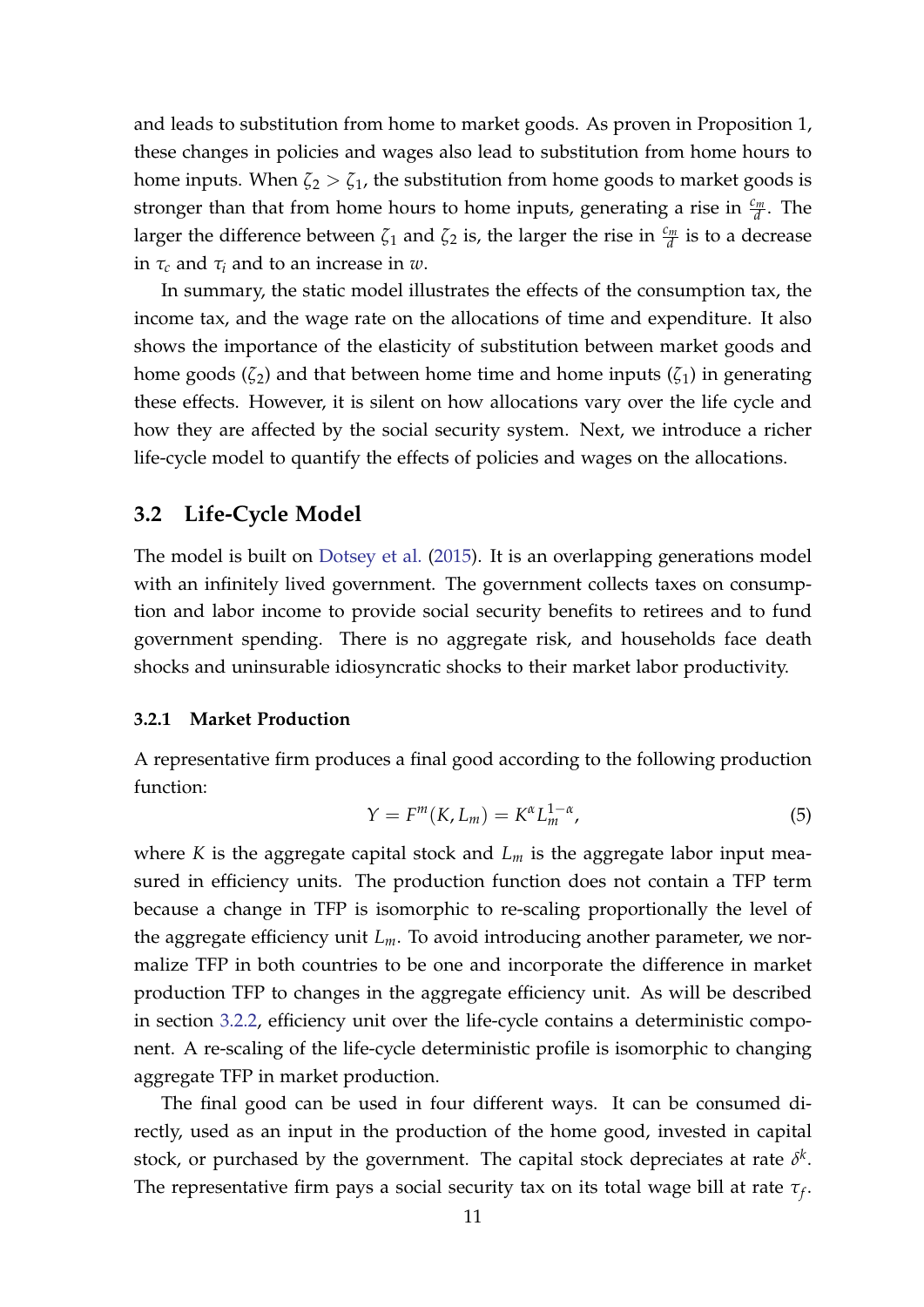Normalizing the price of the final good to one and denoting the interest rate by *r* and the wage rate per efficiency unit by *w*, the firm's maximization problem is as follows:

$$
r = F_1^m(K, L_m) - \delta^k,
$$
  

$$
w = F_2^m(K, L_m) / (1 + \tau_f),
$$

where  $F_1^m$  $T_1^m(K,L_m)$  and  $F_2^m$ 2 (*K*, *Lm*) are the marginal product of capital and the marginal product of labor, respectively.

#### <span id="page-11-0"></span>**3.2.2 Households**

Households have the same preferences and home-production function as those given in the static model. In the life-cycle model, they also derive utility from government spending. Let *g* be the exogenous government spending on a household and  $Q(g)$  be the utility from *g*. The household's utility is given by:

$$
U(c, l, g) = \frac{[\omega_3 c^{1-\frac{1}{\zeta_3}} + (1-\omega_3)l^{1-\frac{1}{\zeta_3}}]^{\frac{1-\gamma}{1-\frac{1}{\zeta_3}}}-1}{1-\gamma} + Q(g).
$$

We assume that the utility from government spending is separable from a household' consumption and leisure time. This implies that the household's allocations of time and expenditures are not affected by *g*.

**Demographics.** There are T overlapping generations of households. Each generation is indexed by their age  $t = 1, 2, ..., T$ . Hence *T* denotes the maximum possible age. The life span is uncertain, and the exogenous survival probability is denoted by *λ<sup>t</sup>* for households of age *t*. We assume a constant population growth rate *φ*. Since the evolution of the population is stable, the distribution of households by age is constant at any point.

At birth, a household draws her initial assets from a distribution constant for each generation. The uncertainty of life span may lead to a positive amount of assets at death, which are first used to finance the initial assets of the next generations and then equally distributed to households younger than age fifty as bequest *bt* .

**Labor Productivity.** A worker's labor productivity in the market comprises a deterministic component and a stochastic component. The deterministic component is age dependent and is denoted by *e<sup>t</sup>* . The stochastic component, denoted by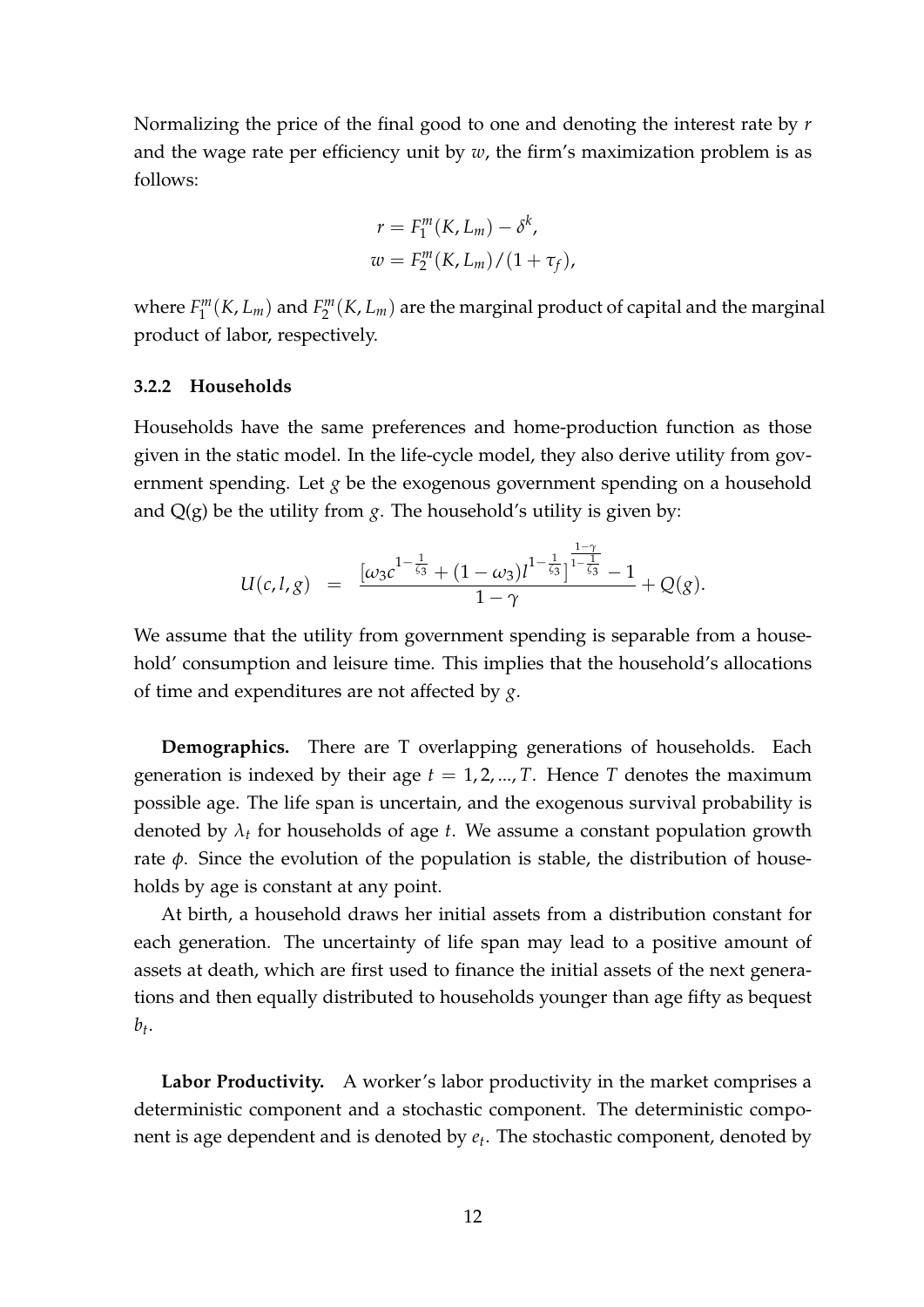*ε i t* for worker *i* at age *t*, follows a Markov process:

$$
\ln \varepsilon_t^i = \rho_\varepsilon \ln \varepsilon_{t-1}^i + v_t^i, \ v_t^i \sim N(0, \sigma_\varepsilon^2). \tag{6}
$$

The total productivity of worker *i* at age *t* is  $e_t e_t^i$ , the product of the worker's age*t* deterministic efficiency unit and age-*t* productivity shock. This parsimonious productivity process follows the literature and captures well the wage dynamics observed in the data.

**Borrowing Constraints.** Households are borrowing constrained with a debt limit equal to twice their lowest possible labor income next period, assuming that they spend half of their time working in the market. That is, at any given time a household's financial wealth next period, denoted by a', must satisfy the following condition:

<span id="page-12-0"></span>
$$
a' \ge -e' \underline{\epsilon}' w,\tag{7}
$$

where *e'* is the next period's age-efficiency unit and *ε'* is the next period's lowest possible labor-efficiency shock.

#### **3.2.3 Tax and Social Security System**

The government maintains a pay-as-you-go social security program. In addition to taxing firms, the government imposes a social security tax on households' labor earnings to finance social security payments. Households' labor earnings are subject to a constant tax rate of  $\tau_s$  up to a maximum income of  $y_{\text{max}}$ . Retirees receive social security benefits each period. The level of the benefits is determined by a household's average social security earnings *y<sup>s</sup>* and is also adjusted by the claiming age. The government imposes taxes on consumption and labor earnings. The consumption tax is proportional, with a rate of  $\tau_c$  levied on both market consumption *c<sup>m</sup>* and home input *d*. We assume that half of the social security payment is subject to the income tax, which is progressive and the average tax rate on labor income *y* is  $\tau(y)$ . We further assume that the government uses the total tax revenues from the consumption tax, income tax, and social security tax, net of social security payments, to finance exogenous government spending *G* and thus balances its budget each period.

#### **3.2.4 Equilibrium**

**Households' Problem.** We focus on a stationary equilibrium with constant interest rate and constant wage rate per efficiency unit of labor. A household's state variables are *x* = (*t*, *a*,*ε*, *y<sup>s</sup>* , *tr*), where *t* denotes the household's current age, *a* denotes financial assets carried over from last period, *ε* denotes the labor-productivity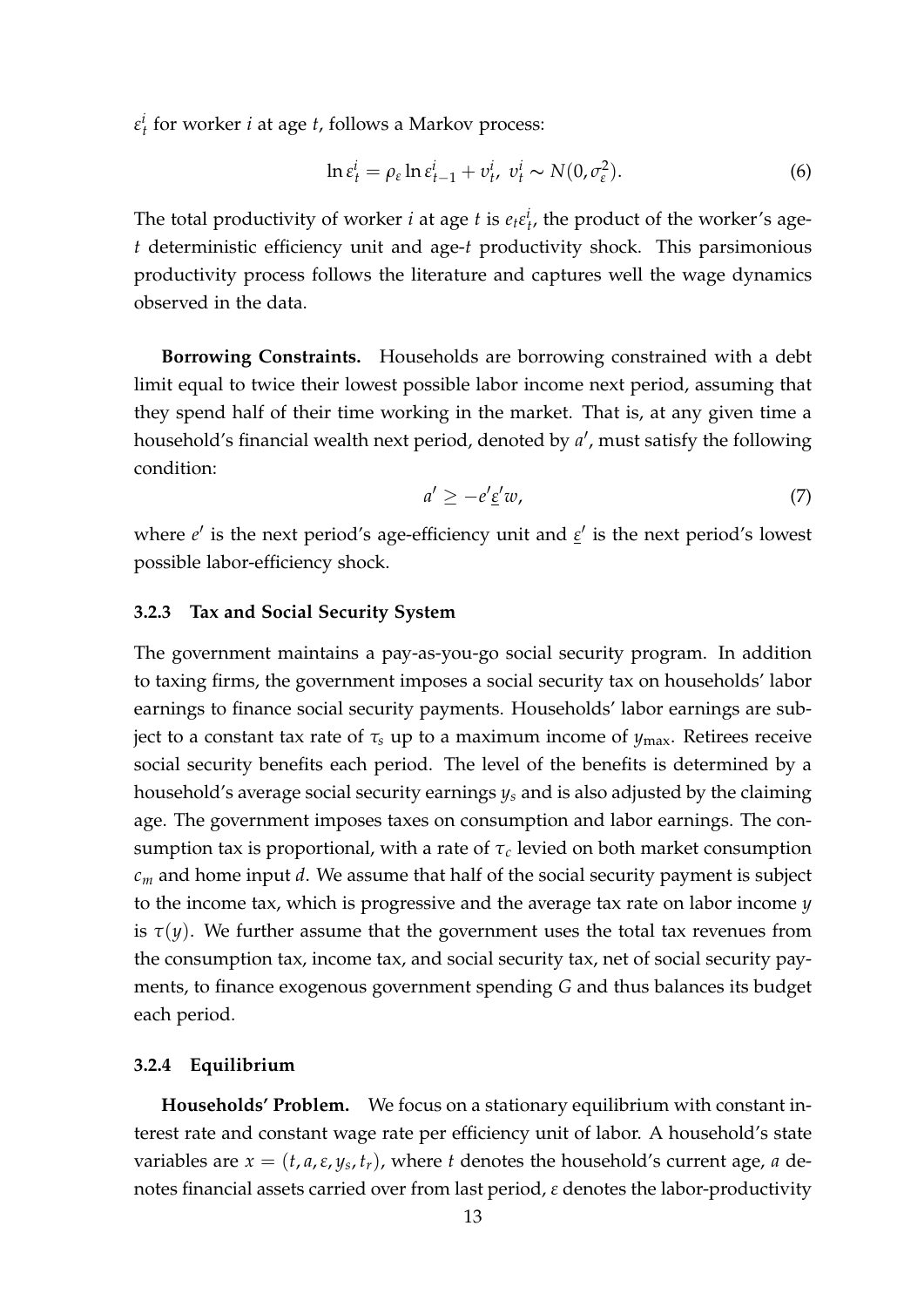shock in the current period, *y<sup>s</sup>* denotes average social security earnings up until the previous period, and  $t_r$  denotes retirement age, with  $t_r = 0$  indicating nonretirement. Let  $\beta$  be the discount factor and  $f'$  be the retirement decision for next period with  $f' = 1$  indicating retirement and  $f' = 0$  indicating nonretirement. The household's problem is given by:

<span id="page-13-0"></span>
$$
V(t, a, \varepsilon, y_s, t_r) = \max_{\{c_m, d, a', n_m, n_h, f'\}} \left\{ U(c, 1 - n_m - n_h) + \beta \lambda_t E_t V(t + 1, a', \varepsilon', y'_s, t'_r) \right\}
$$
(8)

subject to  $(2)$ ,  $(3)$ ,  $(7)$ , and

entire working life.

$$
y = e_{t} \varepsilon w n_{m}
$$
\n(9)  
\n
$$
a' \leq b_{t} + (1+r)a + y + pen(t_{r}, y_{s}) - \tau_{ss} \min(y_{max}, y)
$$
\n(10)  
\n
$$
-\tau(y + 0.5 pen(t_{r}, y_{s}))(y + 0.5 pen(t_{r}, y_{s})) - (1 + \tau_{c})(c_{m} + d)
$$
\n
$$
y'_{s} = \begin{cases}\n[(t-1)y_{s} + min(y_{max}, y)] / t, & t_{r} = 0, t \leq t_{m} \\
[(t_{m} - 1)y_{s} + min(y_{max}, y)] / t_{m}, & t_{r} = 0, t > t_{m}, y_{s} < min(y_{max}, y) \\
y_{s}, & t_{r} = 0, t > t_{m}, y_{s} \geq min(y_{max}, y) \\
y_{s}, & t_{r} > 0,\n\end{cases}
$$
\n(11)  
\n
$$
t'_{r} = \begin{cases}\n0, & f' = 0, \\
0, & f' = 1, \\
t + 1, & f' = 1,\n\end{cases}
$$
\n(12)  
\n
$$
c_{m} \geq 0, d \geq 0, 0 \leq n_{m}, n_{h} \leq 1.
$$
\n(13)

In any period, a household's resources consists of her asset holdings *a*, labor earnings *y*, received bequests 
$$
b_t
$$
, and the social security benefit  $pen(t_r, y_s)$ , which is a function of the retirement age and the average social security earnings over the

We assume that households receive a pension only after they claim social security benefits  $(t_r > 0)$ , and even after that, they can still work. Following the actual policy, the social security benefits are calculated based on the best *t<sup>m</sup>* years of earnings before retirement. The evolution of average social security earnings, described in equation [\(11\)](#page-13-0), mimics this feature. Specifically, for a household who has not claimed social security benefits, average social security earnings *y<sup>s</sup>* accumulate in the first  $t_m$  years, and from  $t_m$  years onward,  $y_s$  only accumulates when the current-period earnings *y* exceed the average social security earnings *y<sup>s</sup>* . For a household who has claimed social security benefits, average social security earnings do not update.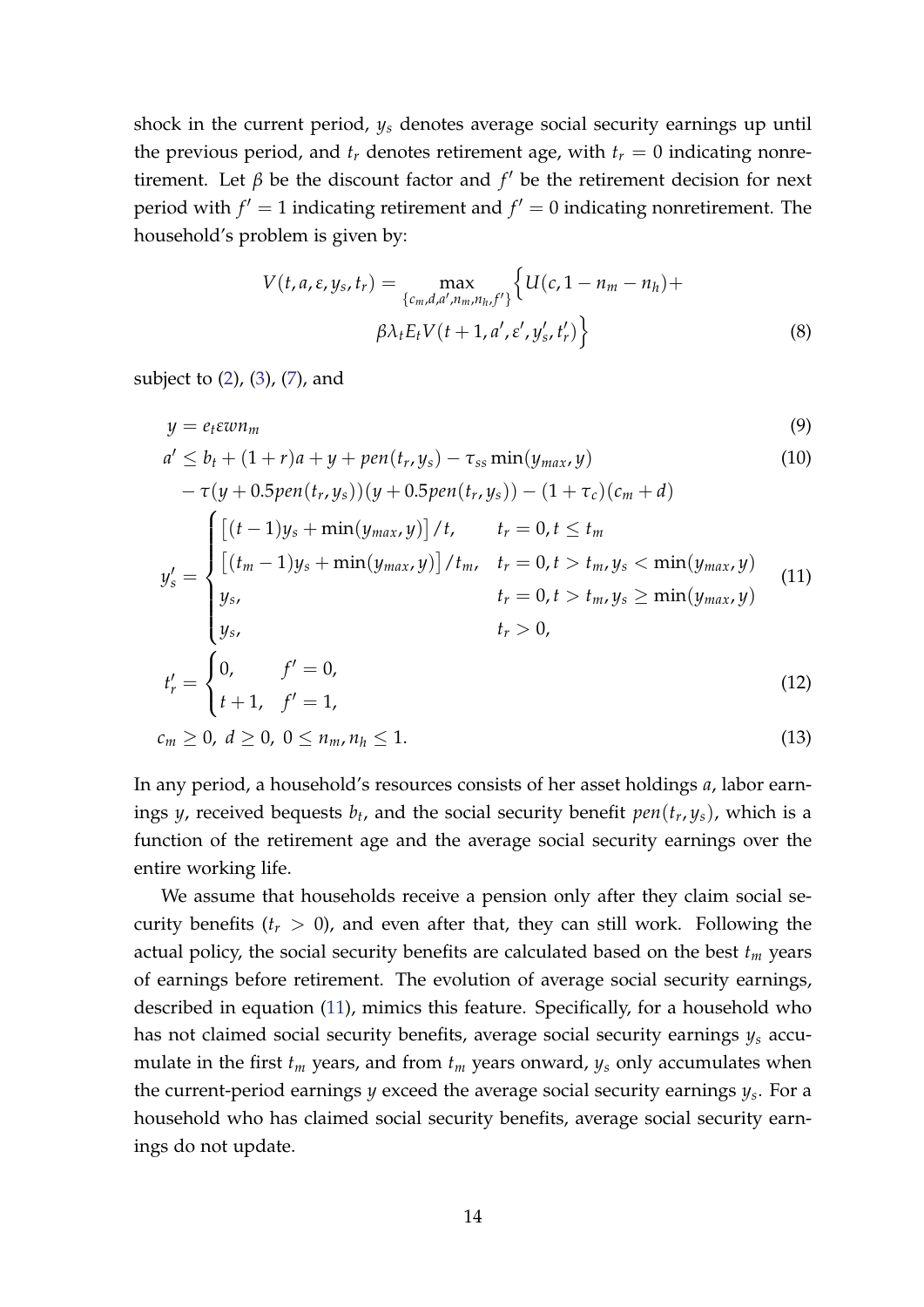**Definition of the Stationary Equilibrium.** Let  $v(x)$  be the invariant distribution of people over the state space, *C<sup>m</sup>* the aggregate consumption of the market good, *D* the aggregate home input, *I* the aggregate investment on capital, *N<sup>m</sup>* the  $\alpha$  aggregate market hours,  $N_h$  the aggregate home hours, and  $S = \int pen(t_r, y_s) v(dx)$ the total pension payments. The stationary equilibrium is defined as follows.

**Definition 1.** A stationary equilibrium is given by value functions  $V(x)$ ; policy functions  $c_m(x)$ ,  $d(x)$ ,  $a'(x)$ ,  $n_m(x)$ ,  $n_h(x)$ ,  $f'(x)$ ; bequest  $b_t$ ; government policies *τc*, *τ*(·), *τ<sup>f</sup>* , *τ<sup>s</sup>* , *pen*(*t<sup>r</sup>* , *ys*), and *G*; interest rate *r* and wage rate *w*; and the invariant distribution  $v(x)$ , such that the following conditions hold:

(i) Given the interest rate, the wage, the government policies, and the expected bequest, the value functions and policy functions solve the household's maximization problem.

- (ii)  $v(x)$  is the invariant distribution of households over the state space.
- (iii) The expected bequest equals the actual bequest:

$$
\int b_t v(dx) + \int_{t=0} [a(1+r)] v(dx) = \int (1-\lambda_t) [(1+r)a']v(dx)
$$

- (iv) The price of each factor is equal to its marginal product.
- (v) The government budget is balanced each period:  $\int g v(dx) = G$  and

$$
\int \left[ \tau_c(c_m + d) + \tau(y + 0.5pen(t_r, y_s))(y + 0.5pen(t_r, y_s)) + \tau_s \min(y_{max}, y) \right] v(dx) + \tau_f w L_m = G + S
$$

(vi) All markets clear.

# <span id="page-14-0"></span>**4 Calibration to the US Economy**

We calibrate the model economy to the salient features of the US economy.<sup>[10](#page-14-1)</sup> We set the parameters of our model in two steps. In the first step, we choose parameters that can be cleanly identified outside our model. The calibrated parameters in the first step are reported in Table [3.](#page-15-0) In the second step, we estimate jointly the remaining parameters by minimizing the difference between the model and data moments for households' allocations of expenditure and time. The calibrated parameters in the second step are reported in Table [4.](#page-18-0)

<span id="page-14-1"></span> $10$ See Appendix [C](#page-47-0) for details of the computation algorithm.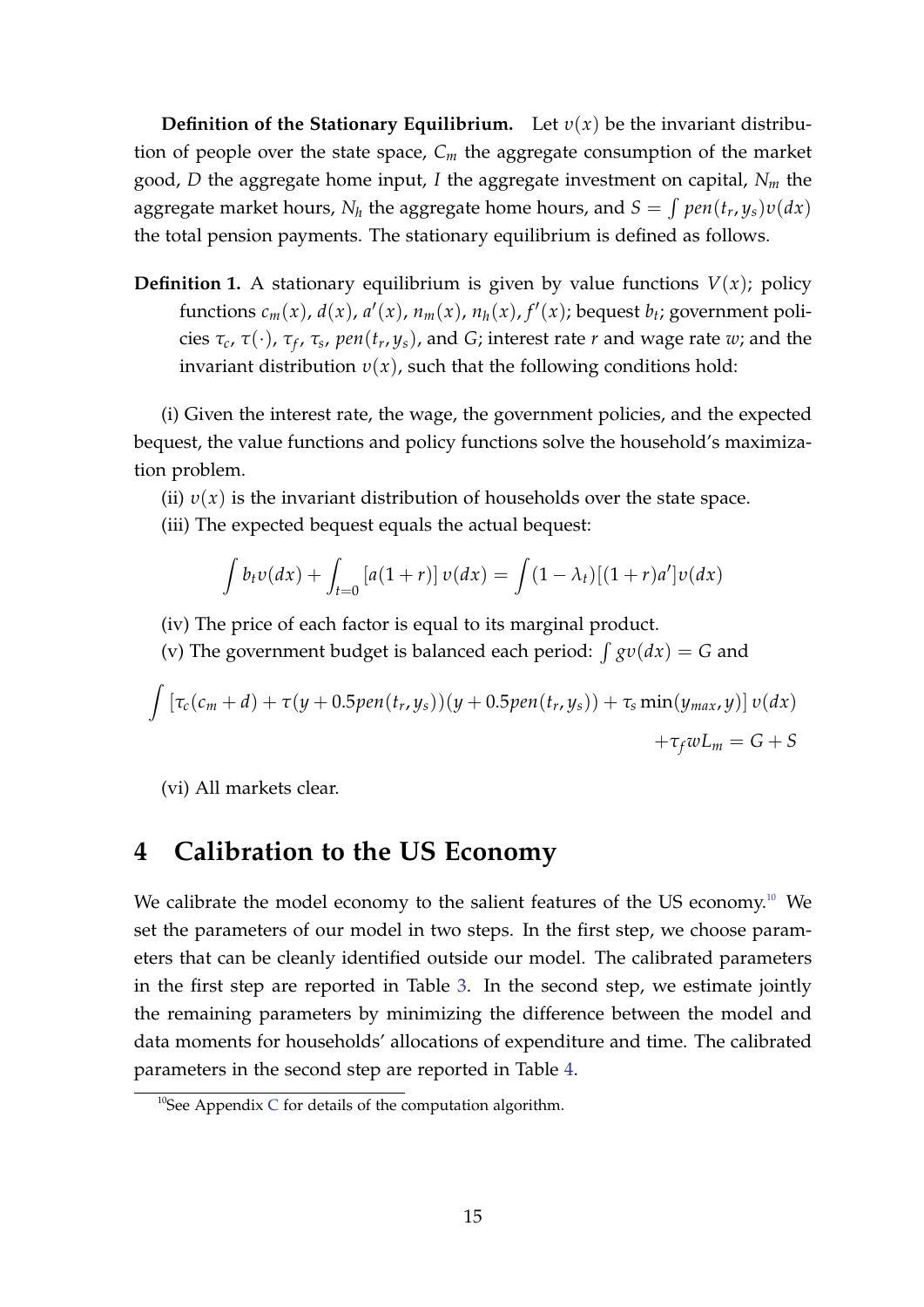## <span id="page-15-1"></span>**4.1 First-Stage Calibration**

A period in the model is two years. For the purpose of exposition, the reported parameter values are converted to annual frequency, unless stated otherwise. The annual population growth  $\phi$  is 1%. Each person enters the model at age twentyfour. The maximum age *T* is set to be ninety-eight. The conditional biannual survival probabilities  $\lambda_t$ , shown in the left panel of Figure [2,](#page-16-0) are taken from the Social Security Administration Life Tables in 2000 with both genders included. We set the risk-aversion parameter  $\gamma$  to 1.5, following [Gourinchas and Parker](#page-36-3) [\(2002\)](#page-36-3). We set the capital share *α* to 0.3565, following [Dotsey et al.](#page-36-2) [\(2015\)](#page-36-2), who calibrate this parameter using National Income and Product Accounts (NIPA) and Fixed Assets Tables from the Bureau of Economic Analysis.

<span id="page-15-0"></span>

| Parameters                                                 |                                 | Value     | Source                       |
|------------------------------------------------------------|---------------------------------|-----------|------------------------------|
| Demographics                                               |                                 |           |                              |
| φ                                                          | annual population growth        | $1\%$     |                              |
| $\overline{T}$                                             | maximum life span               | 98        |                              |
| $\lambda_t$                                                | survival probability            | fig. $2$  | <b>SSA</b> Life Tables       |
| Preference                                                 |                                 |           |                              |
| $\gamma$                                                   | risk-aversion coefficient       | 1.500     | Gourinchas and Parker (2002) |
| Technology                                                 |                                 |           |                              |
| $\alpha$                                                   | capital share in NIPA           | 0.3565    | Dotsey et al. (2015)         |
| Endowment                                                  |                                 |           |                              |
| $e_t$                                                      | age-efficiency profile          | fig. $2$  | authors' calculation         |
|                                                            | $AR(1)$ coef. of income process | 0.96      | <b>Huggett</b> (1996)        |
|                                                            | innovation of income process    | 0.045     | <b>Huggett</b> (1996)        |
| $\rho_{\varepsilon}$ $\sigma_{\varepsilon}^2$ $\sigma_1^2$ | var. of income process at age 1 | 0.38      | Huggett (1996)               |
| Government policy                                          |                                 |           |                              |
| $t_m$                                                      | years counted in soc. sec.      | 36        | authors' calculation         |
| $t_r$                                                      | soc. sec. retirement-age range  | $62 - 70$ | authors' calculation         |
| $y_{\rm max}$                                              | soc. sec. tax cap               | 2.47      | Huggett and Ventura (2000)   |
| $pen(t_r,y_s)$                                             | soc. sec. benefit               | see text  | Huggett and Ventura (2000)   |
| $\tau_{s}$                                                 | soc. sec. tax rate on employee  | $5.2\%$   | authors' calculation         |
| $\tau_f$                                                   | soc. sec. tax rate on employer  | $5.2\%$   | authors' calculation         |
| $\tau(\cdot)$                                              | income tax function             | see text  | Guvenen et al. (2014)        |
| $\tau_c$                                                   | consumption tax rate            | $7.5\%$   | McDaniel (2011b)             |

Table 3: First-Stage Calibrated Model Parameters

The deterministic life-cycle profile of labor productivity for the United States, *et* , is shown in the right panel of Figure [2.](#page-16-0) Appendix [A](#page-39-0) describes how we use the March supplement of the Current Population Survey (CPS) to construct the age-efficiency profile. The profile is consistent with that in [French](#page-36-10) [\(2005\)](#page-36-10). It is hump-shaped with a peak around age fifty. Because there are not many people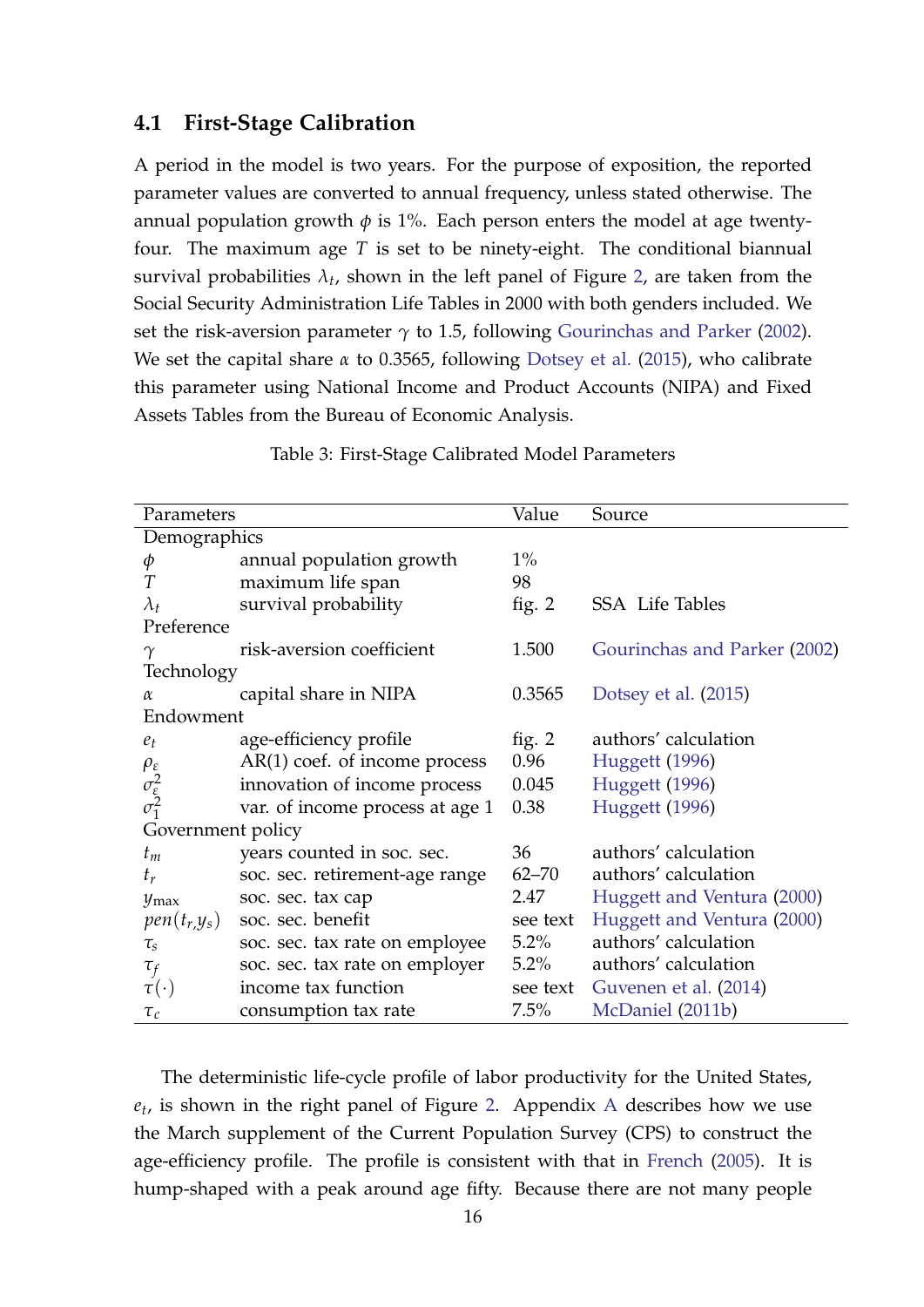older than 85 in the data, we fit the age-efficiency profile with a polynomial to obtain efficiency values after age 86. In Figure [2,](#page-16-0) circles represent data and the solid line is the fit from a polynomial.

We take the idiosyncratic productivity shock from [Huggett](#page-36-7) [\(1996\)](#page-36-7). In particular, the variance of the initial productivity shock at age twenty-four is set to 0.38, the variance of the stochastic productivity process  $\sigma_{\varepsilon}^2$  $\frac{1}{ε}$  is set to 0.045, and the AR(1) coefficient *ρ<sup>ε</sup>* is set to 0.96. The joint distribution of wealth and initial labor productivity of households is taken from [Dotsey et al.](#page-36-2) [\(2015\)](#page-36-2), who calculate it using heads of household aged twenty-three to twenty-six in the Survey of Consumer Finances (2001, 2004, and 2007).

<span id="page-16-0"></span>

Figure 2: US Survival Rate and Efficiency Unit

The social security system mimics the Old Age Insurance component of Social Security in the United States. The number of highest-earning years used to calculate the social security benefits, *tm*, is thirty-six. The earliest age to claim social security benefit is sixty-two, and the age to receive the full retirement benefit is sixty-six. The retirement benefit at age sixty-six is borrowed from [Huggett and](#page-36-8) [Ventura](#page-36-8) [\(2000\)](#page-36-8):

$$
pen(t_r = 66, y_s) = \left\{\begin{array}{ll} 0.9y_s, & y_s \leq 0.2; \\ 0.18 + 0.32(y_s - 0.2), & 0.2 \leq y_s < 1.24; \\ 0.5128 + 0.15(y_s - 1.24), & 1.24 \leq y_s < y_{max}; \\ 0.6973, & y_s \geq y_{max} \end{array}\right\}
$$

The bend points and the social security earnings cap  $y_{\text{max}}$  are expressed as fractions of average earnings. The retirement benefit is adjusted by the claiming age as follows. A household retiring at age sixty-two receives 75 percent of the full pension. A household retiring at age sixty-four receives 87 percent of the full pension. A household retiring after age sixty-six receives 8 percent more pension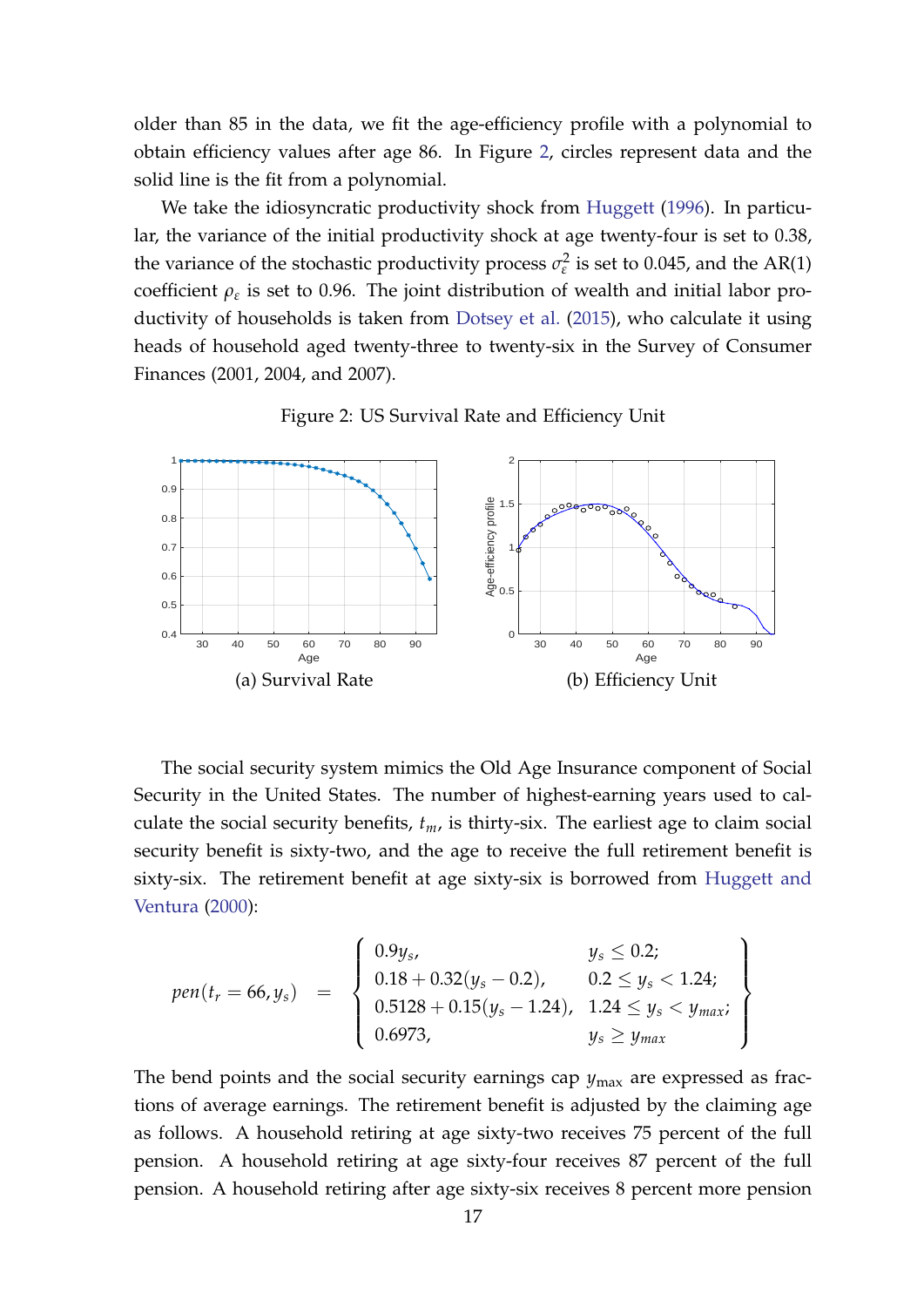benefits per year up to age seventy. The social security tax rates for employee *τ<sup>s</sup>* and employer  $\tau_f$  are both set to 5.2 percent, which are the average since the 1970s.

We borrow the income tax function from [Guvenen et al.](#page-36-9) [\(2014\)](#page-36-9), who estimate it from the OECD tax-benefit model. [Guvenen et al.](#page-36-9) [\(2014\)](#page-36-9) lump income tax and social security tax together. Since we model separately social security system, we subtract the social security tax from the estimate of [Guvenen et al.](#page-36-9) [\(2014\)](#page-36-9) directly to derive the tax rate  $\tau(y)$  as a function of income  $y$ .<sup>[11](#page-17-0)</sup> The consumption tax rate is set to 7.5 percent, which comes from [McDaniel](#page-37-9) [\(2011b\)](#page-37-9).

## **4.2 Second-Stage Calibration**

There are eight parameters left for the second-stage calibration: *δ k* , *β*, *ζ*1, *ζ*2, *ζ*3, *ω*1, *ω*2, and *ω*3. We jointly estimate them to match the capital-output ratio, *K*/*Y*, of 3.1, the investment-to-output ratio, *I*/*Y*, of 0.17, and the US age profiles of hours and expenditures at home and in the market shown in Figure [1.](#page-6-0) The model is therefore overidentified. The calibrated parameters are reported in Table [4.](#page-18-0) The resulting depreciation rate  $\delta^k$  is 0.045, a value within the range of those used in the literature. The implied interest rate on capital (net of depreciation),  $r$ , is 0.07.<sup>[12](#page-17-1)</sup> In our model, *r* is the average return on capital. A 7% average annual return on capital is a value within the range of those used in the literature.

The estimation results in a value larger than one for each of three elasticity of substitution:  $\zeta_1 > 1$ ,  $\zeta_2 > 1$ , and  $\zeta_3 > 1$ . This implies that home time and home inputs, home goods and market goods, and consumption and leisure are all substitutes. More importantly, the estimation gives a larger value for  $\zeta_2$  than for  $\zeta_1$ , implying that the substitution between home goods and market goods is stronger than that between home hours and home inputs.

Although the model is quite complex and the parameters and moments do not map one to one, some parameters affect certain moments more than others do. For example, *β* is largely determined by *K*/*Y* and *δ k* is mostly related to *I*/*Y*. The elasticity and share parameters play crucial roles in determining the changes in the allocations of hours and expenditures over the life cycle. The age variations in home-production time and home-input expenditures help to identify  $\zeta_1$  and  $\omega_1$ . The age variations in expenditures of the market good and the home input help to

<span id="page-17-0"></span><sup>&</sup>lt;sup>11</sup>With social security tax, the estimated tax function from [Guvenen et al.](#page-36-9) [\(2014\)](#page-36-9) is  $\tau(y)$  =  $1.2088 - 0.009420(y/AW) - 0.942610(y/AW)^{-0.102590}$ , where *AW* is the average income. Subtracting a social security tax of 5.2%, as reported in Table [3,](#page-15-0) gives the income tax function  $\tau(y) = 1.1568 - 0.009420(y/AW) - 0.942610(y/AW)^{-0.102590}.$ 

<span id="page-17-1"></span><sup>&</sup>lt;sup>12</sup>In the stationary equilibrium, the following two conditions hold:  $\frac{I}{Y} = (\delta^k + \phi) \frac{K}{Y}$  and  $\frac{\alpha Y}{K} =$  $r + \delta^k$ . The first condition means that investment equals to depreciation of capital and increase in capital due to population growth. The second condition means that the return to capital equals to interest rate plus depreciation rate. Given population growth  $\phi$ , capital share  $\alpha$ ,  $\frac{K}{Y}$ , and  $\frac{I}{Y}$ , the above two conditions uniquely determines  $r$  and  $\delta^k$ .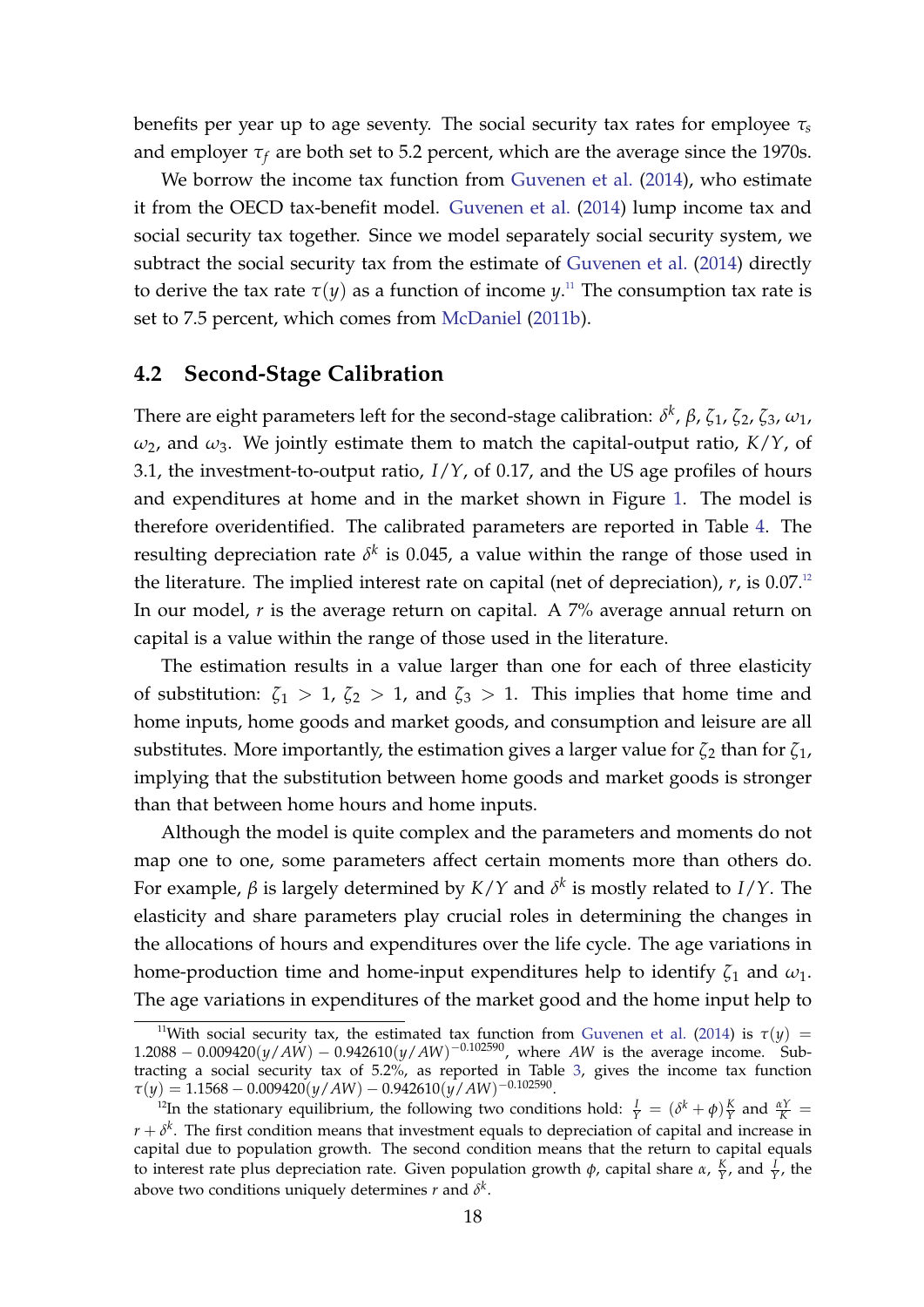| Parameters (8) | Value                              |        |
|----------------|------------------------------------|--------|
| $\delta^k$     | annual depreciation rate           | 0.045  |
| β              | discount factor                    | 0.9475 |
| $\zeta_1$      | sub. betw. home input and $n_h$    | 1.3627 |
| $\omega_1$     | weight on home input               | 0.6241 |
| $\zeta_2$      | sub. betw. market and home goods   | 2.7984 |
| $\omega_2$     | weight on market goods             | 0.3259 |
| $\zeta_3$      | sub. betw. consumption and leisure | 1.3257 |
| $\omega_3$     | weight on consumption              | 0.5946 |

<span id="page-18-0"></span>Table 4: Second-Stage Calibrated Model Parameters

pin down *ζ*<sup>2</sup> and *ω*2. The age variation in the sum of market hours and home hours is useful in identifying  $\zeta_3$  and  $\omega_3$  since those two types of hours help determine leisure hours.

#### **4.3 Model Fit for the US Economy**

This subsection compares the results of the calibrated model with the actual US economy. Figure [3](#page-19-1) compares the model-implied age profiles of expenditure and hours with the targeted profiles, along with the 95 percent confidence interval of the data. The figure shows that the model generally matches the actual allocations of time and expenditure by age both in the market and at home. The hours profiles are mostly sensitive to the age-efficiency profile, with social security also playing a role in old age. The borrowing constraint and precautionary-saving motive suppress the consumption of young households. As households age, these forces are alleviated and consumption expenditures increase until old age, when the increase of mortality risk leads to a decline in the consumption path.

The model also matches the aggregated variables in the data. Table [5](#page-19-2) reports the model predictions side by side with the data. In the table, the investment-to-GDP ratio is the only targeted moment, and it is matched exactly. The model also matches very well the untargeted aggregate moments. For example, it matches closely the aggregate hours and expenditure-to-output ratios for both market and home allocations. Moreover, the model-implied ratio of social security expenditure to GDP of 5.8 percent, an untargeted moment, matches the data.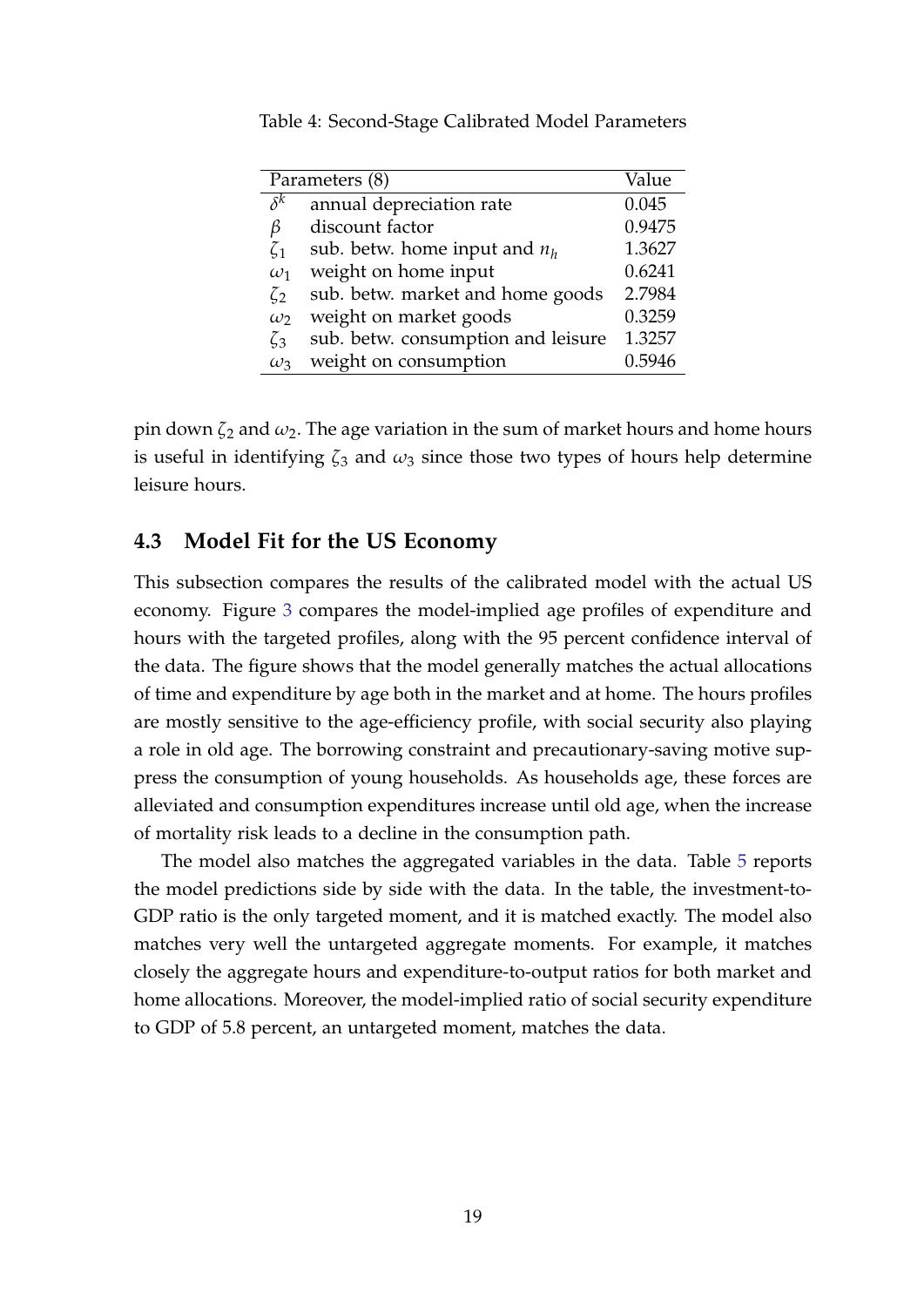<span id="page-19-1"></span>

Figure 3: Age Profiles in the United States – Model versus Data

<span id="page-19-2"></span>*Notes:* The dashed lines are the 95 percent confidence intervals of the data.

|                                                             | $N_m$ | $N_h$ |  |  |  |
|-------------------------------------------------------------|-------|-------|--|--|--|
| US model   0.2803 0.1565 0.2811 0.3709 0.1697 0.1929 0.0579 |       |       |  |  |  |
| US data   0.2795 0.1567 0.2817 0.3716 0.1697 0.1920 0.0580  |       |       |  |  |  |

Table 5: Model and Data Comparison in the Aggregate

*Notes:* The reported values are aggregate shares of expenditures and hours across all ages. *N<sup>m</sup>* denotes markethours share,  $N_h$  denotes home-hours share,  $\frac{C_m}{Y}$  denotes market-goods expenditure share, and  $\frac{D}{Y}$  denotes home-inputs expenditure share. *I*/*Y* and *G*/*Y* are investment-to-GDP ratio and government-spending-to-GDP-ratio, respectively. The data values for *I*/*Y* and *G*/*Y* are the averages in the 2000s, computed from the NIPA tables. *S*/*Y* is the socialsecurity-expenditure-to-GDP ratio. The data value for *S*/*Y*, from the OECD Social Expenditure Database, is the ratio of public expenditure on old-age pension benefits to GDP.

# <span id="page-19-0"></span>**5 Simulation of the French Economy**

In this section, we simulate the French economy. In the simulation, we assume that preferences are the same in France and the United States but policies and productivity differ. In particular, the two countries differ in the age-efficiency profile (market productivity) and tax and benefit systems, including consumption tax, income tax, and social security. We first discuss parameters in France that differ from those in the United States. We then simulate the hours profiles and expenditures profiles for France and compare the predicted profiles with those in the data and in the United States. Lastly, we decompose the model-predicted differences between the United States and France into contributions from policies and productivity.

## **5.1 French Policies and Productivity**

This subsection describes the parameters that have different values from those in the United States. We assume that France, as a small open economy, has the same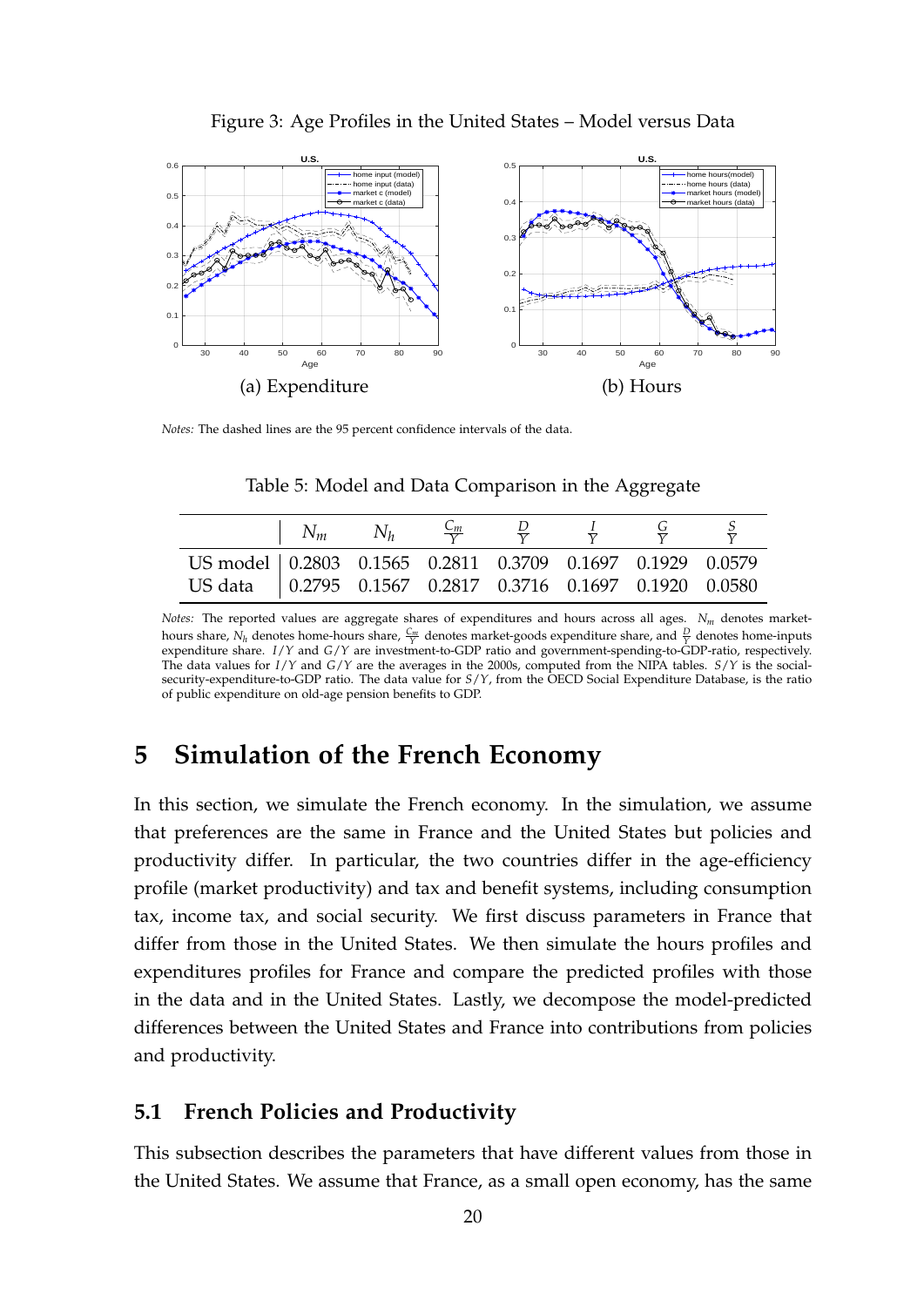<span id="page-20-1"></span>

| Government policy |                                | US              | FR        |
|-------------------|--------------------------------|-----------------|-----------|
| $\tau_c$          | consumption tax rate           | 7.5%            | 24%       |
| $\tau(\cdot)$     | income tax function            | see section 4.1 | see text  |
| $\tau_{s}$        | soc. sec. tax rate on employee | 5.2%            | 9.45%     |
| $\tau_f$          | soc. sec. tax rate on employer | $5.2\%$         | 14.0%     |
| $t_m$             | years counted in soc. sec.     | 36              | 32        |
| $t_r$             | soc. sec. retirement-age range | $62 - 70$       | $60 - 70$ |
| $y_{\rm max}$     | soc. sec. tax cap              | 2.47            | З         |
| $pen(t_r,y_s)$    | soc. sec. benefit              | see section 4.1 | see text  |
| Productivity      |                                | US              | FR        |
| $e_t$             | efficiency profile             | Figure 4        | Figure 4  |

Table 6: Parameters That Differ by Country

interest rate as the United States. The investment-to-GDP ratio in France is 1.5 percentage points higher. We adjust the depreciation rate to generate that ratio; the resulting depreciation rate is  $5.5$  percent.<sup>[13](#page-20-0)</sup> As a robust check, we also simulate the French economy using the same depreciation rate as in the United States. The resulted allocations, available upon request, are very similar to the benchmark results reported in this section.

Table [6](#page-20-1) compares the policy and productivity parameters that differ between the two countries. The consumption tax and income tax functions come from the same source as those for the United States. The consumption tax rate in France, 24 percent, is much higher than that in the United States, 7.5 percent. The left panel of Figure [4](#page-21-0) compares the income tax function in the two countries, where income is normalized by the average household income in a country.<sup>[14](#page-20-2)</sup> As shown in the figure, the income tax is more progressive in France than in the United States. However, the difference is small except for income above four times the average.

The French social security system differs dramatically from the US system. It consists of a public pension and a mandatory occupational pension, both of which we incorporate. We summarize the choice of the policy parameters here and provide more details in Appendix [D.](#page-48-0) The reference earnings to determine the benefit is the best thirty-two years of earnings. The earliest age at which one can claim social security benefits is sixty, and the age at which one can receive the full retirement benefit is sixty-six. If a household retires before age sixty-six, pension

<span id="page-20-0"></span><sup>&</sup>lt;sup>13</sup>Combining the two conditions in footnote [12](#page-17-1) gives the equation:  $\frac{I}{\gamma} = (\delta^k + \phi) \frac{\alpha}{r + \delta^k}$ . Given the interest rate *r*, capital share *α*, population growth *φ*, the depreciation rate *δ k* is determined by the investment-to-GDP ratio *<sup>I</sup>* .

<span id="page-20-2"></span><sup>&</sup>lt;sup>14</sup>With social security tax, the estimated tax function from [Guvenen et al.](#page-36-9) [\(2014\)](#page-36-9) is  $τ(y)$  =  $0.5224 + 0.00339(y/AW) - 0.24249(y/AW)^{-0.41551}$ , where *AW* is the average income. Subtracting a social security tax of 9.45%, as reported in Table [6,](#page-20-1) gives the income tax function  $\tau(y) = 0.4279 + 1$  $0.00339(y/AW) - 0.24249(y/AW)^{-0.41551}.$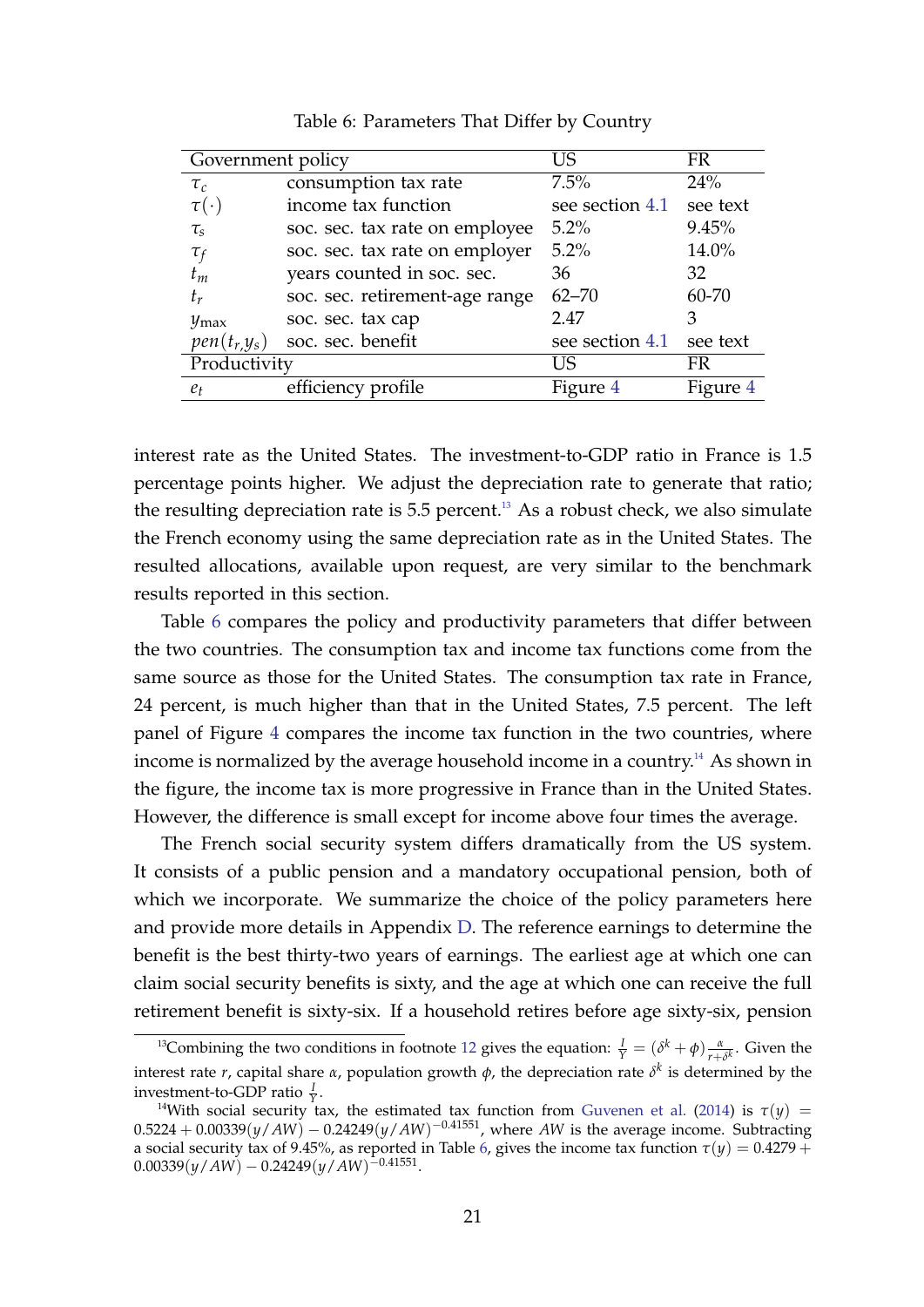benefits are reduced by 5 percent per year; and if a household retires after age sixty-six, pension benefits are increased by 5 percent per year up to age seventy. Thus, the benefit function in France gives stronger incentives to early retirement, compared with that in the United States. The social security earnings cap is three times average earnings. The tax rate on employees is 9.45 percent, and the tax rate on employers is  $14.0$  percent.<sup>[15](#page-21-1)</sup> The pension benefit is a linear function of the average life-time earnings subject to the social security tax, and we calibrate the benefit-replacement ratio at age sixty-six to match the ratio of aggregate social security spending to GDP of 11.3 percent.<sup>[16](#page-21-2)</sup> The resulting ratio is 78 percent, thus  $pen(t_r = 66, y_s) = 0.78y_s.$ 

<span id="page-21-0"></span>

Figure 4: Efficiency Profile and Income Tax Function

The French age-efficiency profile is constructed from the French Labor Force Survey; the details are described in Appendix [A.](#page-39-0) GDP per capita in France is about 80 percent of that in the United States. We adjust proportionally the level of the French efficiency profile so that the model matches the cross-country difference in GDP per capita found in the data. This is why the French efficiency profile does not start from one at age twenty-four. The right panel of Figure [4](#page-21-0) compares the deterministic profiles of labor productivity in the two countries. The French efficiency profile rises slower from young to middle age and decreases faster afterward than the U.S. efficiency profile. As a result, an average worker of age sixty-five is almost as productive as a twenty-four-year-old in the United States, whereas the worker is only half as productive in France.

In our simulation, we take the age-efficiency profiles as exogenous. A solid analysis of why the profiles differ across countries is out of the scope of our analy-

<span id="page-21-2"></span><span id="page-21-1"></span><sup>&</sup>lt;sup>15</sup>The rates are conservative compared to the actual rates.

<sup>&</sup>lt;sup>16</sup>The data value for the ratio of aggregate social security spending to GDP is again the ratio of public expenditure on old-age pension benefits to GDP from the OECD Social Expenditure Database.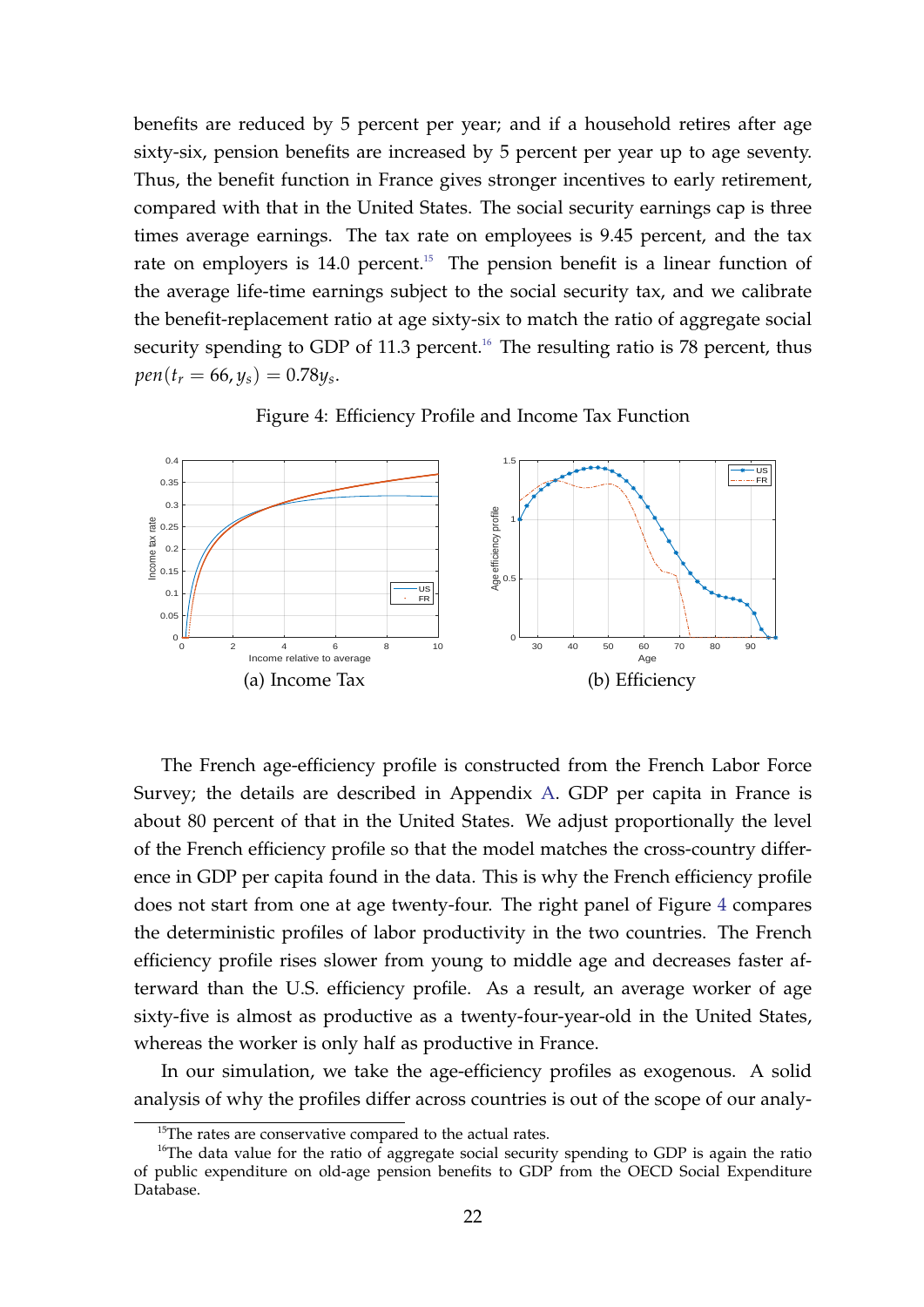sis. Here we provide some of the possible reasons. First, we adjust proportionally the level of the French efficiency profile to match the cross-country difference in GDP per capita found in the data. As described in section [3.2.1,](#page-10-0) a re-scaling of the life-cycle deterministic profile is isomorphic to changing aggregate TFP in market production. Second, as for the variations of efficiency unit by age, the slower rise in the French profile might be related to the fact that the rise in wage is faster for college graduates than non-college graduates and the share of workers with a college degree is smaller in France than in the United States. The difference in the two profiles might be also related to the accumulation of human capital through learning by doing: French households work less in the market and therefore accumulate less human capital over their working lives. This implies that policies that reduce market working hours might also reduce the efficiency units, leading to further decline of market hours. Hence the quantitative effects we find in sections [5](#page-19-0) and [6](#page-29-0) are lower bounds of the policy effects.

## **5.2 Model Fit for the French Economy**

This subsection compares the model's prediction of the allocations of expenditure and hours with the French data.

**Hours Profiles and Expenditure Profiles by Age.** Figure [5](#page-23-0) compares the modelpredicted age profiles of expenditure and hours at home and in the market, which are nontargeted in the simulation, with the data. As the figure shows, the model nearly reproduces the French profiles with the differences from the US in the tax and transfer programs and in the age-efficiency profile.<sup>[17](#page-22-0),[18](#page-22-1)</sup>

**Aggregate Allocations of Hours and Expenditure.** Table [7](#page-23-1) reports the modelimplied aggregate hours and aggregate expenditure-to-GDP ratio in the two countries together with the data reported in Table [1.](#page-7-0) The model matches reasonably well the aggregate hours and expenditure share at home and in the market. More specifically, the model is able to generate the first two facts documented in section [2.2:](#page-6-1) France has less market time and more home time than the United States, and

<span id="page-22-0"></span> $17$ Compared with two recent papers[—Erosa et al.](#page-36-0) [\(2012\)](#page-36-0) and [Laun and Wallenius](#page-37-6) [\(2016\)](#page-37-6) studying cross-country differences in labor supply late in the life cycle, our model can account for more differences in labor supply between the United States and France because we adopt a rich model with home production.

<span id="page-22-1"></span><sup>&</sup>lt;sup>18</sup>Our model overpredicts market hours at younger ages because France's faster decline in the age-efficiency profile and its lower social security claiming age both incentivize French households to shift market hours from older ages to younger ages. This overprediction implies that French market hours at young ages are also affected by factors other than tax and transfer programs and productivity.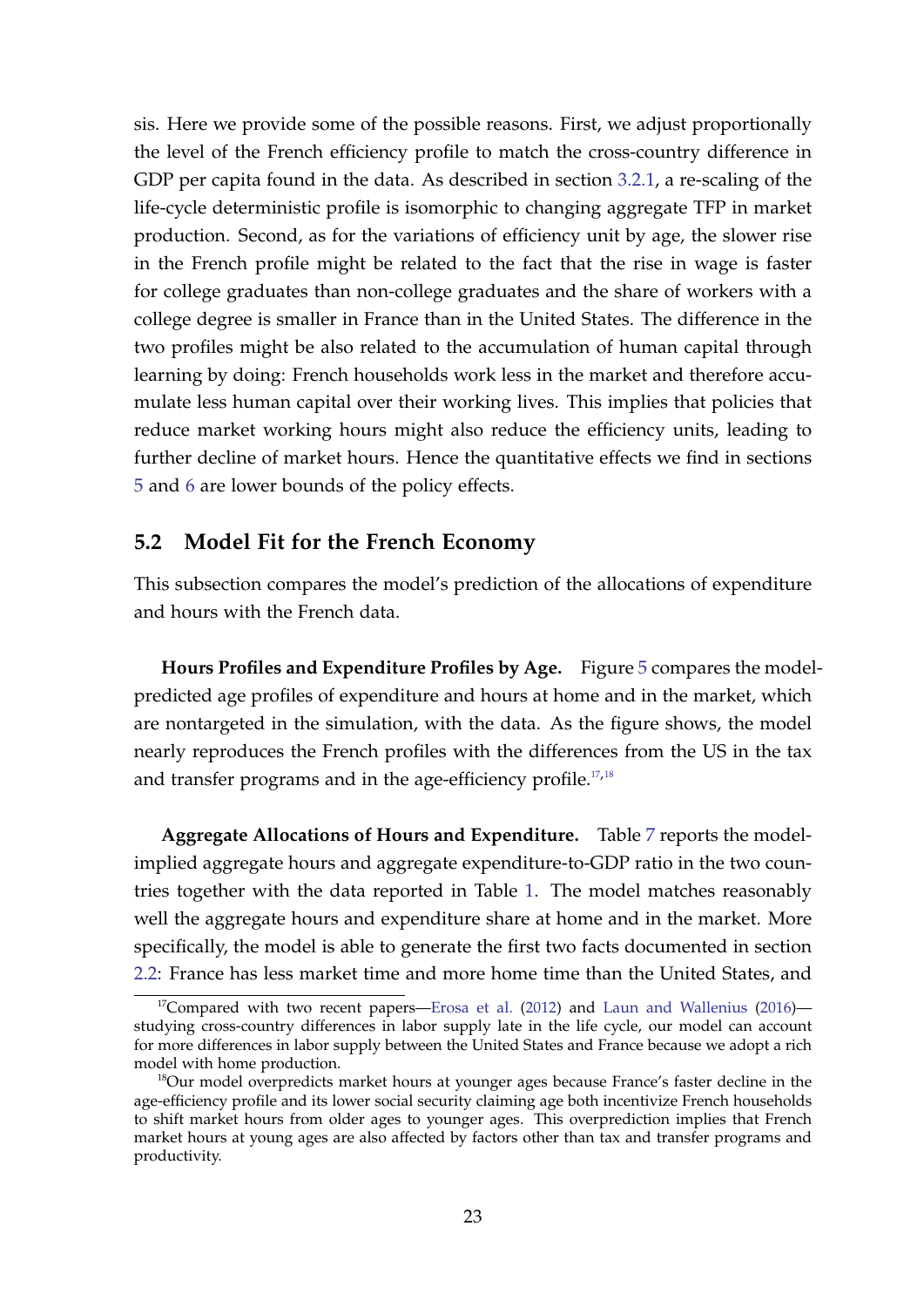<span id="page-23-0"></span>

#### Figure 5: Age Profiles in France—-Model versus Data

*Notes:* The dashed lines are the 95 percent confidence intervals of the data.

the cross-country difference in the expenditure share of market goods is larger than that in the expenditure share of home inputs.

|                                                                                     | $\mid N_m \mid N_h \mid \frac{C_m}{V}$ |                                                                                                                           |  |
|-------------------------------------------------------------------------------------|----------------------------------------|---------------------------------------------------------------------------------------------------------------------------|--|
| FR model                                                                            |                                        | $\begin{array}{ c c c c c c } \hline 0.25 & 0.17 & 0.21 & 0.33 \\ \hline 0.24 & 0.19 & 0.22 & 0.33 \\ \hline \end{array}$ |  |
| FR data                                                                             |                                        |                                                                                                                           |  |
| FR-US model   -0.03  0.01   -0.07  -0.04<br>FR-US data   -0.04  0.03   -0.06  -0.04 |                                        |                                                                                                                           |  |
|                                                                                     |                                        |                                                                                                                           |  |

<span id="page-23-1"></span>Table 7: Aggregate Hours and Expenditure Shares—Model versus Data

*Notes:* The reported values are aggregate shares of expenditures and hours across all ages. *N<sup>m</sup>* denotes markethours share,  $N_h$  denotes home-hours share,  $\frac{C_m}{Y}$  denotes market-goods expenditure share, and  $\frac{D}{Y}$  denotes home-inputs expenditure share.

In the next subsection, we quantify the contribution of each country-specific feature in generating those patterns, while we summarize the key mechanisms here. In the model, lower efficiency units and higher taxes in France favor home production over market production and thus increase home hours and reduce market hours. As for expenditure, higher taxes reduce the expenditure shares of both market goods and home inputs, as more income is directed to tax payments. The estimation implies that the substitutability between home goods and market goods is bigger than that between home time and home inputs ( $\zeta_2 > \zeta_1$ ). Thus Proposition 2 implies that higher taxes and lower efficiency units in France generate a larger decline in expenditures on market goods than on home inputs. These intuitions imply that France's productivity and tax system favor production and consumption at home relative to production and consumption in the market and thus shift hours and expenditures from market to home.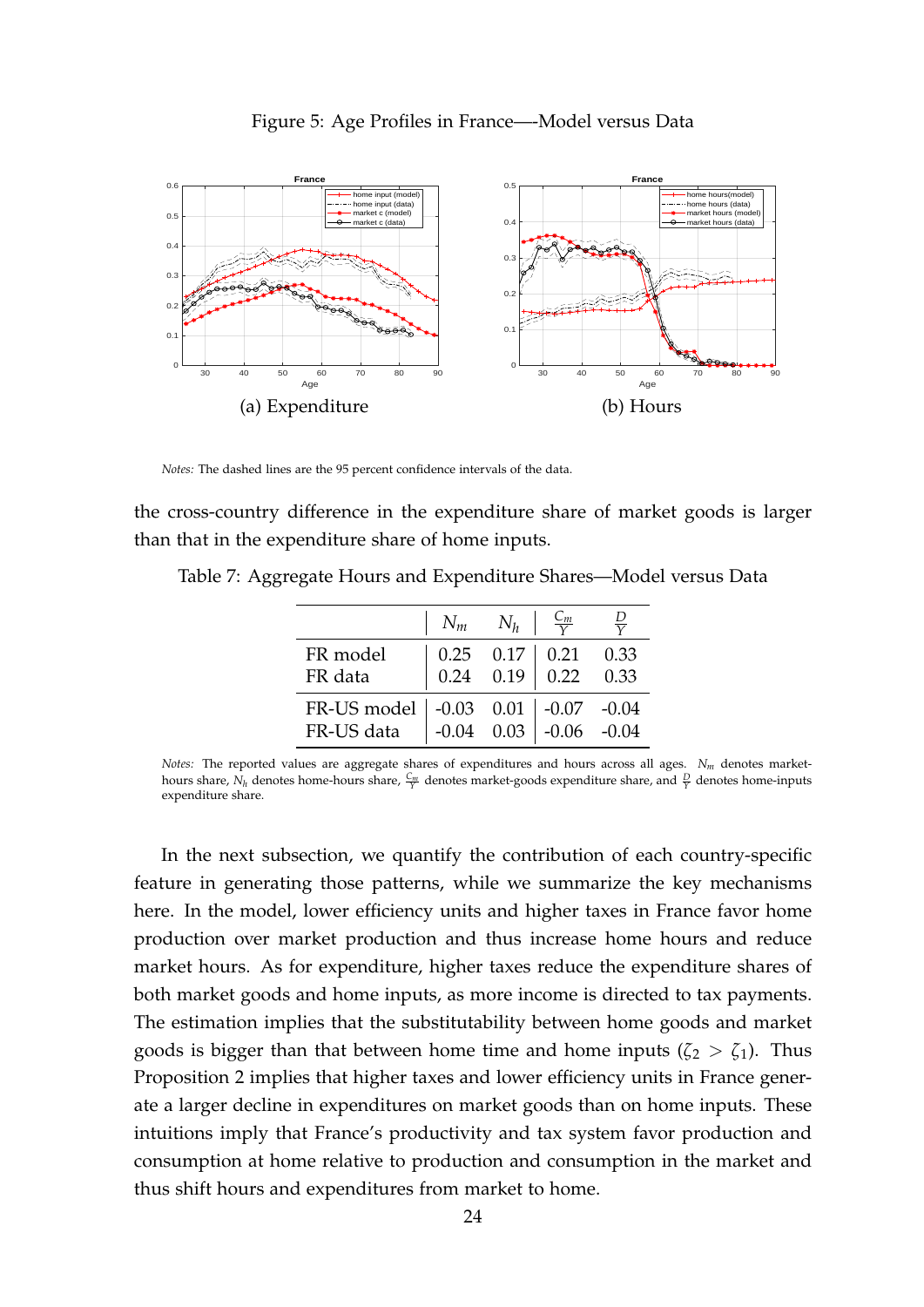|     |       | Time |                 |      |            | Expenditure |       |           |  |
|-----|-------|------|-----------------|------|------------|-------------|-------|-----------|--|
| Age | US    |      |                 | FR   |            | US          |       | <b>FR</b> |  |
|     | Model |      | Data Model Data |      | Model Data |             | Model | Data      |  |
| 28  | 2.44  | 2.57 | 2.41            | 2.23 | 0.71       | 0.74        | 0.64  | 0.84      |  |
| 38  | 2.69  | 2.24 | 2.22            | 1.94 | 0.79       | 0.72        | 0.68  | 0.74      |  |
| 48  | 2.34  | 2.12 | 2.00            | 1.74 | 0.81       | 0.82        | 0.70  | 0.73      |  |
| 58  | 1.44  | 1.71 | 0.82            | 0.83 | 0.78       | 0.81        | 0.65  | 0.60      |  |
| 68  | 0.45  | 0.54 | 0.11            | 0.08 | 0.71       | 0.72        | 0.60  | 0.47      |  |

<span id="page-24-0"></span>Table 8: Market Allocation Relative to Home Allocation by Age—Model versus Data

*Notes:* This table reports the ratio of market to home allocation of expenditure and hours by age group in ten-year segments. For example, age twenty-eight represents the average for ages twenty-four to thirty-three.

**Allocations of Life-Cycle Hours and Expenditure.** Table [8](#page-24-0) reports the modelimplied ratios of market-to-home allocations for age groups in ten-year segments; the ratios were not targeted in the calibration. As the table shows, the model is consistent with the data in that the expenditures on home inputs exceed the expenditures on market goods at every age and market hours are higher than home hours for prime working ages. More importantly, the model predictions are consistent with the third fact documented in section [2.2—](#page-6-1)namely, a shift of expenditures and hours from market to home as households age and a larger shift in France than in the United States. In the model, this larger shift is mainly driven by the faster decrease of the French age-efficiency profile at older ages: for one reason, a lower wage gives rise to less market time and more home time; for another reason, Proposition 2 implies that under our parameterizations of elasticities  $(\zeta_2 > \zeta_1)$ , a faster decline in wages leads to a faster decline in market-goods expenditure relative to home-inputs expenditure.

## <span id="page-24-1"></span>**5.3 Decomposition**

This subsection evaluates the quantitative effect of each country-specific feature in accounting for the difference in allocations of expenditure and time between the United States and France. We proceed by comparing the changes in the allocations after replacing one of the features in France with that in the United States. Since we assume France is a small open economy, the interest rate and wage rate stay the same. Table [9](#page-26-0) reports the percent changes in the allocations of hours and expenditure in the aggregate from the French benchmark economy after changing each factor. As a comparison, the total changes of all factors from the French benchmark economy to the calibrated US economy are reported in the last row. Figure [6](#page-27-0) plots the level changes in hours and expenditure by age resulted from policy and efficiency-profile changes, respectively. The corresponding life-cycle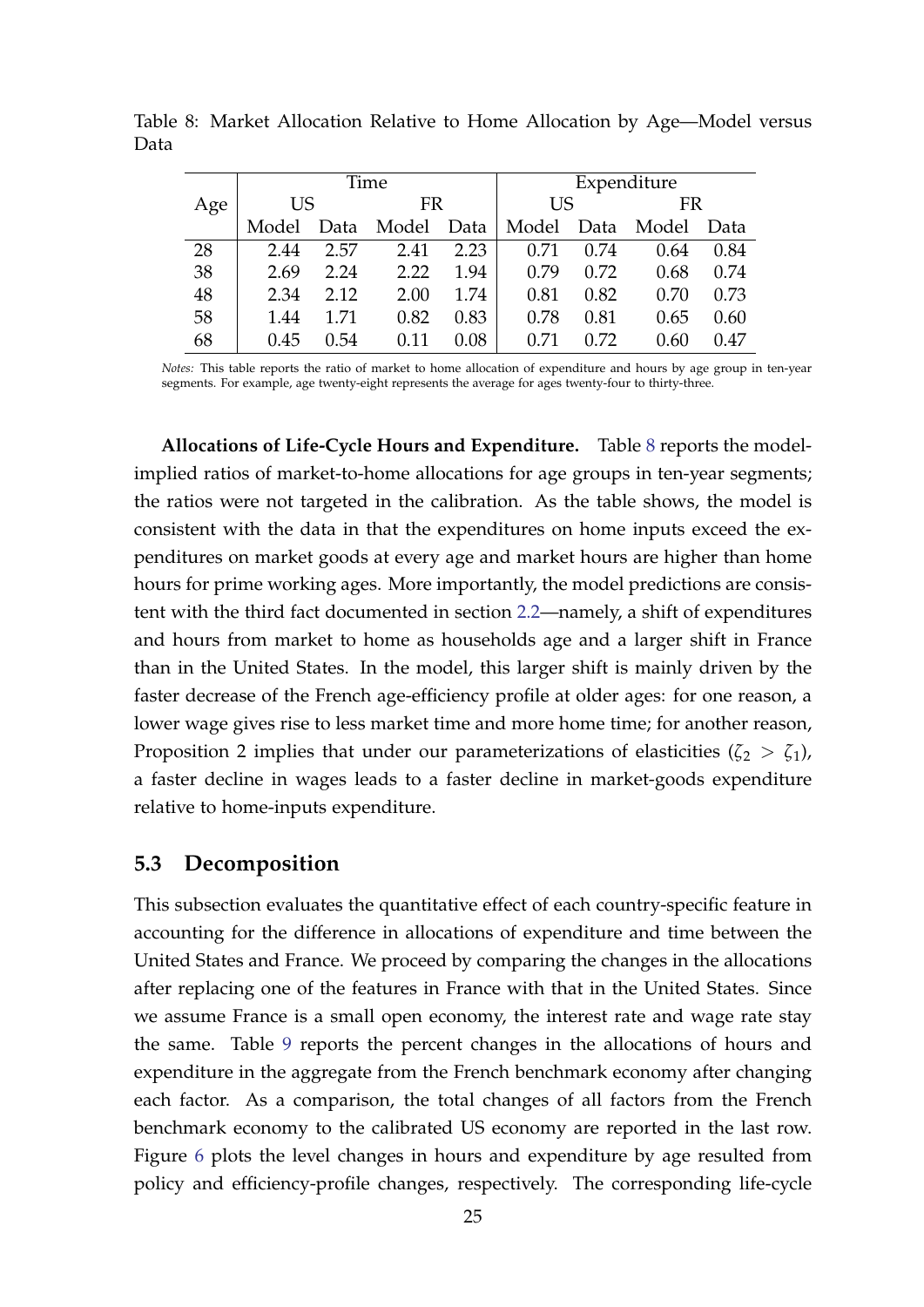profiles are reported in Appendix [E.](#page-49-0) Expenditures in the figure are normalized by GDP in the benchmark French economy.

**Consumption Tax.** Row 2 of Table [9](#page-26-0) reports the aggregate effect of replacing the French consumption tax with the US consumption tax. Unsurprisingly, when we apply the lower US rate to France, market consumption becomes cheaper and households choose to consume more of it. Because home inputs and home time are substitutes  $(\zeta_1 > 1)$ , a reduction in the home input price leads households to substitute home hours with home inputs. Hence they reduce home hours and increase home inputs. As a result, the reduction in consumption tax raises the consumption of both market goods and home inputs. Because consumption and leisure are substitutes ( $\zeta_3 > 1$ ), the substitution effect is larger than the income effect and therefore the increase in consumption leads to a decrease in leisure time. The decrease in leisure explains why market hours increase more than the decline in home hours.

More interestingly, the increase in expenditure is larger for market goods than for home inputs. This is because the elasticity of substitution between market goods and home goods is larger than that between home inputs and home time  $(\zeta_2 > \zeta_1)$  and therefore, as demonstrated in Proposition 2, a lower consumption tax rate induces a stronger substitution from home goods to market goods than from home time to home inputs and thereby generates a larger increase in market goods than in home inputs.

As for the magnitude, the consumption tax alone can account for 36 percent (23.62/64.83) of the cross-country difference in market-goods expenditure, 39 percent (16.31/41.74) of the difference in home-inputs expenditure, 27 percent (4.03/14.77) of the difference in market hours, and 35 percent (-2.76/-7.94) of the difference in home hours. In this decomposition, the percent change in output is the same as that in total efficiency units, which is mainly determined by the change in aggregate market hours; thus the change in output has a similar magnitude as that for market hours. Adopting the substantially lower US consumption tax rate leads to a large drop of 28 percent in total government spending.

Panel (a) of Figure [6](#page-27-0) plots the changes in the life-cycle profiles of hours and expenditure shares after applying the US consumption tax to France. Although the consumption tax rate is the same for every age group, the changes in allocations are not uniform and are larger for people of prime working age. To understand this, note that the reduction in the consumption tax leads to a lower price of market goods and home inputs for every household. This reduction in price increases market hours and reduces home hours through substitution effects. The substitution is stronger for working age-population because they have higher efficiency-units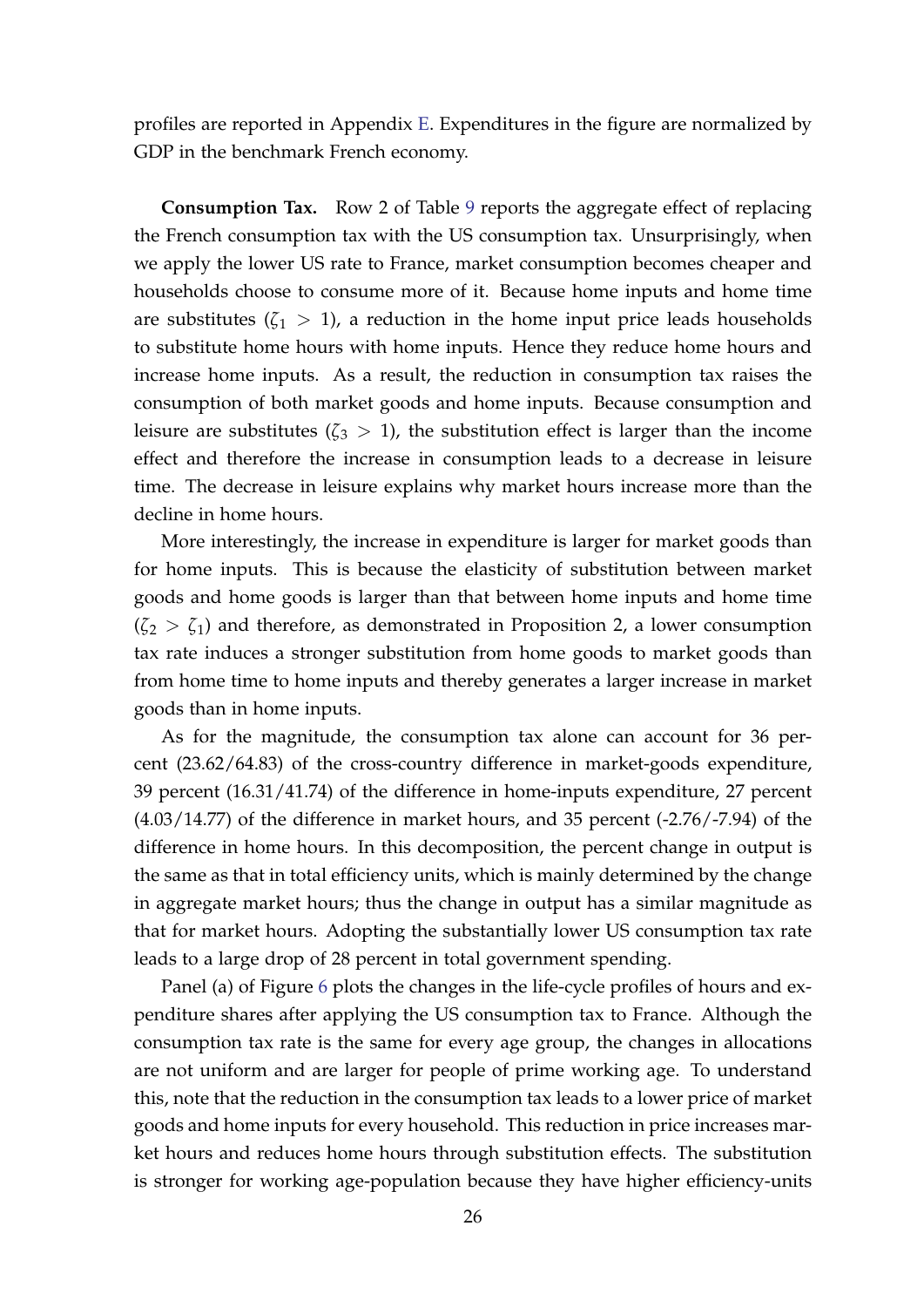| (1)                    |                   | $N_m$ $N_h$ $C_m$        | $D \mid$                            |               |                                            |
|------------------------|-------------------|--------------------------|-------------------------------------|---------------|--------------------------------------------|
| (2) Consumption tax    |                   | $4.03 -2.76$ 23.62 16.31 |                                     |               | $3.52 -28.43$                              |
| (3) Social security    | $-2.26$ $-0.20$   |                          | $\vert$ 14.53 10.55 $\vert$         | $-0.53$       | 7.75                                       |
| $(4)$ Income tax       | $0.35 -0.03$ 0.71 |                          | 0.09                                | 1.15          | 3.48                                       |
| (5) All policies       |                   |                          |                                     |               | $1.89$ -2.91 $ 42.27$ 28.60 $ 4.11$ -20.69 |
| (6) Efficiency profile |                   |                          | $12.64$ -5.31   21.43 13.81   24.06 |               | 19.19                                      |
| (7) US benchmark       |                   |                          | $14.77$ -7.94 64.83 41.74           | $\vert$ 25.06 | $-8.91$                                    |

<span id="page-26-0"></span>Table 9: Decomposition: Percent Change in Aggregate Allocations

*Notes:* This table shows the percent changes in each aggregate variable from the French benchmark after adopting US values.

and work more in the market. Thus the changes in allocations for them are larger.

**Social Security System.** Panel (b) of Figure [6](#page-27-0) plots the changes in the lifecycle profiles when applying the US social security system to France. As the combined social security tax rate for workers and firms falls from 23.45 to 10.4 percent, households have more income to spend. As a result, they increase expenditures on both market goods and home inputs at all ages except at the end of their lives. At the end of life, expenditures on market goods and home inputs both decline significantly because households run out of assets and their consumption drops dramatically with the reduction in social security benefits. As can be seen in row 3 of Table [9,](#page-26-0) differences in the social security system contribute to 25 percent (10.55/41.74) of the cross-country difference in expenditure on home inputs and 22 percent (14.53/64.83) of the difference in expenditure on market goods. The magnitude of the effect is substantial but smaller than that of the effect of the consumption tax.

Panel (b) of Figure [6](#page-27-0) also shows that when social security taxes are reduced and social security benefits become less generous, market hours decrease before the mid-fifties and increase afterward. This is driven by two important changes in the social security system. First, the reduction in the tax rate and pension benefit leads households to smooth working hours over their lives and therefore they reduce market hours at prime-ages and increase market hours at older ages. This is mostly responsible for the reduction in market hours and the rise in home hours before the mid-fifties. Second, the number of years for determining social security benefits increases from thirty-two to thirty-six. Hence, to maximize social security benefits, households choose to retire later and work more years. Correspondingly they increase their market hours and decrease their home hours at older ages. Thus, in our model, the difference in the social security system accounts partially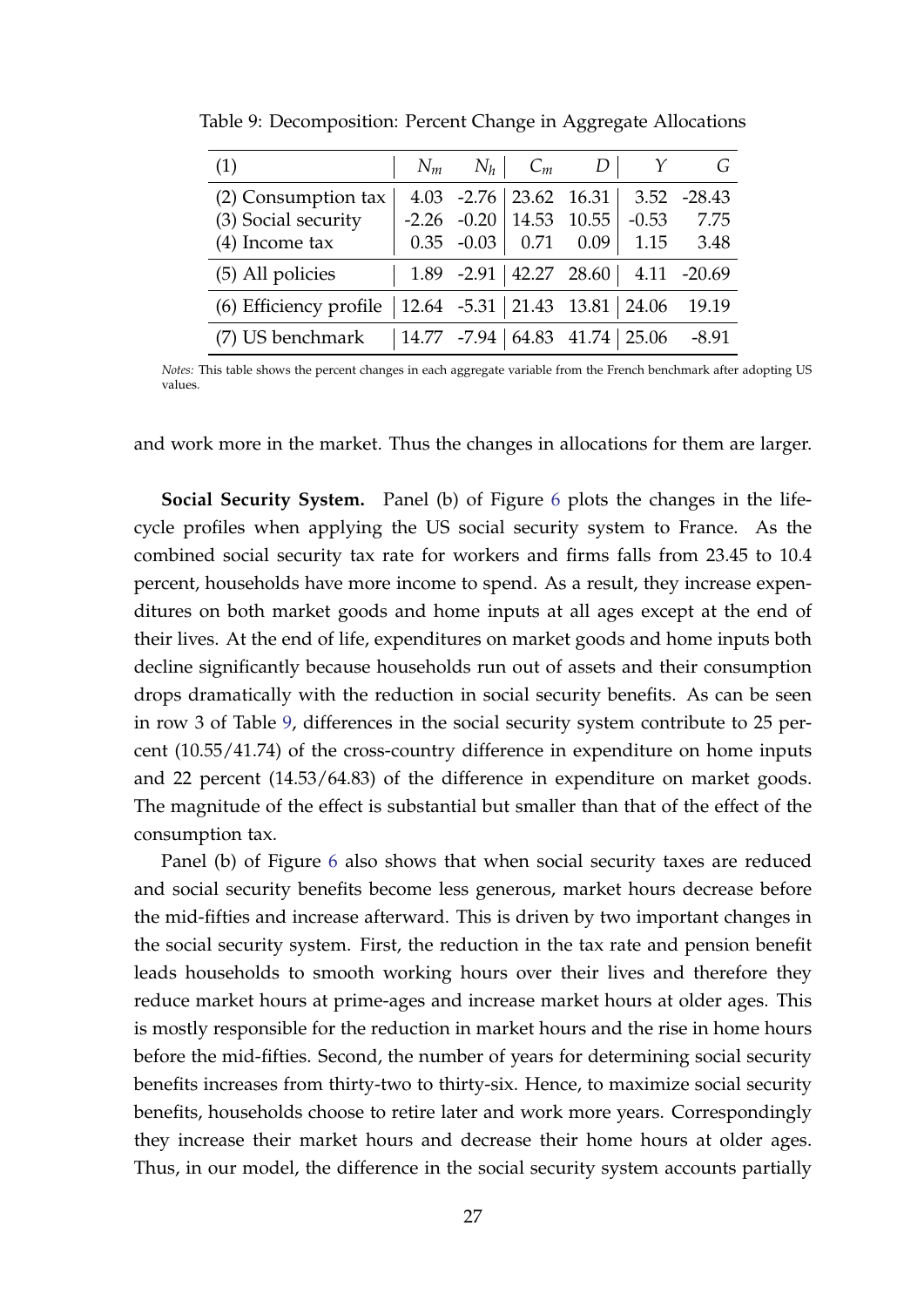

<span id="page-27-0"></span>Figure 6: Changes in Allocation With US Policies and Efficiency Profile

## (a) Consumption Tax

*Notes:* This figure plots changes from the French benchmark in hours and expenditure by age after adopting US values. Expenditures are normalized by GDP per worker in the benchmark French economy. Panel (a) shows the changes after applying the US consumption tax to the French economy. Panel (b) shows the changes after applying the US social security system to the French economy. Panel (c) shows the changes after applying the US income tax to the French economy. Panel (d) shows the changes after applying the US efficiency profile to the French economy.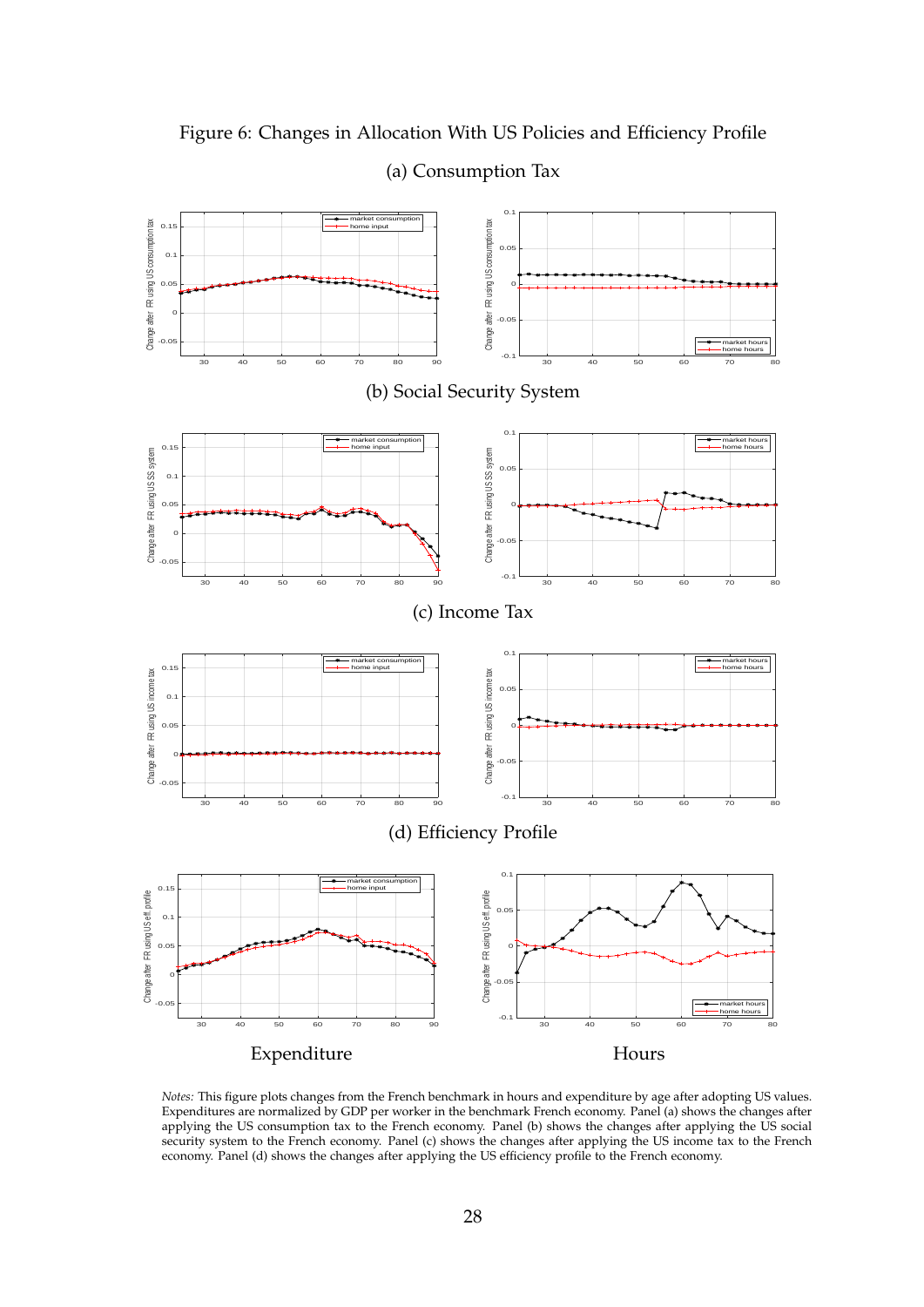for the lower market time around retirement age in France.

The aggregate effect of the changes in social security system, reported in row 3 of Table [9,](#page-26-0) is a reduction in both market hours and home hours. The reduction in market hours results in a 0.53 percent reduction in output.<sup>[19](#page-28-0)</sup> Government spending *G* goes up by 7.75 percent for two reasons. First, the increase in market goods and home inputs generates more revenues from consumption taxation. Second, social security payments by the firm are exempted from the income tax. Hence the reduction in the social security tax rate on the firm leads to higher taxable income and thus higher income tax revenue.

**Income Tax.** As shown in Figure [4,](#page-21-0) the income tax in the US is less progressive than that in France but the two tax functions differ only by a small amount. Hence the quantitative effects of the income tax on allocations are small. After switching to US income taxes, total revenue from the income tax goes up since most households face a higher income tax rate. As a result, total government spending goes up.

**All Policies.** In the decomposition exercises discussed so far, we changed only one specific policy to the US level and left all remaining policies at the French level. To separate the effects of policy differences from the effects of efficiency-profile differences, we now conduct decomposition exercises in which we use all US policy variables. Row 5 of Table [9](#page-26-0) reports the total effects of all policies. All policies combined can account for 65 percent (42.27/64.83) of the total difference in the expenditure on market goods and 69 percent (28.60/41.74) of the total difference in the expenditure on home inputs between the United States and France. Among the policies, the consumption tax and social security system are more important than the income tax for determining expenditure allocations. Because the US social security system has opposite effect on market hours to the US consumption tax, all policies combined have relatively smaller effect on the difference in market hours between the United States and France. As for home hours, all policies combined can account for 37 percent (-2.91/-7.94) of the total difference.

**Efficiency Profile.** Panel (d) of Figure [6](#page-27-0) shows the changes in life-cycle profiles when applying the US age-efficiency profile to the French economy. As shown in Figure [4,](#page-21-0) the US efficiency profile is slightly lower before age thirty and are much higher later in life. This leads to a slight decline in market hours before age thirty

<span id="page-28-0"></span> $19$ The French experiment is a partial equilibrium one with the interest rate fixed. Therefore, output is determined only by the aggregate labor inputs. The reduction in output is thus not at odds with the literature that finds that in a general equilibrium a less generous social security system leads to higher output because of an increase in the capital stock.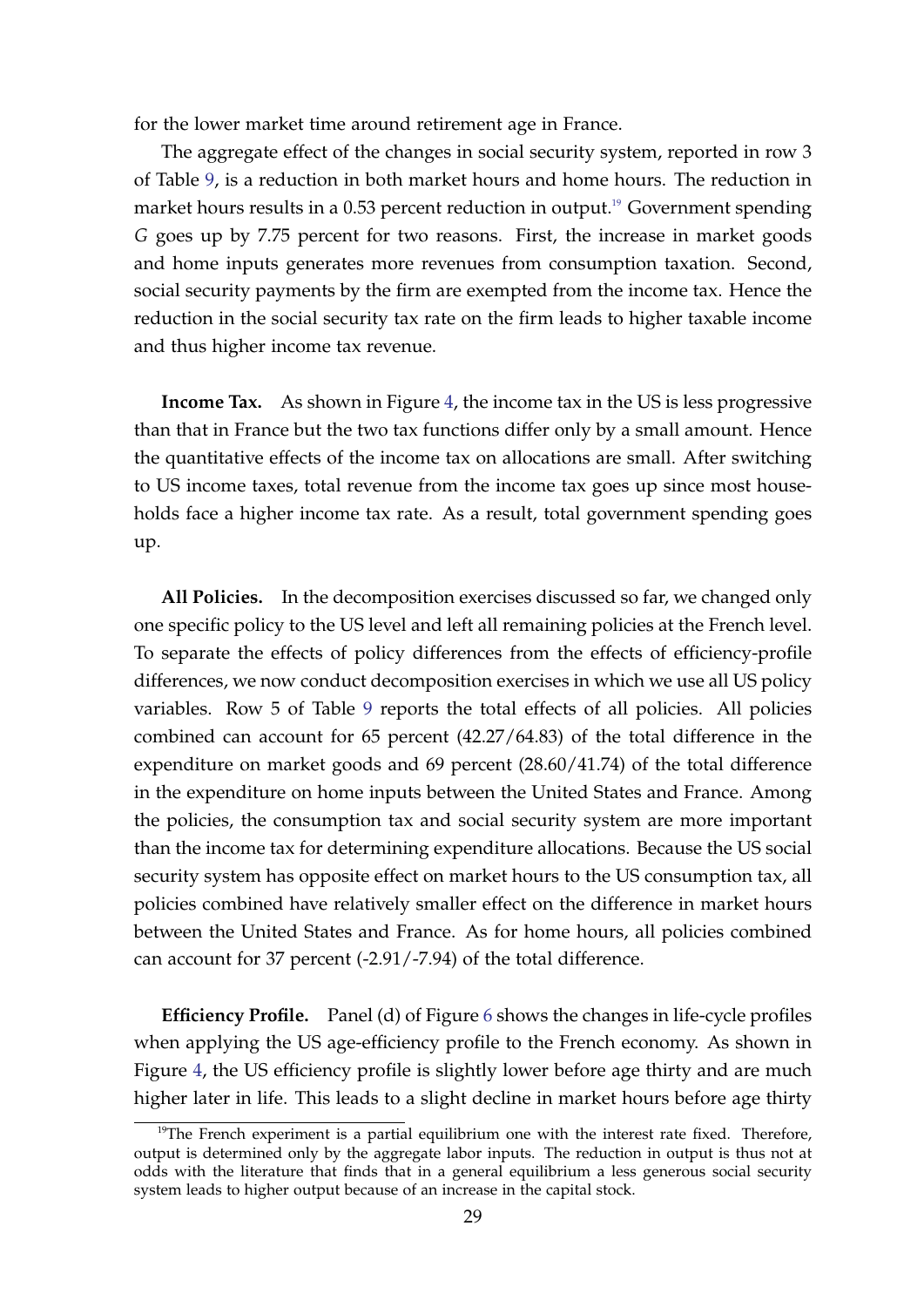and a large increase afterward. Changes in home hours are the reverse of the changes in market hours over the life cycle, but the changes are mitigated because leisure hours change in the same direction as home hours.

Row 6 of Table [9](#page-26-0) reports the effects on the aggregate allocations. The higher US efficiency level increases output by 24 percent and generates large increases in expenditures on both market goods and home inputs. As proven in Proposition 2, the ratio of market goods to home inputs is increasing with efficiency units, resulting in a larger percent increase in market goods than in home inputs. The difference in the efficiency profile alone can account for 86 percent of the difference in aggregate market hours and 67 percent of the difference in aggregate home hours between France and the United States, compared to a contribution of 13 percent for market hours and 37 percent for home hours from all policies combined. In addition, the difference in the efficiency profile can account for 33 percent of the total difference in the expenditure on both market goods and home inputs, compared to a contribution of 65 percent for market goods and 69 percent for home inputs from all policies combined. The increases in efficiency units lead to more income and higher consumption and thus more tax revenue and higher government spending.

To summarize, the decomposition shows that policies are more important than the efficiency profile in accounting for the difference in the expenditure on market goods and home inputs between the United States and France while the efficiency profile is more important in accounting for the differences in the allocation of hours.

# <span id="page-29-0"></span>**6 Policy Experiments for France**

While the experiments in section [5.3](#page-24-1) are useful for decomposing the effects of different policies on expenditure and time allocations, they are unsuitable for evaluating the effects of policy on welfare because government spending *G* varies after the changes in policy. To evaluate the welfare implications of the discussed tax and transfer policies, we proceed by replacing each French policy with the corresponding US policy while holding constant the government spending on each household as that in the French benchmark economy. This is achieved by imposing an additional proportional tax or subsidy on all kinds of incomes, including labor earnings and pension benefits, so that the government budget constraint is still balanced. This section reports the results of these policy experiments in terms of the allocations of expenditure and hours and evaluates the welfare implications.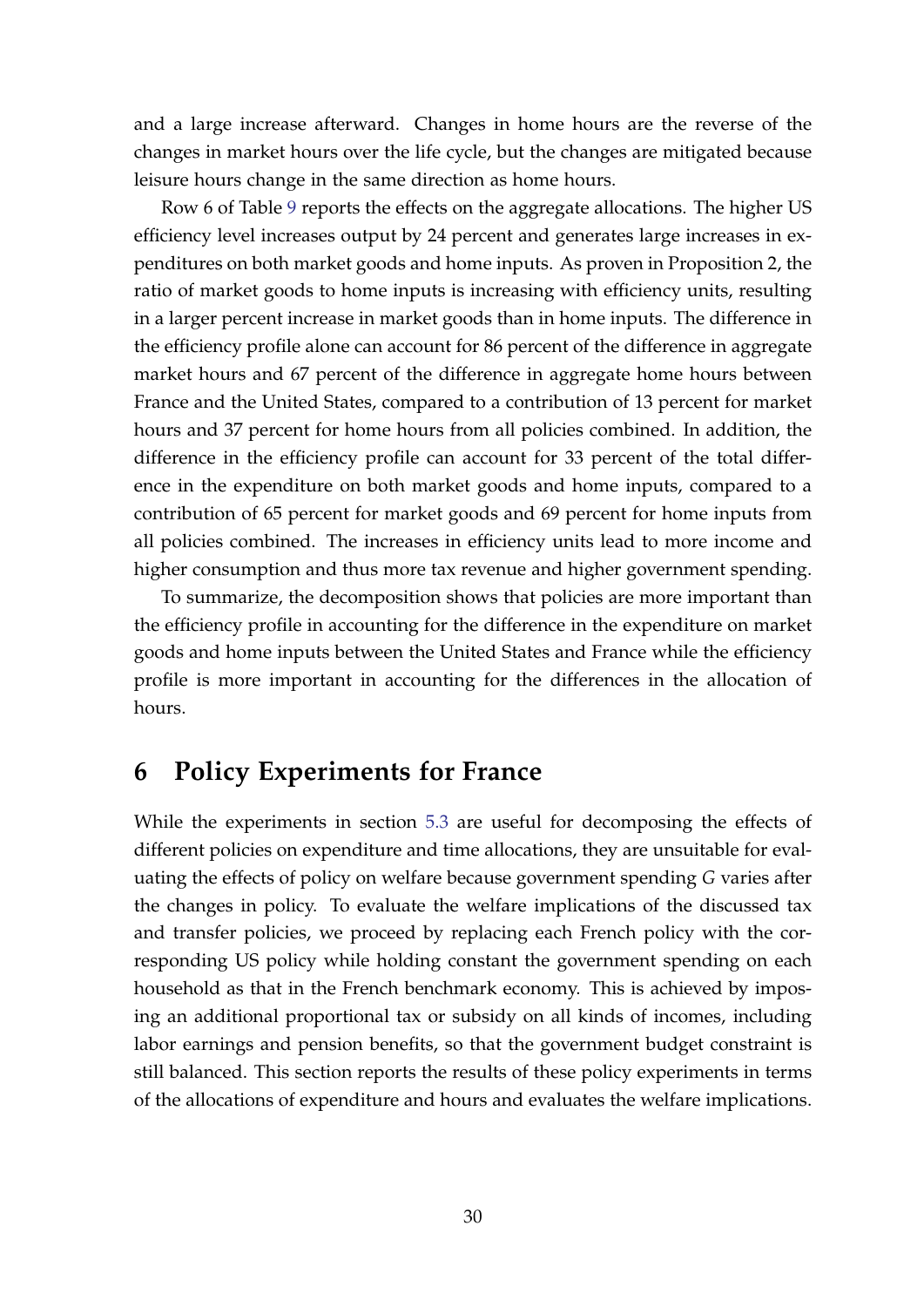#### **6.1 Policies' Implications for Allocations**

Table [10](#page-31-0) reports for each policy experiment the percent changes to the aggregate allocations and the proportional income tax rate needed to keep government spending constant. The associated life-cycle profiles are provided in Appendix [E.](#page-49-0) The differences in allocations between Tables [10](#page-31-0) and [9](#page-26-0) reflect the effects of the additional proportional income tax.

Row two in Table [10](#page-31-0) shows that, to compensate for the reduction in tax revenue from switching to the US consumption tax, a 16 percent proportional tax on income is needed. It also shows that reducing consumption tax while increasing proportional income tax leads to a decline in market hours, a rise in home hours, and reductions in expenditures on both market goods and home inputs. The signs of the changes in hours and expenditure are the opposite of those in the decomposition experiment on the reduction of consumption tax without changing income tax (Row two in Table [9\)](#page-26-0). Therefore, the comparison between Tables [10](#page-31-0) and [9](#page-26-0) shows that the additional proportional income tax leads to a decline in market hours, a rise in home hours, and reductions in expenditures on both market goods and home inputs. The reasons are as follows. Because home inputs and home time are substitutes  $(\zeta_1>1)$ , a reduction in the effective price for home hours, caused by the proportional income tax, leads households to substitute home inputs with home hours, and therefore home hours increase. In addition, higher income tax leads to a reduction in expenditures for both market goods and home inputs since more income are directed to tax payment. Proposition 2 demonstrates that a rise in the proportional income tax generates a smaller ratio in the expenditures of market goods to home inputs and therefore the decline in the expenditure is smaller for home inputs. Because consumption and leisure are substitutes  $(\zeta_3 > 1)$ , the decline in consumption leads to an increase in leisure time. The rise in both home hours and leisure implies a decline in market hours.

Applying the US social security system to the French economy requires imposing a negative proportional tax of 6 percent. A negative proportional tax, with the opposite effects as the positive proportional tax discussed above, raises market hours and expenditures on both market goods and home inputs, but reduces home hours. As a result, the increase in market-goods expenditures and home-inputs expenditures and the decrease in home hours reported in Row three in Table [10](#page-31-0) are even larger compared with the decomposition experiment on the social security system (Row three in Table [9\)](#page-26-0). In contrast, the rise in market hours, caused by the proportional tax, is large enough to overturn the finding of a decline in market hours in the decomposition experiment on the social security system.

Applying the US income tax to France requires imposing a negative propor-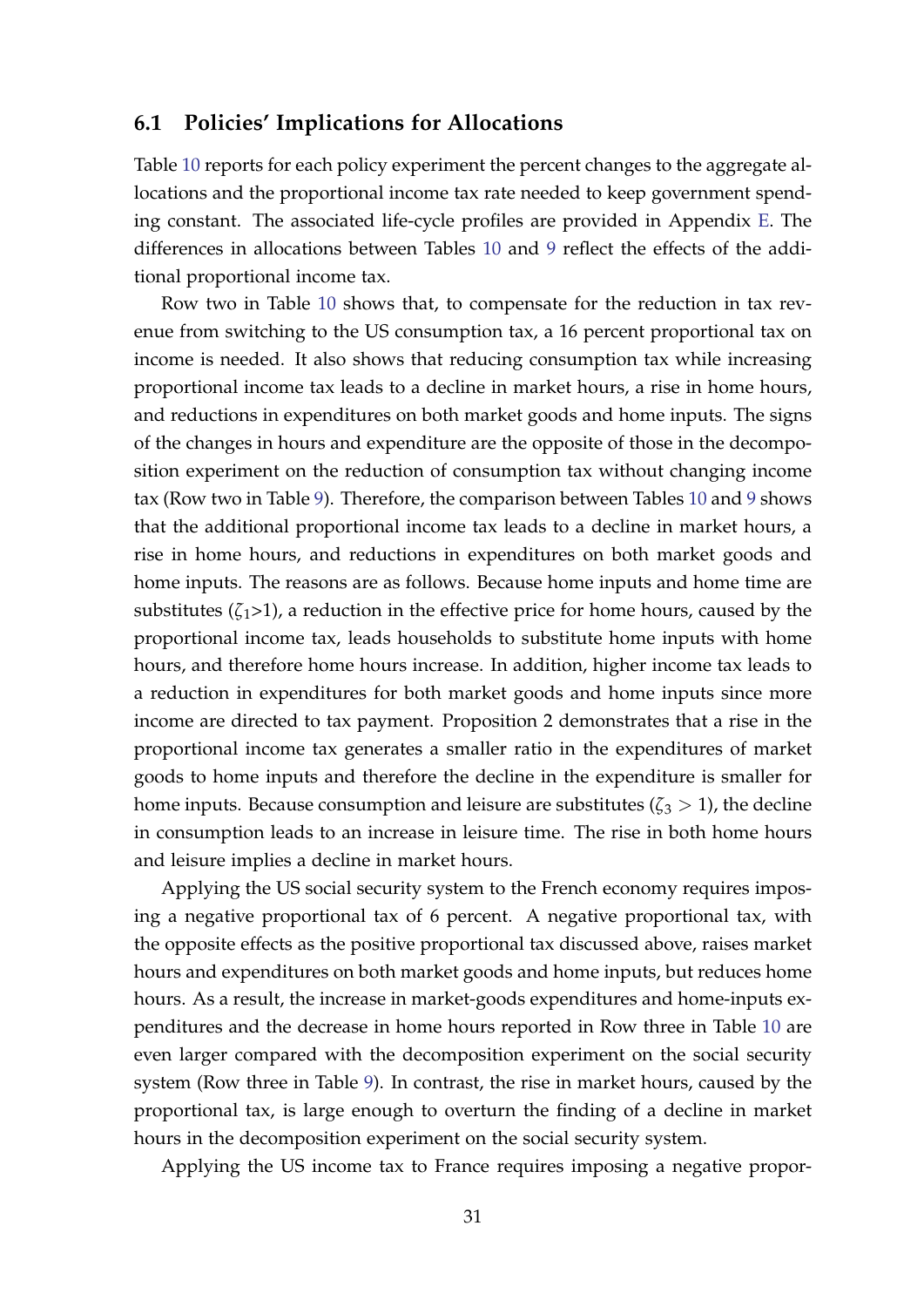tional tax of only 2 percent, the quantitative effects of which are in the same direction as the decomposition experiment on the progressive income tax (Row four in Table [9\)](#page-26-0) and the size of the effects is relatively small.

The policy counterfactual of applying all US policies at once requires imposing a proportional income tax of 11 percent. For hours, the effects of consumption tax dominate those of the social security and income tax and generate a decline in market hours and a rise in home hours. For expenditures, the combined effects of social security and income tax dominate those of the consumption tax and generate an increase in expenditures on both market goods and home inputs. In all experiments, the change in output is again the same as the change in aggregate labor inputs and thus is close to the change in market hours.

|                                                              |                        | $\tau_p$   $N_m$ $N_h$   $C_m$                               |                      |  |
|--------------------------------------------------------------|------------------------|--------------------------------------------------------------|----------------------|--|
| Consumption tax   15.87   -5.37 2.94   -18.02 -12.64   -5.35 |                        |                                                              |                      |  |
| Social security                                              |                        | $-6.28$ 0.77 $-2.06$ 30.84 21.46 2.32                        |                      |  |
| Income tax                                                   | $-2.34$   1.40 $-0.69$ |                                                              | $5.97$ $3.73$   2.17 |  |
| All policies                                                 |                        | $\mid$ 11.14 $\mid$ -3.57 0.57 $\mid$ 9.91 7.18 $\mid$ -1.19 |                      |  |

<span id="page-31-0"></span>Table 10: Policy Experiments: Percent Change in Aggregate Allocation

*Notes:* This table shows the percent changes from the French benchmark economy in each aggregate variable after adopting US values while keeping government spending fixed.

## **6.2 Policies' Welfare Implications**

This subsection discusses the welfare implications of the counterfactual policy experiments. Following [De Nardi and Yang](#page-36-11) [\(2016\)](#page-36-11), we measure the expected lifetime utility of a newborn conditional on her initial draws of labor productivity and asset position. The change in welfare is measured by the amount of assets that need to be given to a French household at age twenty-four, as a fraction of average income in the benchmark French economy, so that each household is indifferent between living in the benchmark French economy and moving to the counterfactual economy under the US policy regime. Hence negative asset compensation indicates that households are better off in the new French economy under the US policy regime. When reporting the results, however, we reverse the signs for asset compensation so that a positive number indicates a welfare gain of switching from the French policy to the US policy. The welfare measure, derived from the change in a household's utility, reflects not only the changes of market-goods consumption but also the changes in home production and leisure.

Table [11](#page-32-0) reports the welfare implications when France adopts the US policies. To better understand the welfare benefits and costs of each policy experiment, we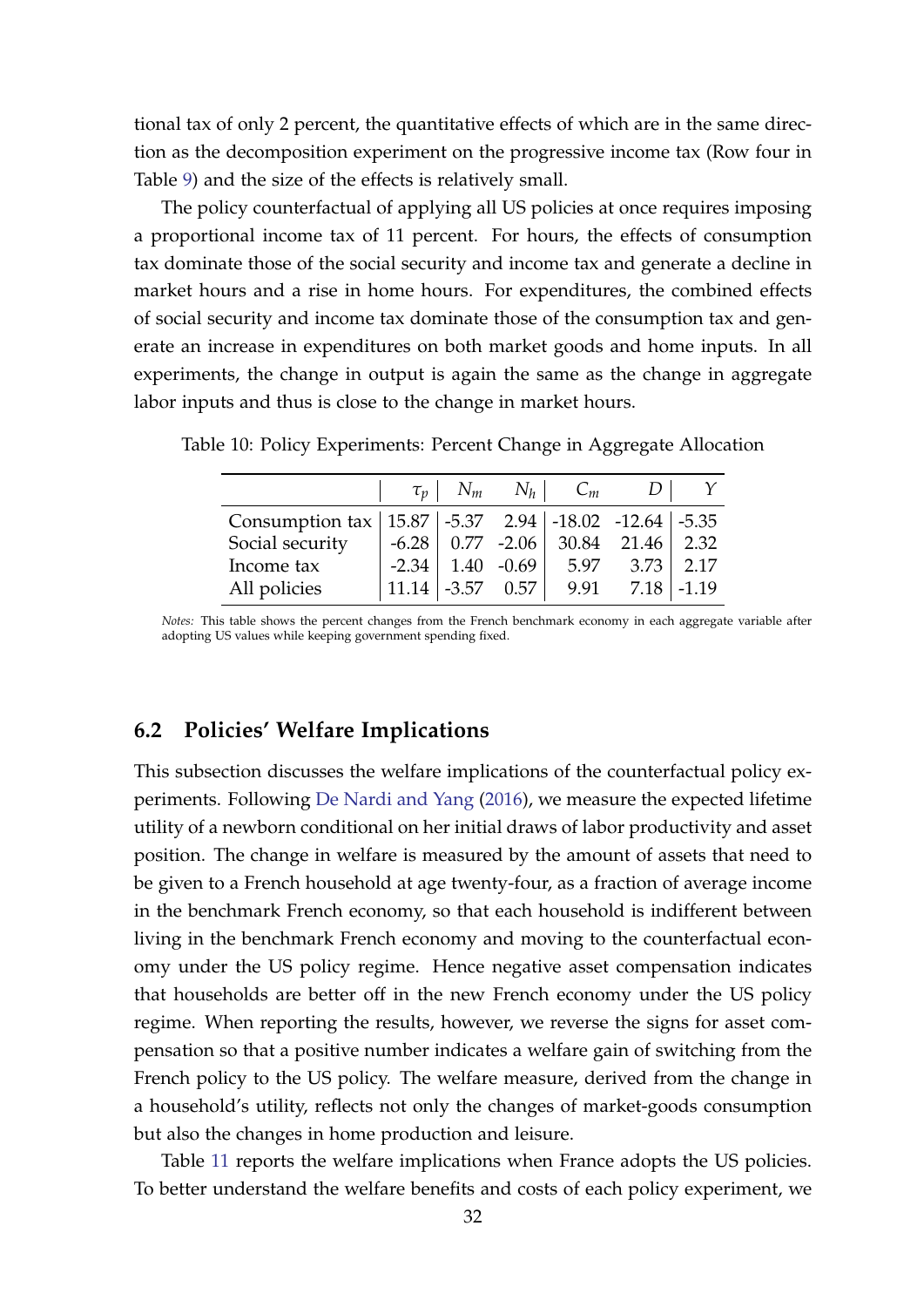<span id="page-32-0"></span>

|                 |          | Initial productivity |          |          |          |          |       | Avg. gain/loss |       |
|-----------------|----------|----------------------|----------|----------|----------|----------|-------|----------------|-------|
|                 | All      | 1st                  | 2nd      | 3rd      | 4th      | 5th      | gain  | Winner         | Loser |
| Consumption tax | $-0.753$ | $-0.214$ $-0.368$    |          | $-0.650$ | $-1.100$ | $-1.791$ | 0.000 | 0.000          | 0.753 |
| SS system       | 1.902    | 0.993                | 1.210    | 1.693    | 2.521    | 3.819    | 1.000 | 1.902          | 0.000 |
| Income tax      | 0.129    | 0.003                | $-0.011$ | 0.066    | 0.238    | 0.583    | 0.764 | 0.173          | 0.011 |
| All policies    | 0.911    | 0.591                | 0.631    | 0.793    | 1.145    | 1.807    | 1.000 | 0.911          | 0.000 |

Table 11: Welfare Implications

*Notes:* This table reports the welfare effects of changing French policy values to the US values. In the first six columns, a positive number indicates a welfare gain from switching from the French benchmark economy to the economy with US policy. Welfare effects are reported by the amount of assets required relative to the average income in the French benchmark economy. The columns "1st" – "5th" report average welfare change by the quintile of the initial productivity level. The column "Frac. gain" reports the fraction of population who gain from the policy experiment. The last two columns report the average gain or loss for the population who gain or lose, respectively.

also report the fraction of households that gain and the average gains and losses conditional on a newborn's initial productivity draw. Reducing the consumption tax to the US level while keeping government spending fixed leads to a decline in welfare for the entire population. On average, a newborn would need to be compensated with a onetime asset transfer at age twenty-four that is equivalent to 75.3 percent of the average income in the benchmark economy. The welfare loss is driven by the large decreases in expenditure on market goods and home inputs, as reported in Table [10.](#page-31-0)

Adopting the US social security system benefits all French households. The rise in welfare is driven by the increase in market-goods expenditures, home-inputs expenditures, and leisure time. The welfare gain is especially large for more productive households because they pay more to and benefit less from social security and thus gain more from a less generous system. The result that reducing the size of social security improves welfare is in line with a large literature analyzing the effects of reforming the social security system by using models that include various features, such as liquidity constraints, income and longevity risks, altruism, flexible labor supply, endogenous benefit claims, housing, and home production.<sup>[20](#page-32-1)</sup> The benefits of social security as insurance against labor-income shocks and as an annuity to insure against mortality risk are outweighed by the costs due to a distortional income tax and discouragement of savings. Thus, in our model, as in the literature, reducing the size of the social security system improves welfare.

Despite the small aggregate effects on hours and expenditures, adopting the US income tax has a large distributional impact on welfare. 76 percent of the households gain, and the rest of the households lose. This is because the US income tax is less progressive and the experiment leads to a negative proportional tax. Both

<span id="page-32-1"></span><sup>&</sup>lt;sup>20</sup>See, for examples, [Nishiyama and Smetters](#page-37-10) [\(2007\)](#page-36-13), [Fuster et al.](#page-36-12) (2007), [Hurst and Willen](#page-36-13) (2007), [Chen](#page-35-11) [\(2010\)](#page-35-11), [Imrohoroglu and Kitao](#page-37-11) [\(2012\)](#page-37-11), [Laitner and Silverman](#page-37-12) [\(2012\)](#page-37-12), [Yang](#page-38-4) [\(2013\)](#page-38-4), and [Dotsey](#page-36-2) [et al.](#page-36-2) [\(2015\)](#page-36-2).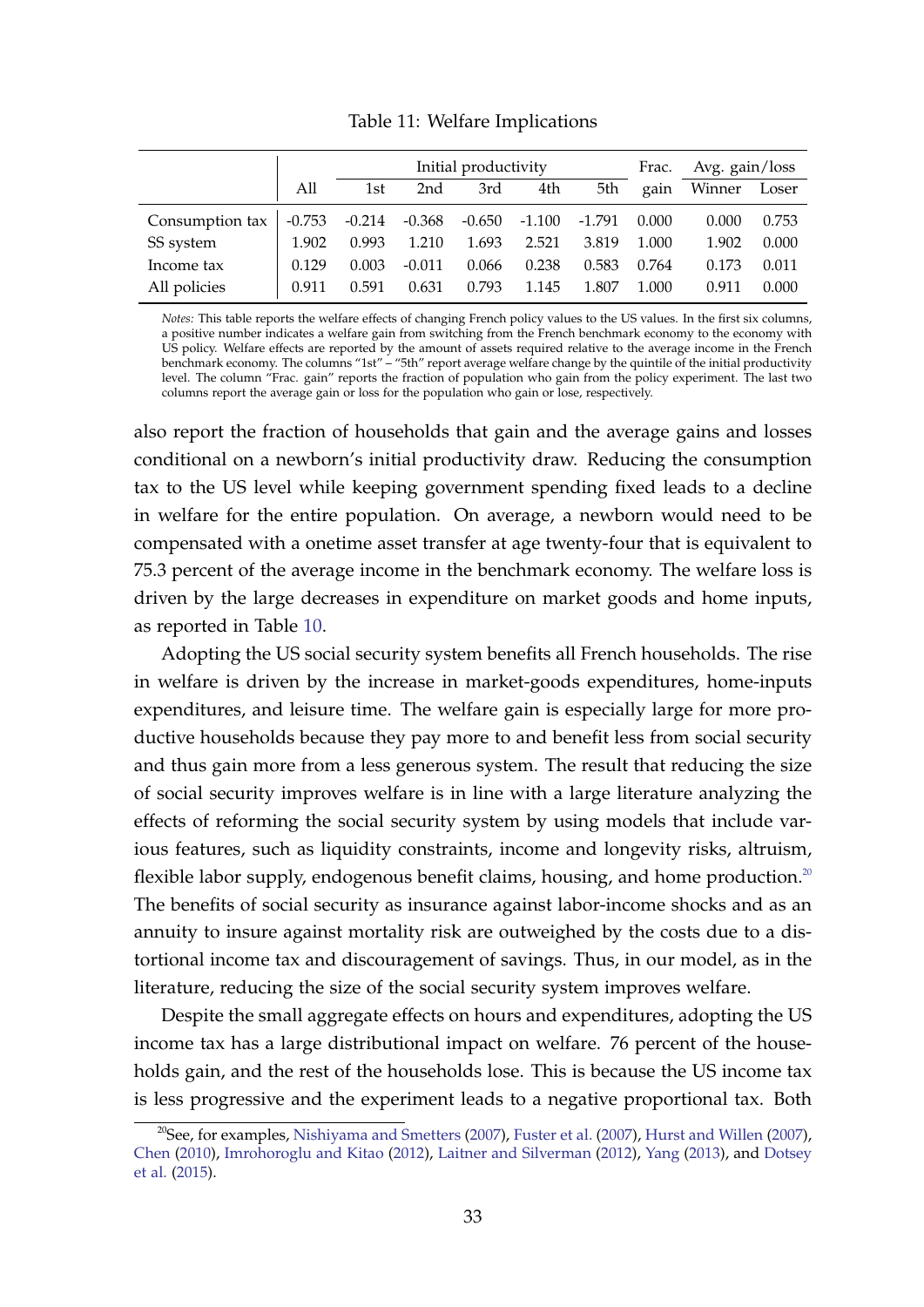policy changes lead to a decrease in the tax rate for the rich. Because of the persistence in the wage process, households that have high initial productivity draws are more likely to have high income over the course of their lives; thus they benefit from a less progressive income tax. In contrast, the less progressive US income tax increases the tax rate for the poor while the additional negative proportional income tax reduces the tax rate for them. Hence some households with low initial productivity draws benefit while others lose from the policy experiment.

Lastly, because the welfare gain from adopting the US social security system is large enough to more than offset the welfare loss from adopting the US consumption tax, when France adopts all the US policies there is a welfare gain for all French households that is equivalent to a onetime asset transfer at age twenty-four in the amount of 91.1 percent of the average income in the benchmark economy.

# <span id="page-33-0"></span>**7 Conclusions**

Using time-use and consumer-expenditure surveys, we documented large differences between the United States and France in consumption expenditures and time use by age. More specifically, we found that the French, at every age, work less in the market but spend more time on home production than Americans. In contrast, the French spend smaller shares of their income on market goods and home inputs, with a larger difference for market goods. Moreover both American and French households shift their allocations of time and expenditures from market to home as they age and the shift is faster and stronger in France.

We used a life-cycle model with home production to account for the crosscountry differences in the age profiles of expenditure and hours. The model features a borrowing constraint, idiosyncratic income shock, endogenous laborleisure decision, and endogenous retirement decision. The two countries differ in their consumption taxes, progressive income taxes, social security systems, and age-efficiency profiles. The model simulations showed that while the age-efficiency profile are crucial in accounting for the cross-country differences in allocation of hours, the consumption tax and social security are more important in accounting for the differences in the expenditure profiles. Finally, we studied the welfare implications of the tax and transfer programs. We found that reducing the French consumption tax to the US level decreases welfare, adopting the US social security system increases welfare, and adopting the US income tax has a small but distributional significant effect on welfare in France. The benefit of adopting the US social security system outweighs the cost of adopting the US consumption tax; therefore the net effect of adopting all three US policies is welfare improving.

In building a rich model that quantifies the key difference in the U.S. and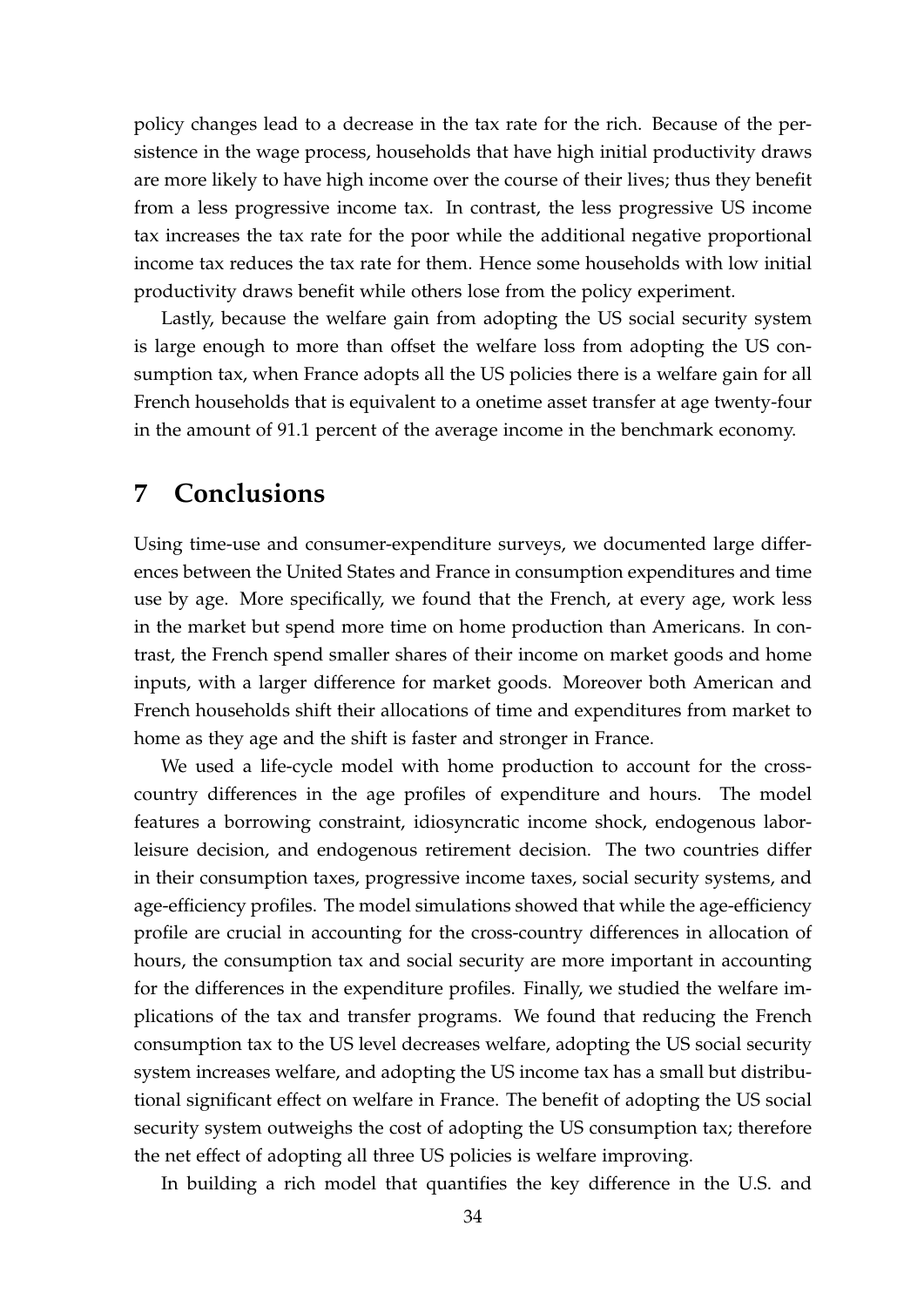France, we make some important assumptions. First, for tractability, we treat the life-cycle efficiency profiles as exogenous parameters in the analysis. However, as discussed in section [5,](#page-19-0) the profiles might be affected by policies. Hence it would be interesting to incorporate the endogenous effects of policies on human capital accumulation and thus on the efficiency profiles. Second, due to computational costs, we focus on steady state analysis. It is also interesting to study the changes in allocations and welfare along the transition path due to the changes in policies. We leave these topics for future analysis.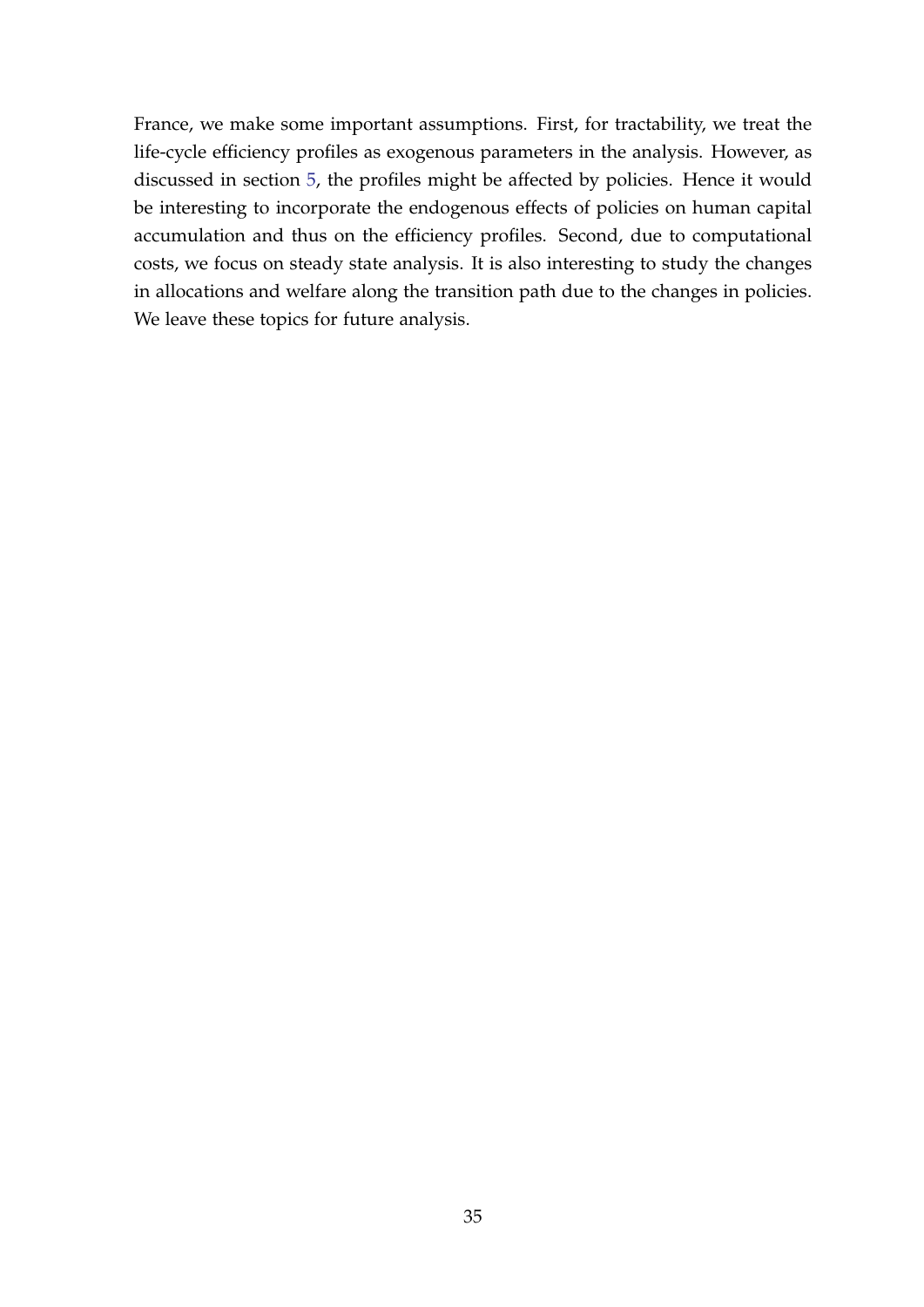# **References**

- <span id="page-35-9"></span>Aguiar, M. and Hurst, E. (2007). Measuring Trends in Leisure: The Allocation of Time over Five Decades, *The Quarterly Journal of Economics* **122**(3): 969–1006.
- <span id="page-35-8"></span>Aguiar, M. and Hurst, E. (2013). Deconstructing Life Cycle Expenditure, *Journal of Political Economy* **121**(3): 437–492.
- <span id="page-35-2"></span>Benhabib, J., Rogerson, R. and Wright, R. (1991). Homework in macroeconomics: household production and aggregate fluctuations, *Journal of Political Economy* **99**(6): 1166–1187.
- <span id="page-35-1"></span>Bick, A. and Fuchs-Schündeln, N. (2018). Taxation and labor supply of married couples across countries: A macroeconomic analysis, *Review of Economic Studies* **85(3)**: 1543–1576.
- <span id="page-35-4"></span>Boerma, J. and Karabarbounis, L. (2020). Labor Market Trends and the Changing Value of Time, *Journal of Economic Dynamics and Control* **115**: 1–19.
- <span id="page-35-5"></span>Boerma, J. and Karabarbounis, L. (2021). Inferring inequality with home production. Econometrica, *forthcoming*.
- <span id="page-35-10"></span>Borella, M., De Nardi, M. and Yang, F. (2018). The aggregate implications of gender and marriage, *The Journal of the Economics of Ageing* **11**: 6 – 26. Macroeconomics of Aging. **URL:** *http://www.sciencedirect.com/science/article/pii/S2212828X16300494*
- 
- <span id="page-35-3"></span>Bridgman, B., Duernecker, G. and Herrendorf, B. (2018). Structural Transformation, Marketization, and Household Production around the World, *Journal of Development Economics* **113**: 102–126.
- <span id="page-35-7"></span>Bullard, J. and Feigenbaum, J. (2007). A leisurely reading of the life-cycle consumption data, *Journal of Monetary Economics* **54**(8): 2305–2320.
- <span id="page-35-6"></span>Carroll, C. D. (1997). Buffer-Stock Saving and the Life Cycle/Permanent Income Hypothesis, *The Quarterly Journal of Economics* **112**(1): 1–55.
- <span id="page-35-0"></span>Chakraborty, I., Holter, H. A. and Stepanchuk, S. (2015). Marriage stability, taxation and aggregate labor supply in the U.S. vs. Europe, *Journal of Monetary Economics* **72**: 1–20.
- <span id="page-35-11"></span>Chen, K. (2010). A life-cycle analysis of social security with housing, *Review of Economic Dynamics* **13**(3): 597–615.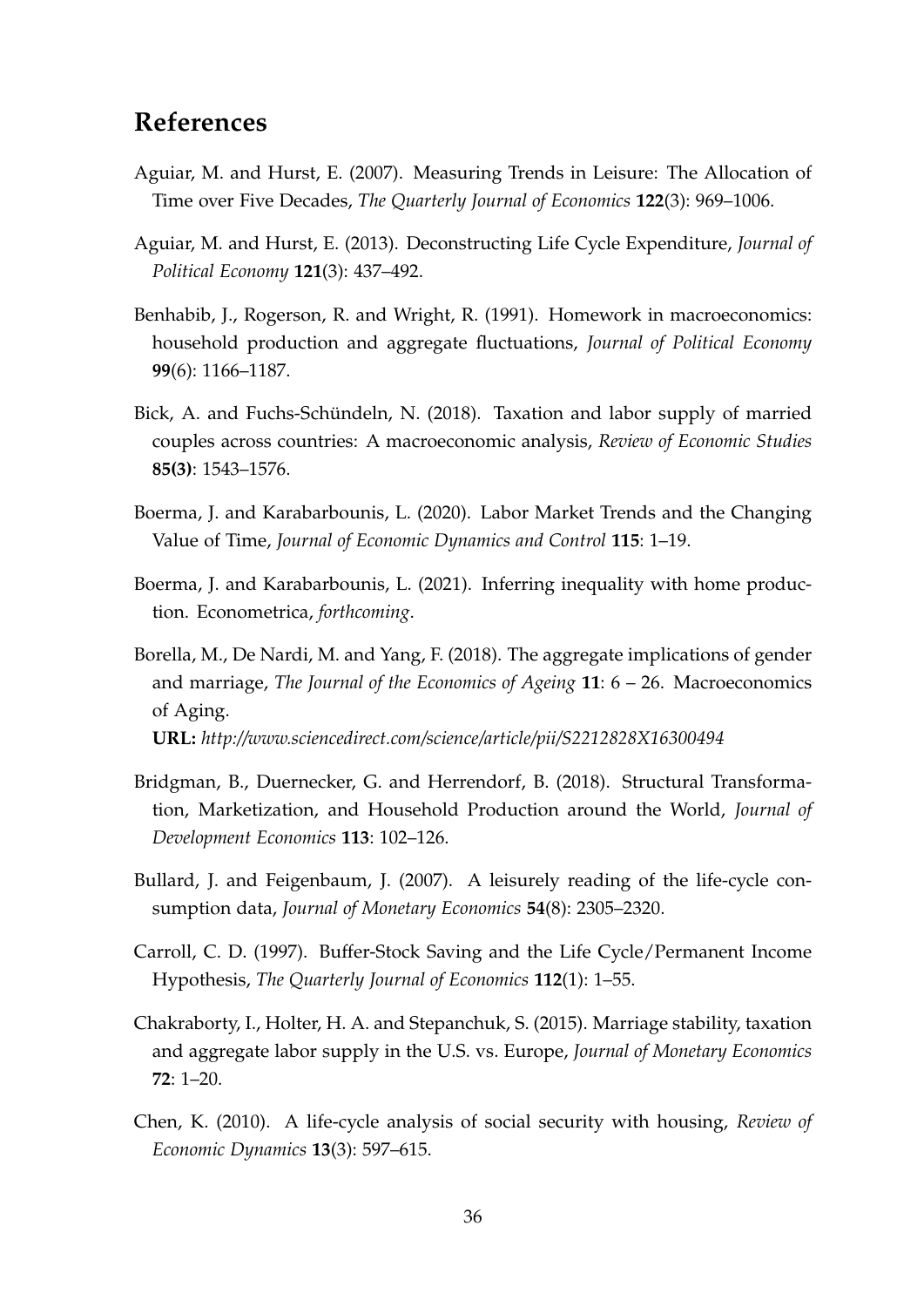- <span id="page-36-11"></span>De Nardi, M. and Yang, F. (2016). Wealth inequality, family background, and estate taxation, *Journal of Monetary Economics* **77**: 130 – 145.
- <span id="page-36-5"></span>Dotsey, M., Li, W. and Yang, F. (2014). Consumption and time use over the life cycle, *International Economic Review* **55**(3): 665–692.
- <span id="page-36-2"></span>Dotsey, M., Li, W. and Yang, F. (2015). Home production and social security reform, *European Economic Review* **73**: 131–150.
- <span id="page-36-1"></span>Duernecker, G. and Herrendorf, B. (2018). On the allocation of time – A quantitative analysis of the roles of taxes and productivities, *European Economic Review* **102**: 169–187.
- <span id="page-36-0"></span>Erosa, A., Fuster, L. and Kambourov, G. (2012). Labor supply and government programs: A cross-country analysis, *Journal of Monetary Economics* **59**(1): 84–107.
- <span id="page-36-4"></span>Fernandez-Villaverde, J. and Krueger, D. (2007). Consumption over the Life Cycle: Facts from Consumer Expenditure Survey Data, *The Review of Economics and Statistics* **89**(3): 552–565.
- <span id="page-36-10"></span>French, E. (2005). The effects of health, wealth and wages on labor supply and retirement behavior, *Review of Economic Studies* **72**(2): 395–427.
- <span id="page-36-12"></span>Fuster, L., Imrohoroglu, A. and Imrohoroglu, S. (2007). Elimination of social security in a dynastic framework, *Review of Economic Studies* **74**(1): 113–145.
- <span id="page-36-3"></span>Gourinchas, P.-O. and Parker, J. A. (2002). Consumption over the life cycle, *Econometrica* **70**(1): 47–89.
- <span id="page-36-6"></span>Greenwood, J. and Hercowitz, Z. (1991). The allocation of capital and time over the business cycle, *Journal of Political Economy* **99**(6): 1188–1214.
- <span id="page-36-9"></span>Guvenen, F., Kuruscu, B. and Ozkan, S. (2014). Taxation of human capital and wage inequality: A cross-country analysis, *Review of Economic Studies* **81**: 818–850.
- <span id="page-36-7"></span>Huggett, M. (1996). Wealth distribution in life-cycle economies, *Journal of Monetary Economics* **38**(3): 469–494.
- <span id="page-36-8"></span>Huggett, M. and Ventura, G. (2000). On the distributional effects of social security reform, *Review of Economic Dynamics* **2**: 498–531.
- <span id="page-36-13"></span>Hurst, E. and Willen, P. (2007). Social security and unsecured debt, *Journal of Public Economics* **91**: 1273–1297.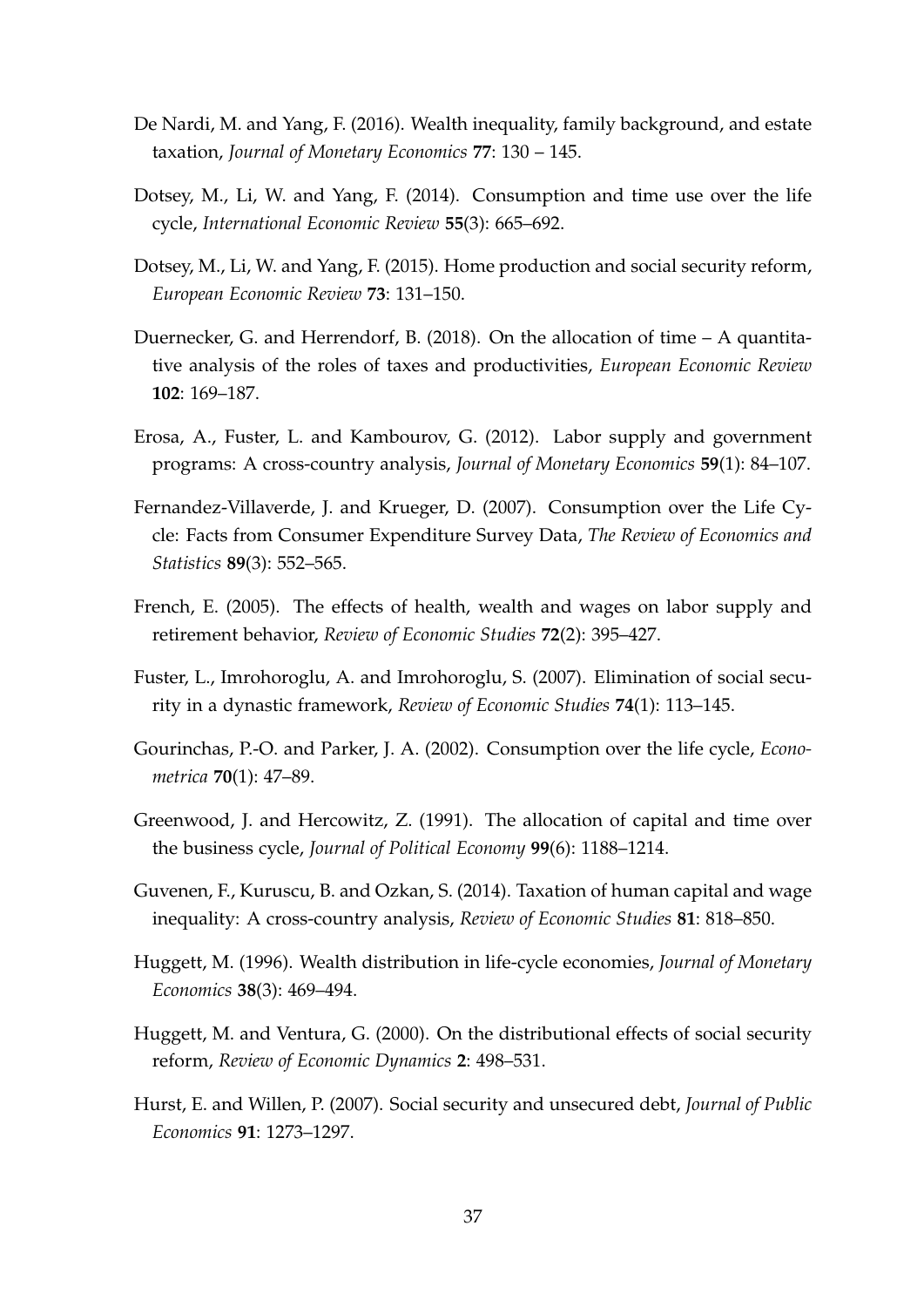- <span id="page-37-11"></span>Imrohoroglu, S. and Kitao, S. (2012). Social security , benefit claiming and labor force participation and long-run sustainability, *American Economic Journal: Macroeconomics* **4**(3): 96–127.
- <span id="page-37-12"></span>Laitner, J. and Silverman, D. (2012). Consumption, retirement and social security: Evaluating the efficiency of reform that encourages longer careers, *Journal of Public Economics* **96**(7-8): 615–634.
- <span id="page-37-6"></span>Laun, T. and Wallenius, J. (2016). Social Insurance and Retirement: A Cross-Country Perspective, *Review of Economic Dynamics* **22**: 72–92.
- <span id="page-37-3"></span>McDaniel, C. (2011a). Forces shaping hours worked in the oecd, 1960-2004, *American Economic Journal: Macroeconomics* **3**(4): 27–52.
- <span id="page-37-9"></span>McDaniel, C. (2011b). Forces Shaping Hours Worked in the OECD, 1960-2004, *American Economic Journal: Macroeconomics* **3**(4): 27–52.
- <span id="page-37-8"></span>McGrattan, E. R., Rogerson, R. and Wright, R. (1997). An equilibrium model of the business cycle with household production and fiscal policy, *International Economic Review* **38**(2): 267–290.
- <span id="page-37-13"></span>Neal, D. and Johnson, W. (1996). The role of premarket factors in black-white wage differences, *Journal of Political Economy* **104**(5): 869–895.
- <span id="page-37-4"></span>Ngai, R. L. and Pissarides, C. A. (2011). Taxes, Social Subsidies, and the Allocation of Work Time, *American Economic Journal: Macroeconomicss* **3**(4): 1–26.
- <span id="page-37-10"></span>Nishiyama, S. and Smetters, K. (2007). Does social security privatization produce efficiency gains?, *Quarterly Journal of Economics* **122**(4): 1677–1719.
- <span id="page-37-1"></span>Ohanian, L., Raffo, A. and Rogerson, R. (2008). Long-term changes in labor supply and taxes: Evidence from oecd countries, 1956-2004, *Journal of Monetary Economics* **55**(8): 1353–1362.
- <span id="page-37-2"></span>Olovsson, C. (2009). Why do Europeans work so little?, *International Economic Review* **50**(1): 39–61.
- <span id="page-37-7"></span>Passero, W., Garner, T. I. and McCully, C. (2012). Understanding the relationship: Ce survey and pce. Working Paper.
- <span id="page-37-0"></span>Prescott, E. C. (2004). Why Do Americans Work So Much More Than Europeans?, *Federal Reserve Bank of Minneapolis Quarterly Review* **28**(July): 2–13.
- <span id="page-37-5"></span>Ragan, K. S. (2013). Taxes and time use: Fiscal policy in a household production model, *American Economic Journal: Macroeconomics* **5**(1): 168–192.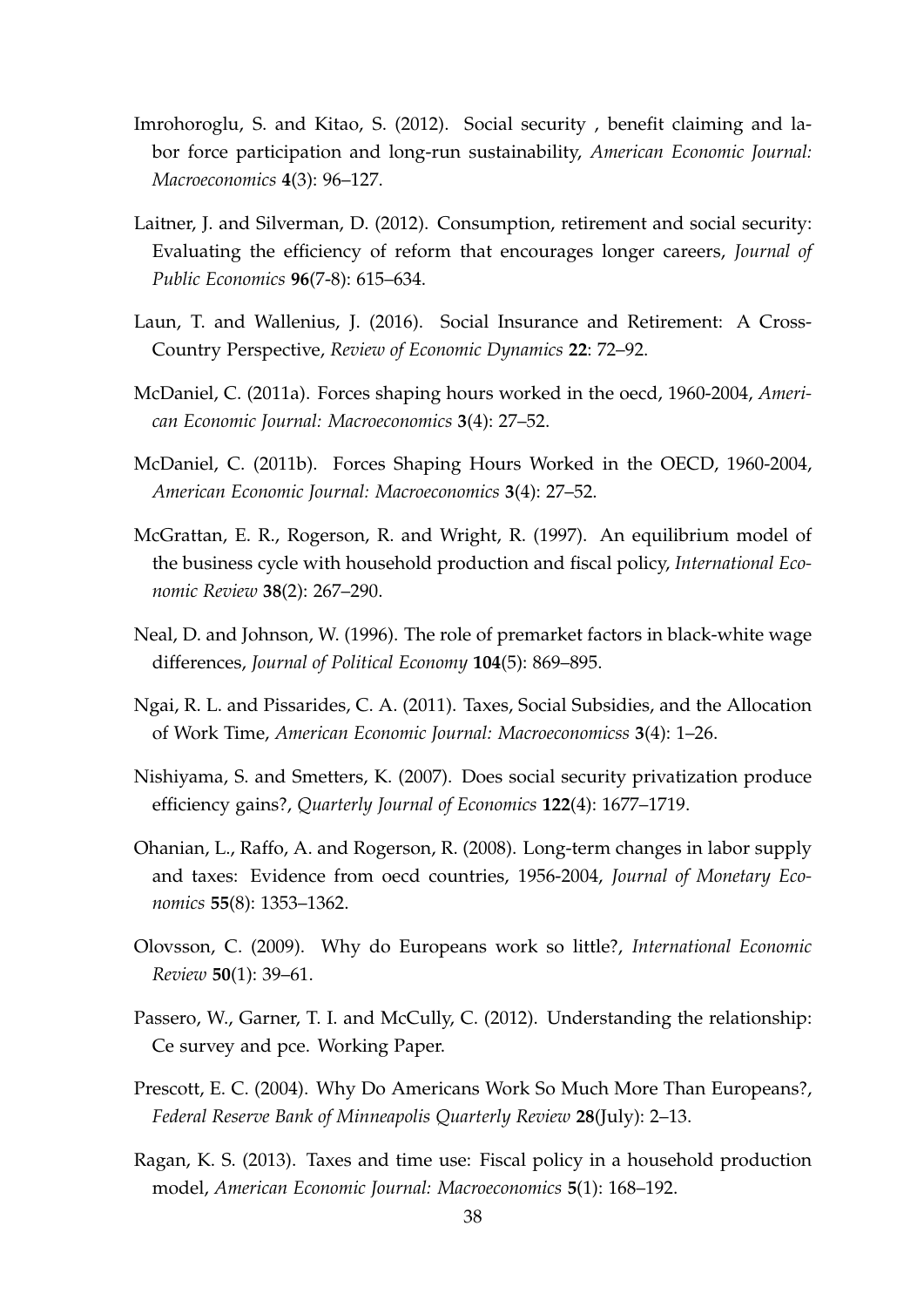- <span id="page-38-0"></span>Rogerson, R. (2008). Structural transformation and the deterioration of european labor market outcomes, *Journal of Political Economy* **116**(2): 235–259.
- <span id="page-38-2"></span>Rogerson, R. and Wallenius, J. (2016). Retirement, home production and labor supply elasticities, *Journal of Monetary Economics* **78**(C): 23–34.
- <span id="page-38-1"></span>Rupert, P., Rogerson, R. and Wright, R. (1995). Estimating Substitution Elasticities in Household Production Models, *Economic Theory* **6**: 179–193.
- <span id="page-38-3"></span>Yang, F. (2009). Consumption over the Life Cycle: How Different is Housing?, *Review of Economic Dynamics* **12**(3): 423–443.
- <span id="page-38-4"></span>Yang, F. (2013). Social security reform with impure intergenerational altruism, *Journal of Economic Dynamics and Control* **37**: 52–67.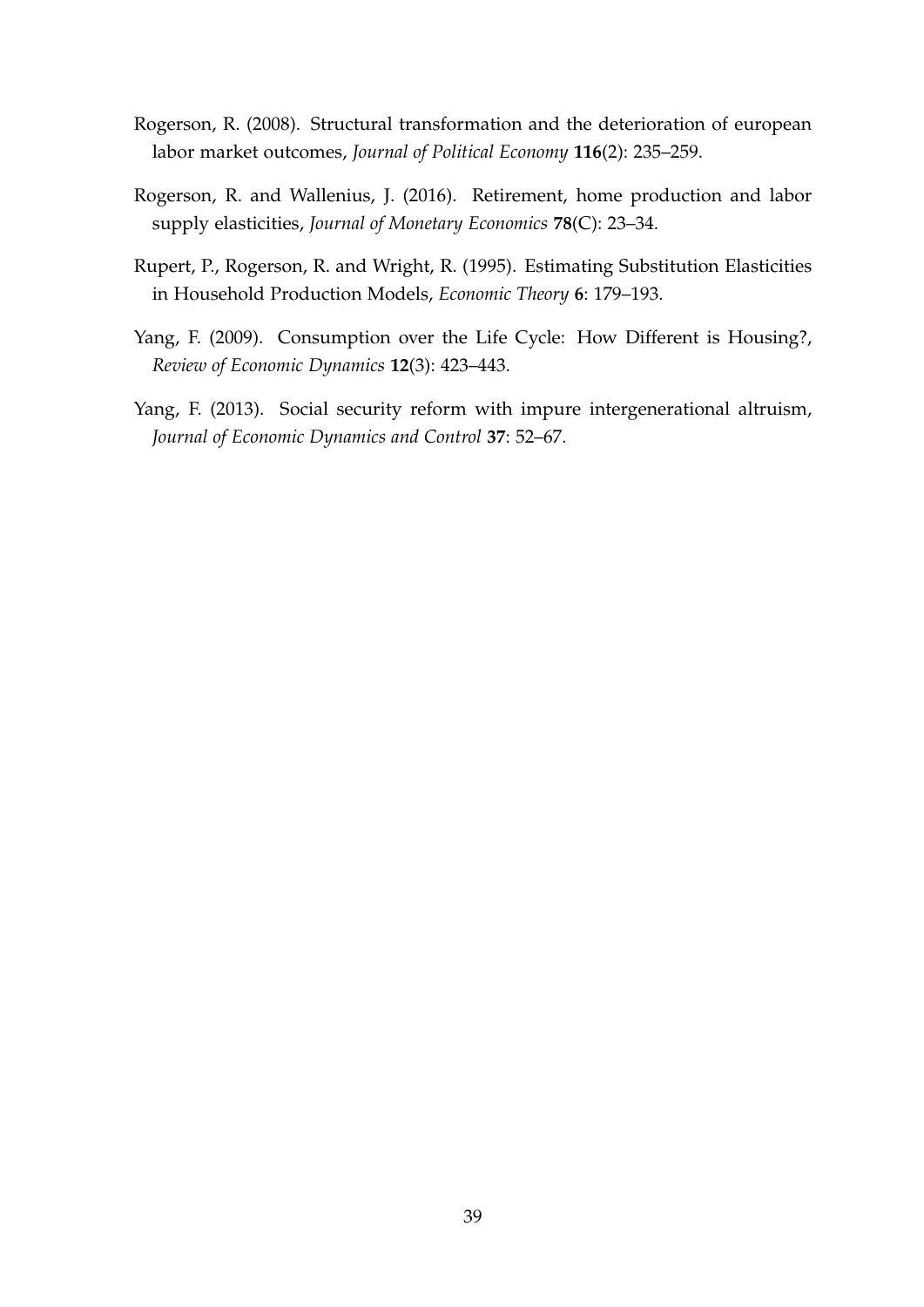# **Appendix**

# <span id="page-39-0"></span>**A Data**

## **A.1 Time Use**

We use the Multinational Time Use Study (MTUS) to construct market hours and home hours.<sup>[21](#page-39-1)</sup> The latest year for which French time-use data are available is 2010. For the United States, the data are available for more years and we use the averages from 2009 to 2011 so that the data cover similar years to those in France. Timeuse data record time diaries from survey respondents. The survey groups time spent on daily activities into twenty-five types of activity, and we further group the twenty-five activities into market hours, home hours, and leisure. The division of the activities follows [Aguiar and Hurst](#page-35-9) [\(2007\)](#page-35-9). Market and home activities are summarized in Table [A.1.](#page-39-2) The remainder is leisure activities.

<span id="page-39-2"></span>

| Category       |
|----------------|
| Market work    |
| Market work    |
| Nonmarket work |
| Nonmarket work |
| Nonmarket work |
| Nonmarket work |
| Nonmarke work  |
| Nonmarket work |
| Leisure        |
|                |

Table A.1: MTUS Activities and Categories

The MTUS survey records time diaries for different days of the week and shows that weekdays and weekends have very different time allocations. It is therefore important to weight observations by day of the week. The MTUS provides such weights that incorporate the weights for the days of a week (5/7 for weekdays and 2/7 for weekends) and the population weights. Hence we weight the observations as suggested by the MTUS. The age profiles of market and home hours are constructed as the average weekly hours per adult by two-year age segments for individuals aged twenty-four or above.

<span id="page-39-1"></span><sup>&</sup>lt;sup>21</sup>The data can be obtained from http://www.timeuse.org/mtus/.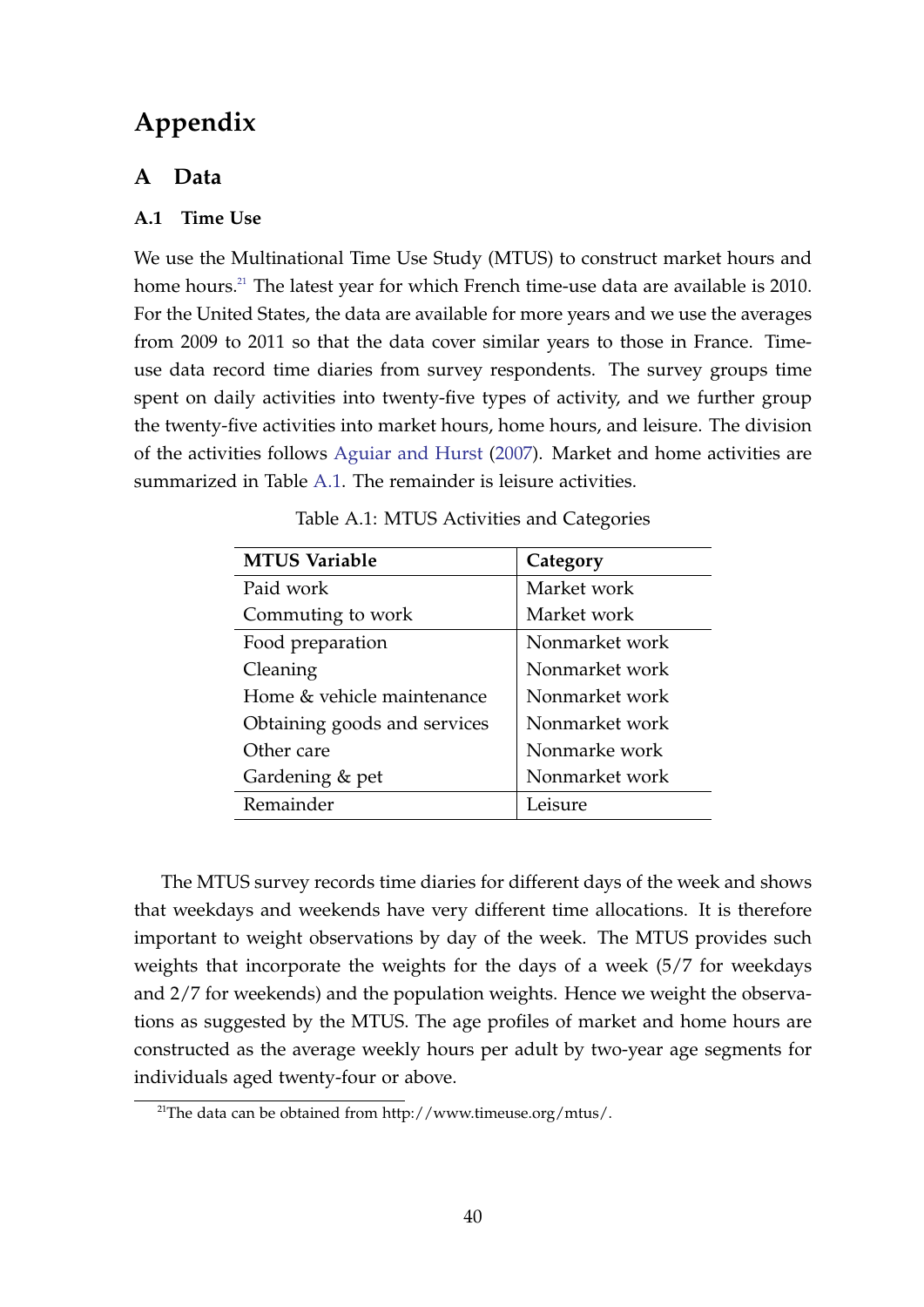#### **A.2 Consumption Expenditure**

**Consumption Expenditure for the United States.** We use the Consumer Expenditure Survey (CEX) to construct consumption expenditures in the United States. $22$  To be consistent with French data, we construct the average expenditures between 2009 and 2011. We classify the detailed expenditure categories in the CEX into market and home expenditures following [Dotsey et al.](#page-36-5) [\(2014\)](#page-36-5). Table [A.2](#page-41-0) reports the division of expenditures between market goods and home inputs. The CEX groups all transportation expenditures together, and it is not feasible to separate the part dedicated to home production from the other parts, so we prorate transportation expenses by travel time for market and home activities that we obtained from the MTUS.

We use the actual rent for renters and the imputed rent for homeowners for spending on housing. We eliminate the observations for any subsidized or student renters, as their reported expenditures do not reflect the true value of rental costs. The number of observations eliminated is negligible in both countries. To avoid extreme values, we also exclude households with total expenditures belonging to the top and bottom 1 percent of the distribution. We weight the consumption expenditures using the sample-suggested population weights and construct the age profiles of expenditures on market goods and home inputs as the cross-sectional averages for every two-year age group, where the age is that of the head of household.

**Consumption Expenditure for France.** We use the French Household Budget Survey (HBS) to construct consumption expenditures in France. The data come from the Luxembourg Income Study Database.<sup>[23](#page-40-1)</sup> Similar to the CEX, the HBS is a cross-sectional household survey that collects information on consumption expenditure by detailed categories. The data are available for 2010, and there are over fifteen thousand observations. The categories in the HBS are slightly different from those in the CEX. We divide these categories into market goods and home inputs so that they are comparable to those in the United States. Table [A.3](#page-42-0) reports the French division of expenditures between market goods and home inputs.

**NIPA Adjustment.** Let  $c_{mt}$  and  $d_t$  be the average expenditure levels for age  $t$ in the data,  $\bar{c}_m$  the average market expenditure, and  $d$  the average home expenditure. The adjustment procedure is as follows. First, we derive PCE as a share of GDP (from the NIPA) and denote the share by *s*; second, we derive the ratio of expenditure for each age group to the average expenditure (across all ages) in the

<span id="page-40-0"></span> $^{22}$ Data can be obtained from http://www.bls.gov/cex/.

<span id="page-40-1"></span><sup>23</sup>Access may be obtained at http://www.lisdatacenter.org/.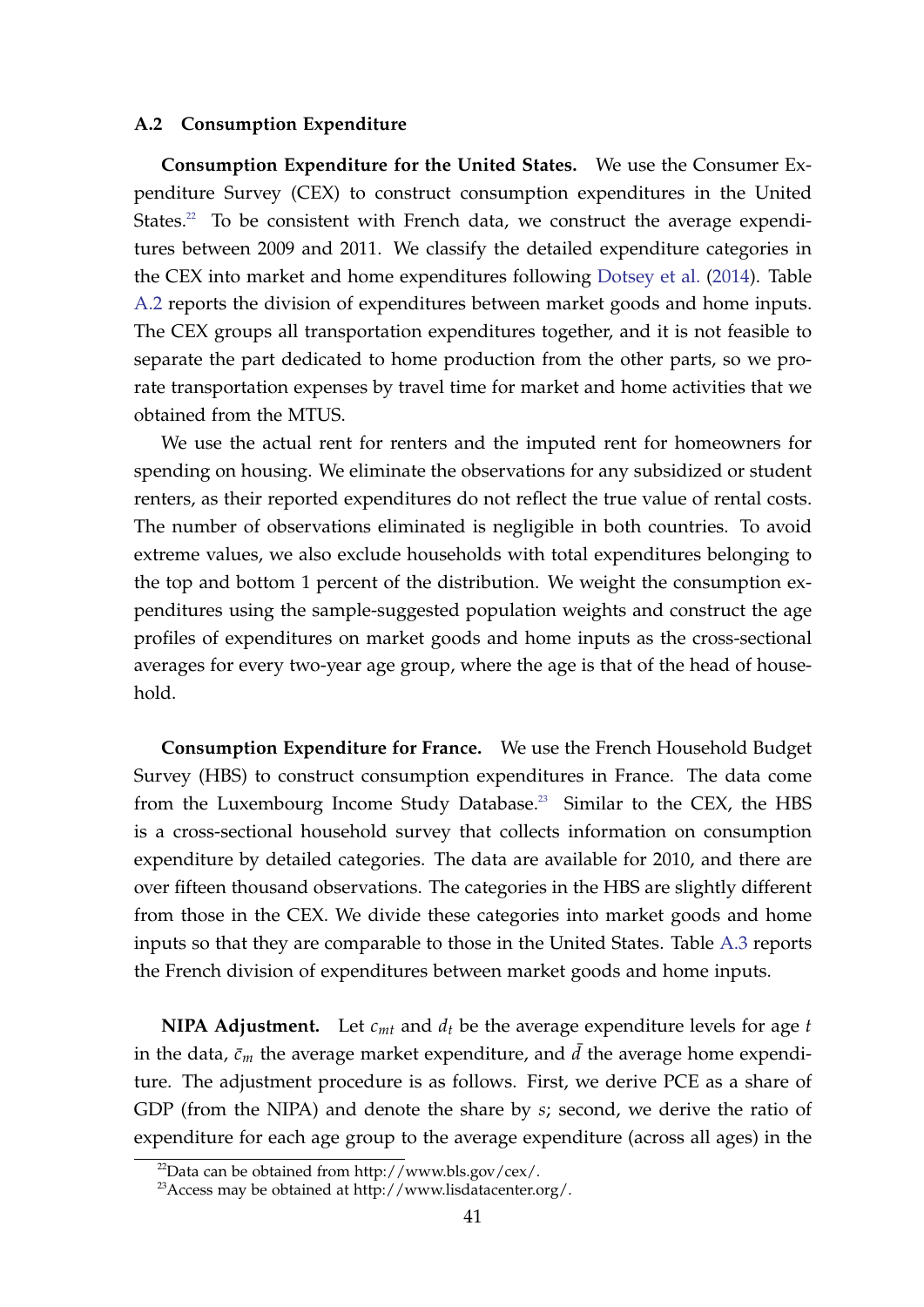|  |  |  |  | Table A.2: US Market- and Home-Expenditure Categories |  |
|--|--|--|--|-------------------------------------------------------|--|
|--|--|--|--|-------------------------------------------------------|--|

<span id="page-41-0"></span>

| <b>Market-Expenditure Categories</b>                       |  |  |  |  |
|------------------------------------------------------------|--|--|--|--|
| Food away from home                                        |  |  |  |  |
| Alcoholic beverages                                        |  |  |  |  |
| Apparel and services                                       |  |  |  |  |
| Tobacco and smoking supplies                               |  |  |  |  |
| Reading                                                    |  |  |  |  |
| Personal care                                              |  |  |  |  |
| Other lodging                                              |  |  |  |  |
| Fees and admissions                                        |  |  |  |  |
| Televisions, radios, and sound equipment                   |  |  |  |  |
| Other equipment and services                               |  |  |  |  |
| Medical services, prescription drugs, and medical supplies |  |  |  |  |
| Education                                                  |  |  |  |  |
| Insurance                                                  |  |  |  |  |
| Transport, weighted by market-time share                   |  |  |  |  |
| <b>Home-Expenditure Categories</b>                         |  |  |  |  |
| Food at home                                               |  |  |  |  |
| Maintenance, repairs, and other expenses                   |  |  |  |  |
| Household operations                                       |  |  |  |  |
| House furnishings and equipment                            |  |  |  |  |
| Utilities, fuels, and public services                      |  |  |  |  |
| Housing                                                    |  |  |  |  |
| Transport, weighted by home-time share                     |  |  |  |  |

data  $(\frac{c_{mt}+d_t}{\bar{c}_m+d})$ ; third, the product of *s* and the expenditure ratio derived in the second step gives the adjusted total expenditure-to-income ratio by age group  $(s \frac{c_{mt} + d_{t}}{s_{t} + d_{t}})$  $\frac{c_{mt}+a_t}{c_m+\bar{d}}$ ); fourth, the expenditure shares for market and home are calculated by assigning the total expenditure share from step three according to the ratio between market and home expenditures from the data for each age group ( $s_{c_{mt}} = s \frac{c_{mt} + d_t}{\bar{c}_{mt} + \bar{d}_{t}}$  $\bar{c}_m + \bar{d}$ *cmt*  $\frac{c_{mt}}{c_{mt}+d_t}$  for market and  $s_{d_t} = s \frac{c_{mt} + d_t}{\bar{c}_{m} + \bar{d}}$  $\bar{c}_m + \bar{d}$ *dt*  $\frac{u_t}{c_{mt} + d_t}$  for home). The adjustment procedure gives an aggregate expenditure share of the same value as the share in the NIPA and keeps the relative expenditures constant across age groups and across market and home expenses. Figure [1](#page-6-0) plots  $s_{c_{mt}}$  and  $s_{d_t}$ .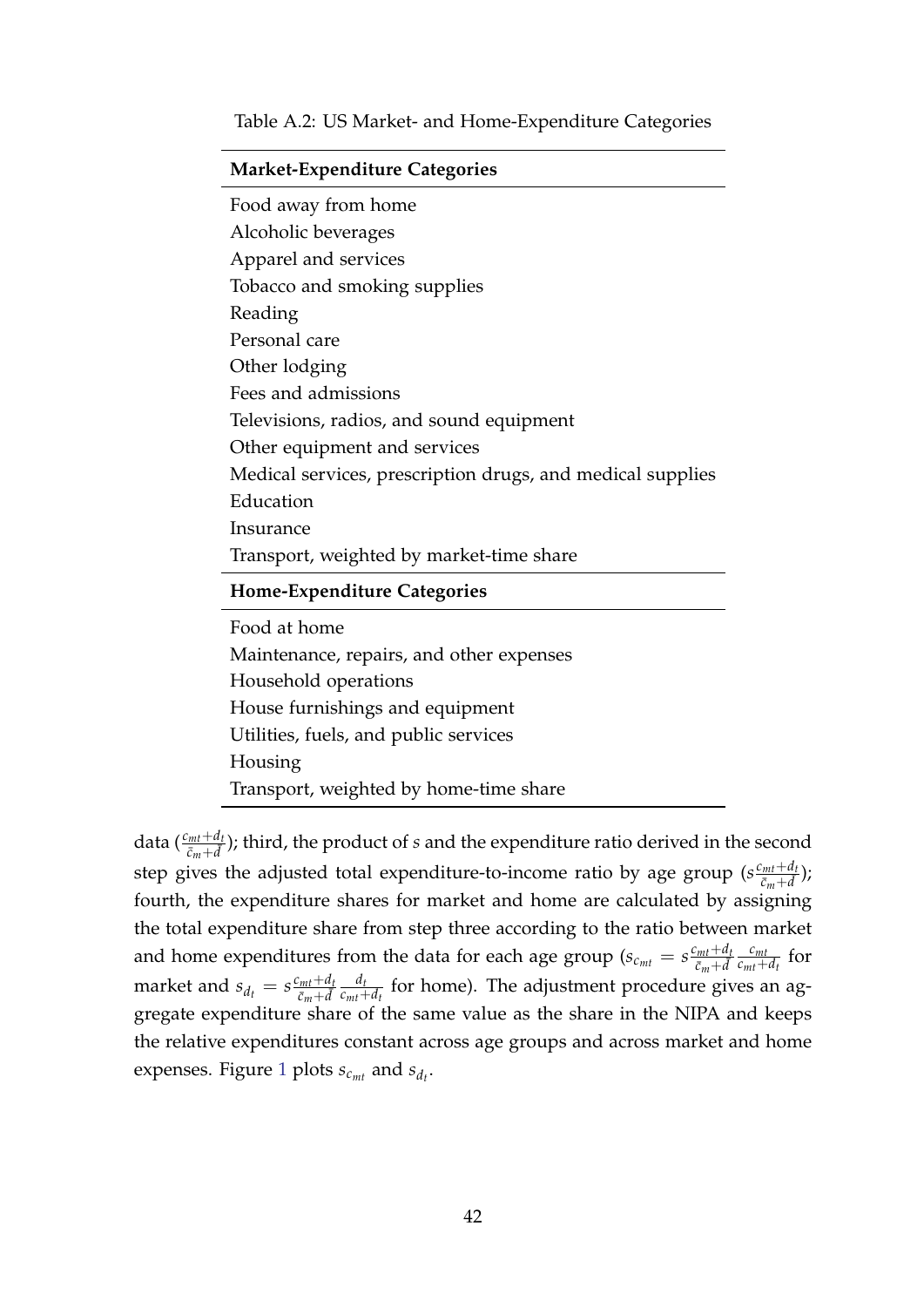#### Table A.3: French Market- and Home-Expenditure Categories

<span id="page-42-0"></span>

| <b>Market-Expenditure Categories</b>                           |  |  |  |
|----------------------------------------------------------------|--|--|--|
| Alcohol and tobacco                                            |  |  |  |
| Clothing and footwear                                          |  |  |  |
| Health consumption                                             |  |  |  |
| Recreation and culture                                         |  |  |  |
| Education                                                      |  |  |  |
| Restaurants and hotels                                         |  |  |  |
| Personal care                                                  |  |  |  |
| Personal goods and services                                    |  |  |  |
| Insurance                                                      |  |  |  |
| Transport, weighted by market-time share                       |  |  |  |
| Home-Expenditure Categories                                    |  |  |  |
| Consumption of food and nonalcoholic beverages                 |  |  |  |
| Consumption of furnishings, equipment, appliances, tools, etc. |  |  |  |
| Water, electricity, gas, and other fuels                       |  |  |  |
| Actual rent for renters and equivalent rent for homeowners     |  |  |  |
| Consumption of communication                                   |  |  |  |
| Transport, weighted by home-time share                         |  |  |  |

**A.3 Wages in France and the United States**

Social protection

We use the March supplement of the Current Population Survey (CPS 2010-18) and the French Labor Force Survey (LFS 2010) to construct the age-efficiency wage profiles.<sup>[24](#page-42-1)</sup> We compute hourly wages using earnings and usual hours worked at an individual's main job. For the decision about labor-market participation, it is important to know the potential wage offered if nonworking individuals were to choose to work. But these wage offers cannot be observed. Following [Neal and](#page-37-13) [Johnson](#page-37-13) [\(1996\)](#page-37-13), we use the least absolute deviations (LAD) estimator to impute wages for individuals who are not working. The LAD estimator is the solution to the following optimization problem:

$$
\min_{\beta} \sum |y_i - x_i \beta|
$$

Here  $y_i$  is wages and  $x_i$  is a vector that contains observables such as age, education, race, marital status, and gender. In addition to current marital status, we include

<span id="page-42-1"></span> $^{24}$ French Labor Force Survey: https://www.insee.fr/en/metadonnees/source/serie/s1223/. CPS microdata sets were obtained from IPUMS: http://cps.ipums.org.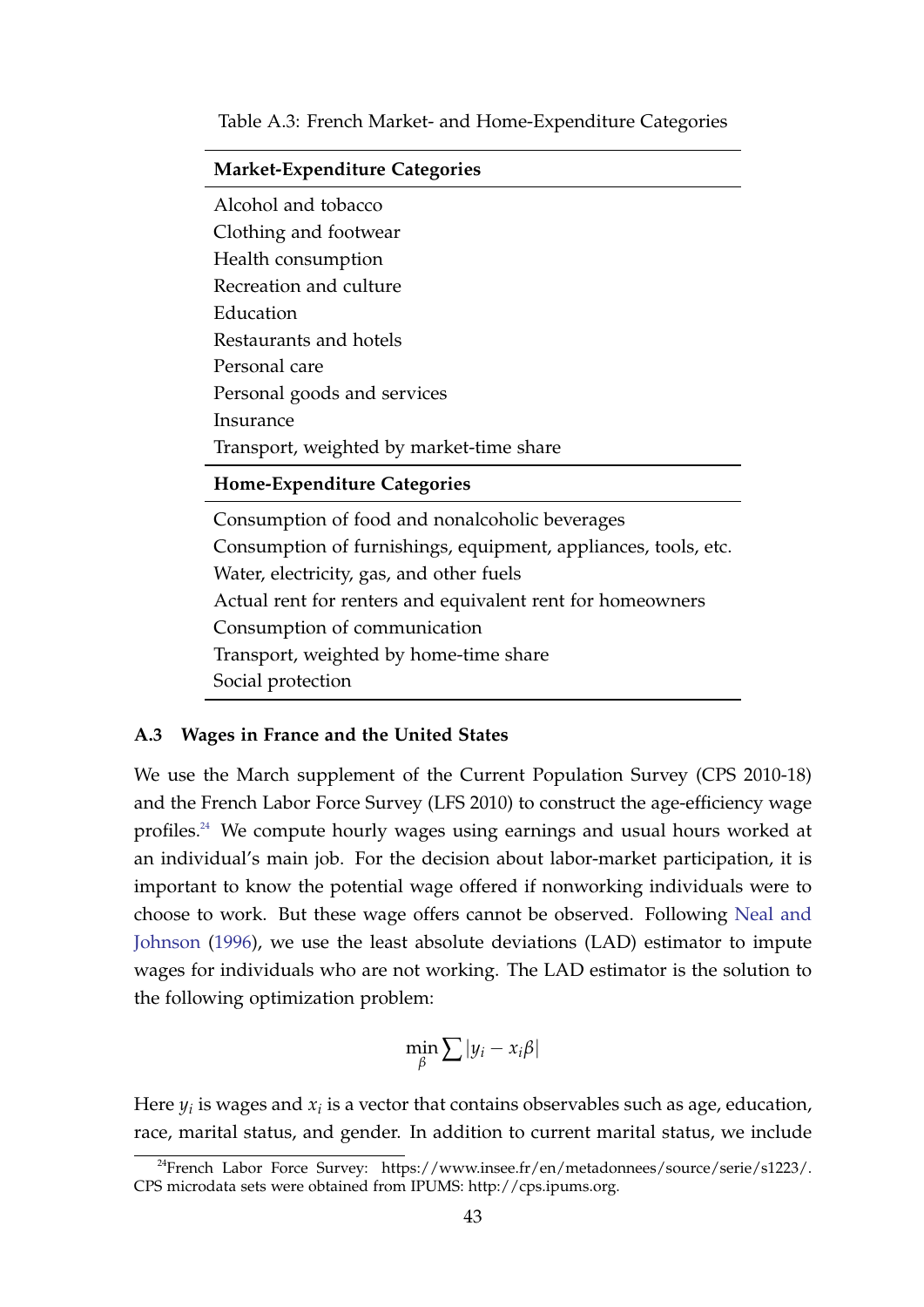an indicator variable representing whether an individual was ever married.

Using the estimated equations, we impute a wage for individuals who do not have an observed wage because they are either unemployed or are out of the labor force. To compute the age-efficiency profile, we average wages by age, where the wage comes from the data for individuals with a wage observation and is imputed from the regression equation for individuals without a wage observation. The average wage for each two-year age group is then normalized to the average wage of individuals aged twenty-four to twenty-five. The generated average wages for prime-aged individuals are quite similar to the actual average wages in the data because of the high labor force participation rate of prime-aged individuals.

## <span id="page-43-0"></span>**B Solution to the Static Model**

The representative agent solves the following problem:

$$
\max_{c_m,d,n_h,n_m} U(c,l) = \frac{[\omega_3 c^{1-\frac{1}{\zeta_3}} + (1-\omega_3)l^{1-\frac{1}{\zeta_3}}]^{\frac{1-\gamma}{1-\frac{1}{\zeta_3}}}-1}{1-\gamma}
$$

subject to

<span id="page-43-2"></span>
$$
c = \left[\omega_2 c_m^{-1-\frac{1}{\zeta_2}} + (1-\omega_2)c_h^{-1-\frac{1}{\zeta_2}}\right]^{-\frac{1}{1-\frac{1}{\zeta_2}}}
$$
(14)

$$
c_h = \left[\omega_1 d^{1-\frac{1}{\zeta_1}} + (1-\omega_1)(n_h)^{1-\frac{1}{\zeta_1}}\right]^{\frac{1}{1-\frac{1}{\zeta_1}}}
$$
(15)

$$
(1 + \tau_c)c_m + (1 + \tau_c)d = (1 - \tau_i)wn_m
$$
\n(16)

$$
l = 1 - (n_h + n_m) \tag{17}
$$

#### **B.1 Solution**

Let  $\mu$  be the Lagrange multiplier on the budget constraint. FOCs are given as follows:

<span id="page-43-1"></span>
$$
(c_m) \qquad \frac{\partial U}{\partial c} \frac{\partial c}{\partial c_m} = (1 + \tau_c)\mu,\tag{18}
$$

$$
(d) \qquad \frac{\partial U}{\partial c} \frac{\partial c}{\partial c_h} \frac{\partial c_h}{\partial d} = (1 + \tau_c)\mu, \qquad (19)
$$

$$
(n_h) \qquad \frac{\partial U}{\partial c} \frac{\partial c}{\partial c_h} \frac{\partial c_h}{\partial n_h} = \mu (1 - \tau_i) w, \tag{20}
$$

$$
(n_m) \qquad \frac{\partial U}{\partial l} = \mu (1 - \tau_i) w \tag{21}
$$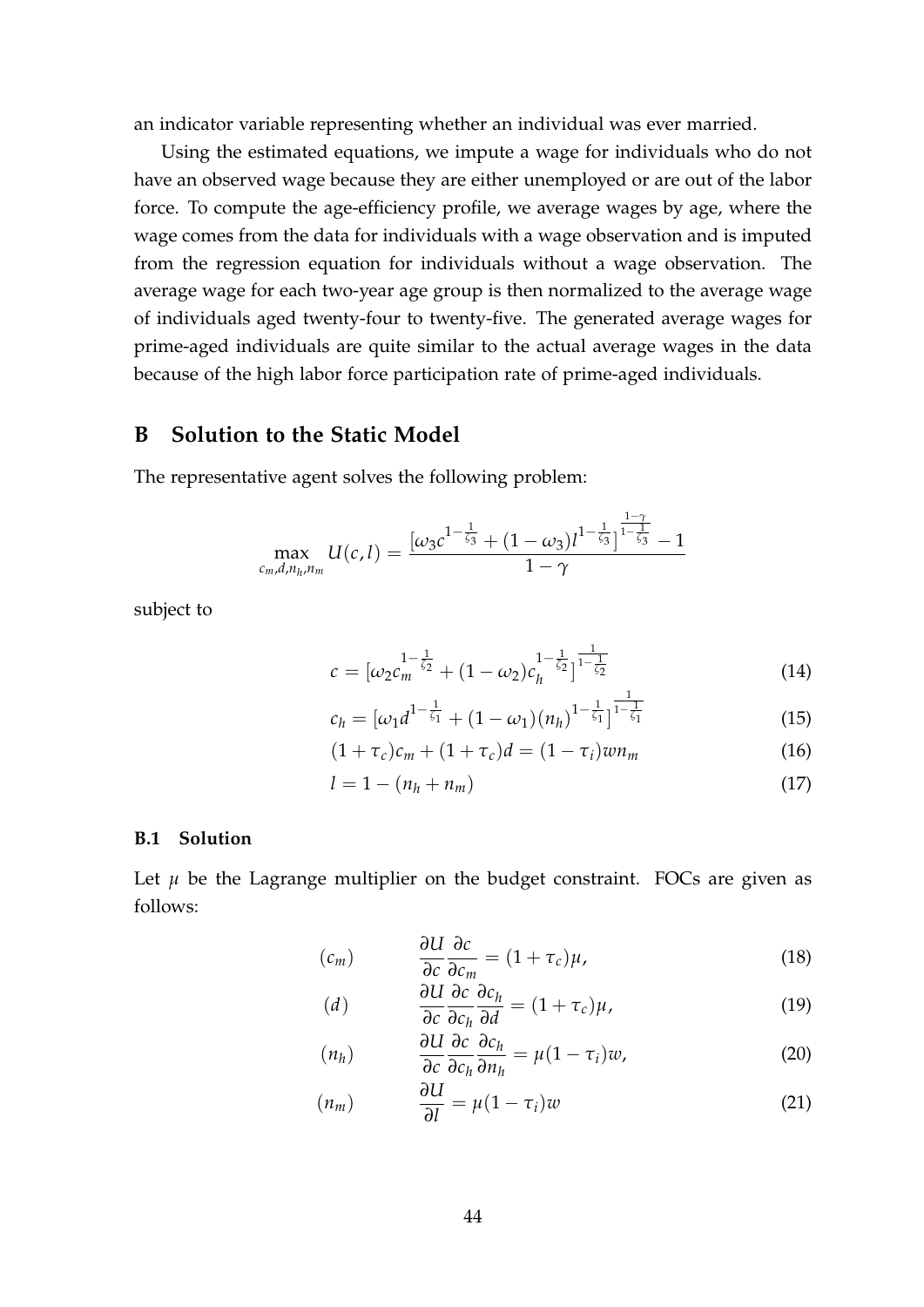From equations [\(19\)](#page-43-1) and [\(20\)](#page-43-1), we have the following:

$$
\frac{\partial c_h}{\partial d} \frac{1 - \tau_i}{1 + \tau_c} w = \frac{\partial c_h}{\partial n_h}
$$

Plugging in the derivatives gives us the following:

$$
\frac{1 - \tau_i}{1 + \tau_c} w \omega_1 d^{-\frac{1}{\zeta_1}} = (1 - \omega_1) n_h^{-\frac{1}{\zeta_1}},
$$

$$
\left(\frac{(1 - \tau_i) w \omega_1}{(1 + \tau_c) (1 - \omega_1)}\right)^{-\zeta_1} d = n_h,
$$

or

<span id="page-44-0"></span>
$$
\Delta_{nh} \equiv \frac{n_h}{d} = \left(\frac{(1-\tau_i)w\omega_1}{(1+\tau_c)(1-\omega_1)}\right)^{-\zeta_1}
$$
\n(22)

The ratio  $\Delta_{ch} \equiv \frac{c_h}{d}$  $\frac{d^2h}{dt}$  can be solved from the definition of  $c_h$  in equation [\(15\)](#page-43-2) directly:

<span id="page-44-1"></span>
$$
\Delta_{ch} \equiv \frac{c_h}{d} = \left(\omega_1 + (1 - \omega_1)\Delta_{nh}^{1 - \frac{1}{\zeta_1}}\right)^{\frac{1}{1 - \frac{1}{\zeta_1}}}
$$
\n
$$
= \left(\omega_1 + (1 - \omega_1)\left(\frac{(1 - \tau_i)w\omega_1}{(1 + \tau_c)(1 - \omega_1)}\right)^{1 - \zeta_1}\right)^{\frac{1}{1 - \frac{1}{\zeta_1}}} \tag{23}
$$

From equations [\(18\)](#page-43-1) and [\(19\)](#page-43-1), we get the following:

$$
\frac{\frac{\partial c}{\partial c_m}}{\frac{\partial c}{\partial c_h}} = \frac{\partial c_h}{\partial d}
$$

Plugging in the derivatives, we find the following:

$$
\frac{\omega_2}{1-\omega_2} \left(\frac{c_h}{c_m}\right)^{\frac{1}{\zeta_2}} = \left(\frac{c_h}{d}\right)^{\frac{1}{\zeta_1}} \omega_1 = \omega_1 \Delta_{ch}^{\frac{1}{\zeta_1}}
$$

Thus we derive  $\Delta_{cm} \equiv \frac{c_m}{d}$  $\frac{\partial m}{\partial d}$  as follows:

<span id="page-44-2"></span>
$$
\Delta_{cm} \equiv \frac{c_m}{d} = \left(\frac{\omega_2}{(1-\omega_2)\omega_1}\right)^{\zeta_2} \Delta_{ch}^{1-\frac{\zeta_2}{\zeta_1}} \tag{24}
$$

From the definition of *c* in equation [\(14\)](#page-43-2), we get the following:

$$
\Delta_c \equiv \frac{c}{d} = [\omega_2 \Delta_{cm}^{1-\frac{1}{\zeta_2}} + (1-\omega_2) \Delta_{ch}^{1-\frac{1}{\zeta_2}}]^{-\frac{1}{1-\frac{1}{\zeta_2}}} \tag{25}
$$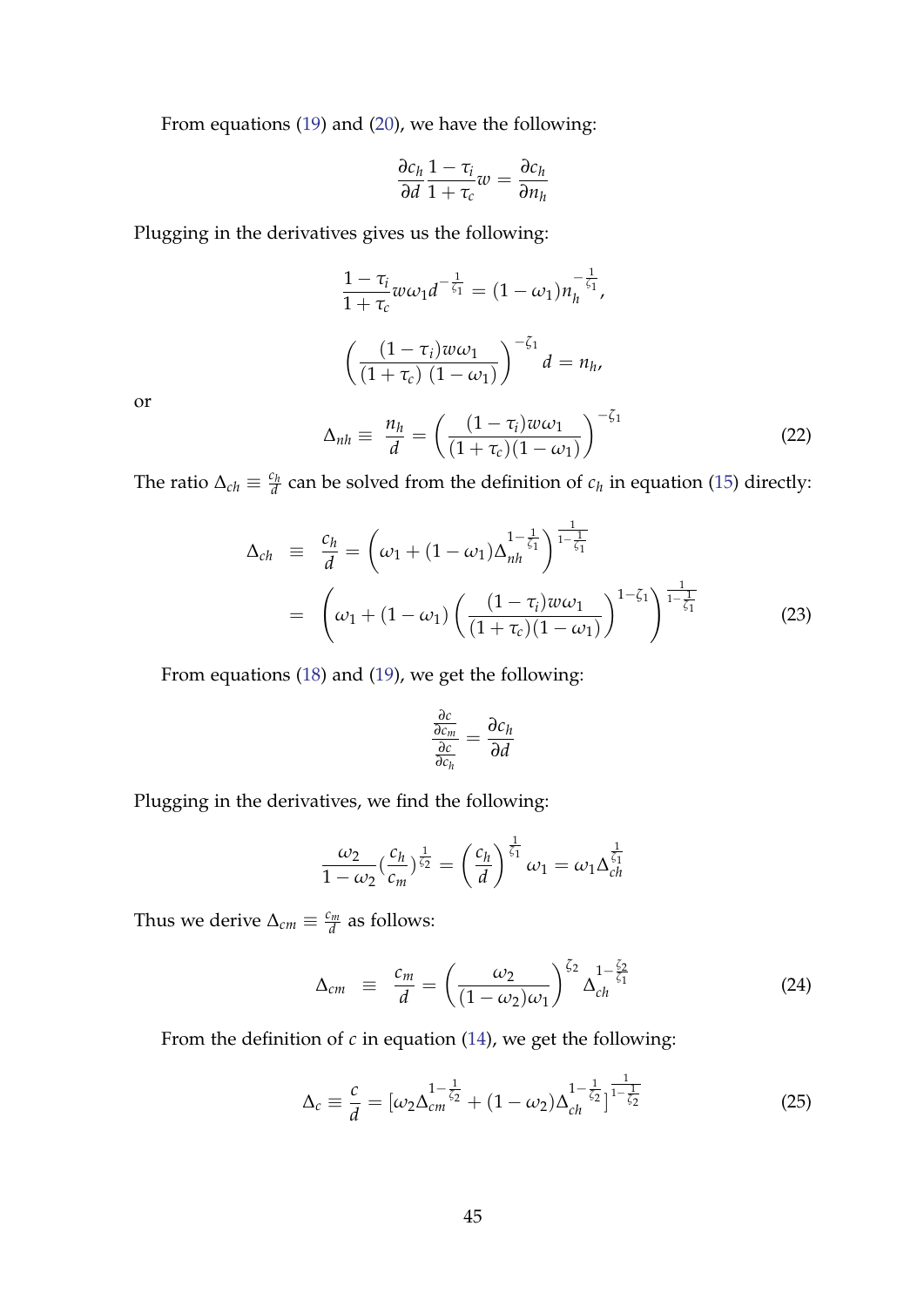The ratio of  $\Delta_l \equiv \frac{l}{d}$  $\frac{d}{d}$  can be solved by first combining equations [\(18\)](#page-43-1) and [\(21\)](#page-43-1):

$$
\frac{\frac{\partial U_t}{\partial l}}{\frac{\partial U_t}{\partial c}} = \frac{\partial c}{\partial c_m} \frac{1 - \tau_i}{1 + \tau_c} w
$$

Plugging in derivatives, we get the following:

$$
\frac{1-\omega_3}{\omega_3} \left(\frac{c}{l}\right)^{1/\zeta_3} = \frac{1-\omega_3}{\omega_3} \left(\frac{\Delta_c d}{\Delta_l d}\right)^{1/\zeta_3} = \omega_2 \frac{c_m^{-\frac{1}{\zeta_2}}}{c^{-\frac{1}{\zeta_2}}}\frac{(1-\tau_i)}{(1+\tau_c)}w
$$

Using the definition of ∆*cm* and ∆*c*, we have the following:

$$
\Delta_l \equiv \frac{l}{d} = \left(\frac{1-\omega_3}{\omega_3\omega_2 w} \frac{1+\tau_c}{1-\tau_i}\right)^{\zeta_3} \Delta_c \left(\frac{\Delta_c}{\Delta_{cm}}\right)^{-\zeta_2}
$$
\n
$$
= \left(\frac{1-\omega_3}{\omega_3\omega_2 w} \frac{1+\tau_c}{1-\tau_i}\right)^{\zeta_3} \left(\omega_2 + (1-\omega_2) \left(\frac{\Delta_{ch}}{\Delta_{cm}}\right)^{1-\frac{1}{\zeta_2}}\right)^{\frac{\zeta_2-\zeta_3}{\zeta_2-1}} \Delta_{cm}
$$
\n
$$
= \left(\frac{1-\omega_3}{\omega_3\omega_2 w} \frac{1+\tau_c}{1-\tau_i}\right)^{\zeta_3} \left(\omega_2 + (1-\omega_2) \left(\frac{(1-\omega_2)\omega_1}{\omega_2}\right)^{\zeta_2-1} \Delta_{ch}^{\frac{\zeta_2-1}{\zeta_1}}\right)^{\frac{\zeta_2-\zeta_3}{\zeta_2-1}} \Delta_{cm}
$$

Thus, we have solved the ratios of all other variables relative to *d*. Finally, we solve *d* from the budget constraint:

$$
(1+\tau_c)\Delta_{cm}d + (1+\tau_c)d = (1-\tau_i)w(1-(\Delta_{nh}+\Delta_l) d)
$$

This gives us the following:

$$
d = \frac{(1 - \tau_i)w}{(1 + \tau_c)\Delta_{cm} + (1 + \tau_c) + (1 - \tau_i)w(\Delta_{nh} + \Delta_l)}
$$
(26)

We solve the rest of the allocations as follows:

$$
n_h = \Delta_{nh} d, \qquad (27)
$$

$$
n_m = 1 - (\Delta_{nh} + \Delta_l) d, \qquad (28)
$$

$$
c_m = \Delta_{cm} d \tag{29}
$$

## **B.2 Proof of Propositions 1 and 2**

**Proof of Proposition 1.** Equation [\(22\)](#page-44-0) gives us the following

$$
\log \Delta_{nh} = -\zeta_1 \log \left( \frac{(1 - \tau_i) w \omega_1}{(1 + \tau_c)(1 - \omega_1)} \right) \tag{30}
$$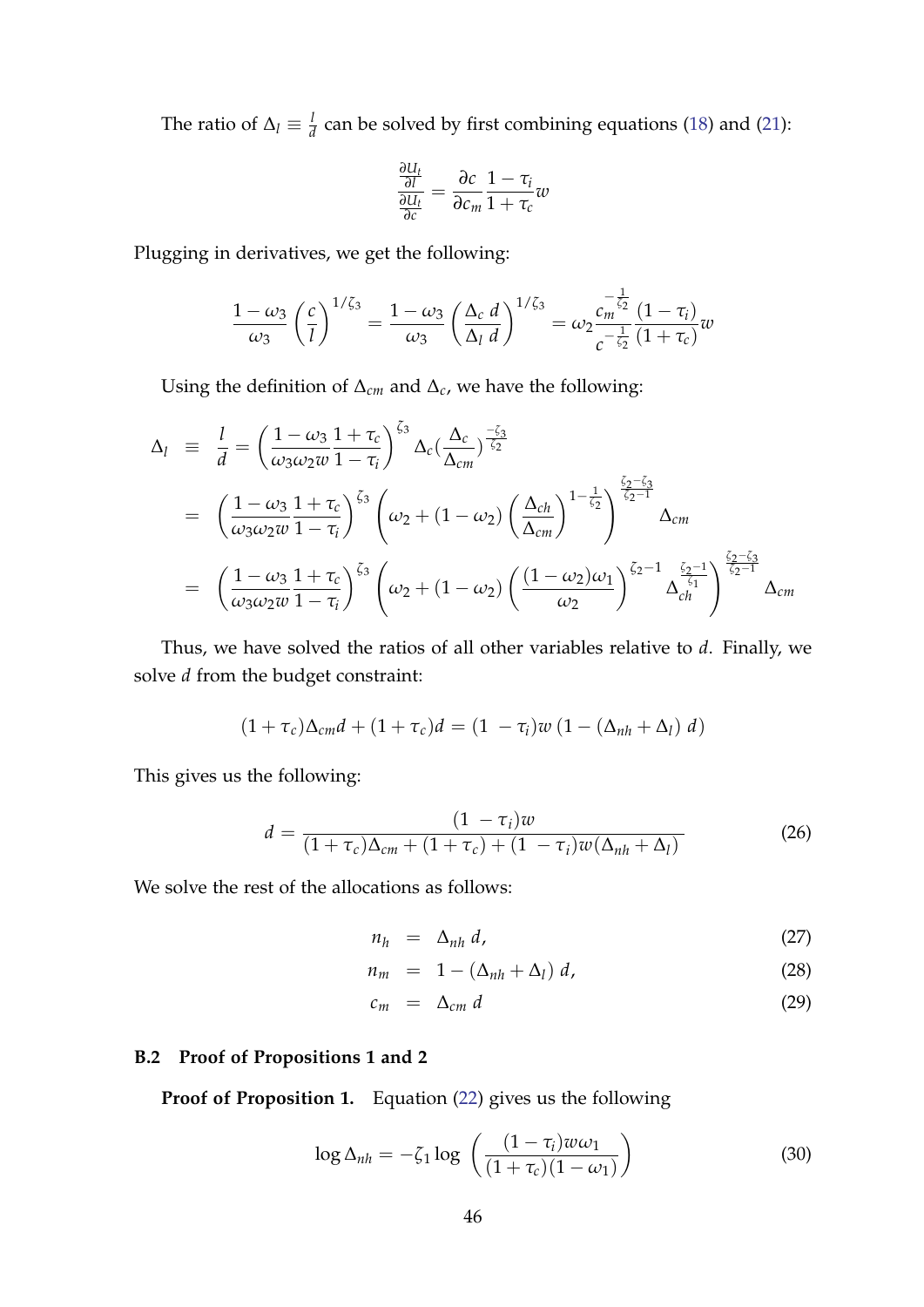Thus, we can solve and determine the sign of the following partial derivatives:

$$
\frac{\partial \log \Delta_{nh}}{\partial \log w} = -\zeta_1 < 0; \tag{31}
$$

$$
\frac{\partial \log \Delta_{nh}}{\partial \log(1 - \tau_i)} = -\zeta_1 < 0; \tag{32}
$$

$$
\frac{\partial \log \Delta_{nh}}{\partial \log(1 + \tau_c)} = \zeta_1 > 0 \tag{33}
$$

Thus,  $\frac{n_h}{d}$  is increasing in  $\tau_c$  and  $\tau_i$  and is decreasing in *w*. Moreover, the effects of *τc*, *τ<sup>i</sup>* , and *w* are increasing in *ζ*1.

**Proof of Proposition 2.** We first solve and determine the sign of the partial derivatives with respect to *log*∆*ch*. Equation [\(23\)](#page-44-1) gives us the following:

$$
log \Delta_{ch} = \frac{1}{1 - \frac{1}{\zeta_1}} log \left( \omega_1 + (1 - \omega_1) \Delta_{nh}^{1 - \frac{1}{\zeta_1}} \right)
$$
(34)

$$
= \frac{1}{1 - \frac{1}{\zeta_1}} \log \left( \omega_1 + (1 - \omega_1) \left( \frac{(1 - \tau_i) w \omega_1}{(1 + \tau_c)(1 - \omega_1)} \right)^{1 - \zeta_1} \right) \tag{35}
$$

Note the following:

$$
\frac{\partial \log \Delta_{ch}}{\partial \log \Delta_{nh}} = \frac{\partial \log \Delta_{ch}}{\partial \Delta_{nh}} \Delta_{nh} = \frac{(1 - \omega_1) \Delta_{nh}^{1 - \frac{1}{\zeta_1}}}{\left(\omega_1 + (1 - \omega_1) \Delta_{nh}^{1 - \frac{1}{\zeta_1}}\right)} > 0 \tag{36}
$$

Combined with the results in the proof of Proposition 1, we further determine the sign of the following partial derivatives:

$$
\frac{\partial \log \Delta_{ch}}{\partial \log w} = \frac{\partial \log \Delta_{ch}}{\partial \log \Delta_{nh}} \frac{\partial \log \Delta_{nh}}{\partial \log w} < 0; \tag{37}
$$

$$
\frac{\partial \log \Delta_{ch}}{\partial \log(1 - \tau_i)} = \frac{\partial \log \Delta_{ch}}{\partial \log \Delta_{nh}} \frac{\partial \log \Delta_{nh}}{\partial \log(1 - \tau_i)} < 0; \tag{38}
$$

$$
\frac{\partial \log \Delta_{ch}}{\partial \log(1+\tau_c)} = \frac{\partial \log \Delta_{ch}}{\partial \log \Delta_{nh}} \frac{\partial \log \Delta_{nh}}{\partial \log(1+\tau_c)} > 0 \tag{39}
$$

Moving on to ∆*cm*, equation [24](#page-44-2) gives us the following:

$$
log(\Delta_{cm}) = \zeta_2 log\left(\frac{\omega_2}{(1-\omega_2)\omega_1}\right) + \left(1 - \frac{\zeta_2}{\zeta_1}\right) log\Delta_{ch}
$$
 (40)

We can see easily that  $\frac{\partial \log \Delta_{cm}}{\partial \log \Delta_{ch}} = 1 - \frac{\zeta_2}{\zeta_1}$  $\frac{\xi_2}{\xi_1}$  < 0 iff  $\zeta_1$  <  $\zeta_2$ . Thus, we can see that iff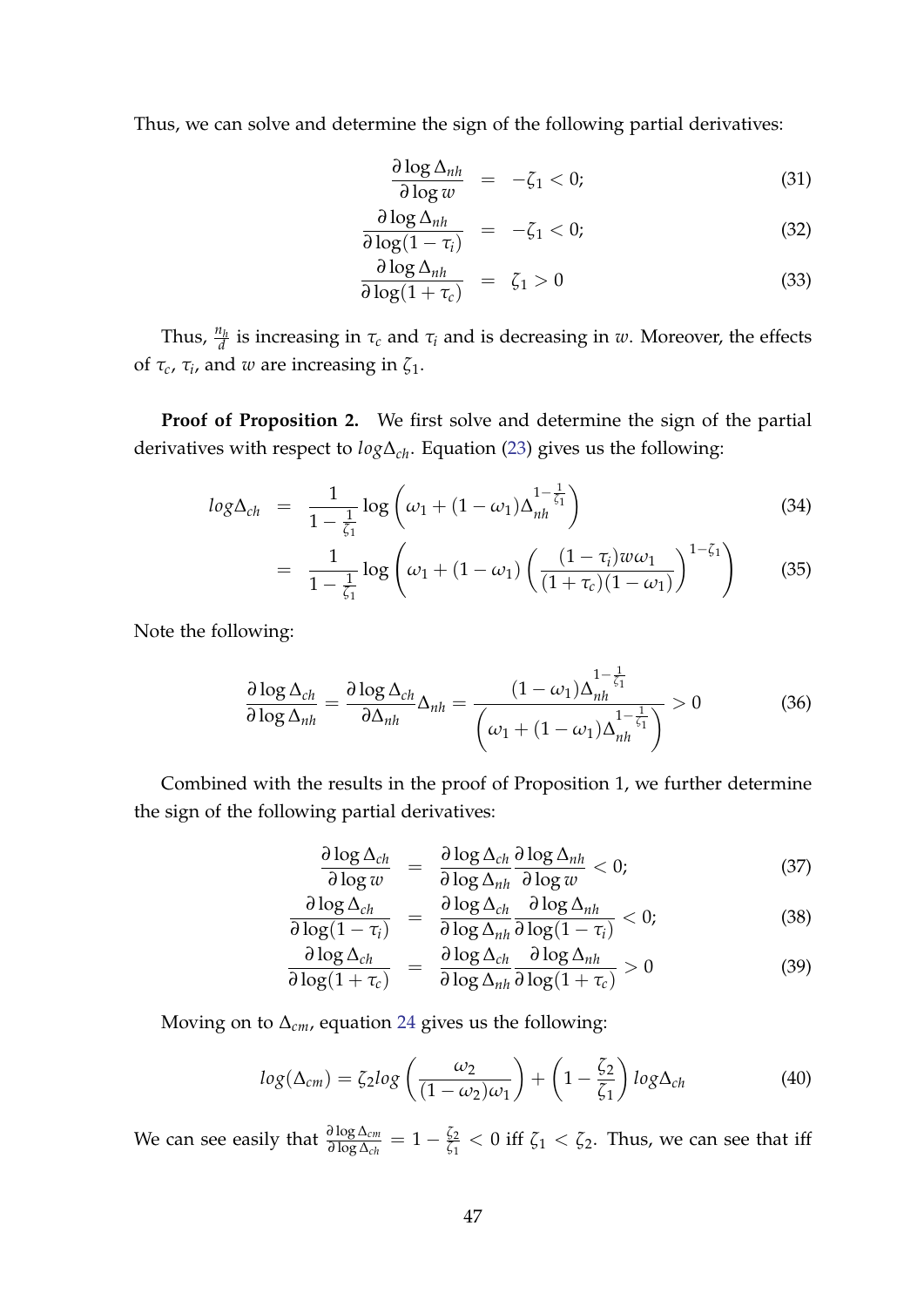$\zeta_1 < \zeta_2$ , the following is true:

$$
\frac{\partial \log \Delta_{cm}}{\partial \log w} = \frac{\partial \log \Delta_{cm}}{\partial \log \Delta_{ch}} \frac{\partial \log \Delta_{ch}}{\partial \log w} > 0; \tag{41}
$$

$$
\frac{\partial \log \Delta_{cm}}{\partial \log(1 - \tau_i)} = \frac{\partial \log \Delta_{cm}}{\partial \log \Delta_{ch}} \frac{\partial \log \Delta_{ch}}{\partial \log(1 - \tau_i)} > 0;
$$
\n(42)

$$
\frac{\partial \log \Delta_{cm}}{\partial \log(1+\tau_c)} = \frac{\partial \log \Delta_{cm}}{\partial \log \Delta_{ch}} \frac{\partial \log \Delta_{ch}}{\partial \log(1+\tau_c)} < 0.
$$
\n(43)

## <span id="page-47-0"></span>**C The Computation Algorithm**

This appendix describes the computation algorithm. To solve the steady-state equilibrium numerically, we discretize the stochastic productivity process into a five-state Markov chain. The state space for average social security earnings is discretized into a grid of fifteen points, and the state space for assets is discretized into an unevenly spaced grid of thirty points. The choice variables are searched over a grid of two hundred points for home inputs and fifty points for market hours; they are continuous for other variables. When computing the expected values next period, we use piecewise linear interpolation to approximate value functions for the points not on the state grids.

We solve for the steady-state equilibrium in the United States as follows:

1. Guess the interest rate *r* and the wage rate *w*.

2. Guess the amount of accidental bequests.

3. Solve the value function and policy functions for the last period of life. By backward induction, repeat at each age until reaching the first period in life.

4. Starting from the initial distribution at the beginning of the life cycle, compute the stationary distribution of households by forward induction using the policy functions.

5. Check whether the amount of associated accidental bequests equals the initial guess. If not, go back to step 2 and update accidental bequests.

6. Check whether market-clearing conditions hold. If not, go to step 1 and update the initial guesses.

The French economy is solved similarly, except that we do not need to iterate over interest rate and wage rate to check for market-clearing conditions. In the policy experiments in which government spending is fixed to that in the benchmark French economy, we further iterate over the proportional income tax to balance the government budget constraint.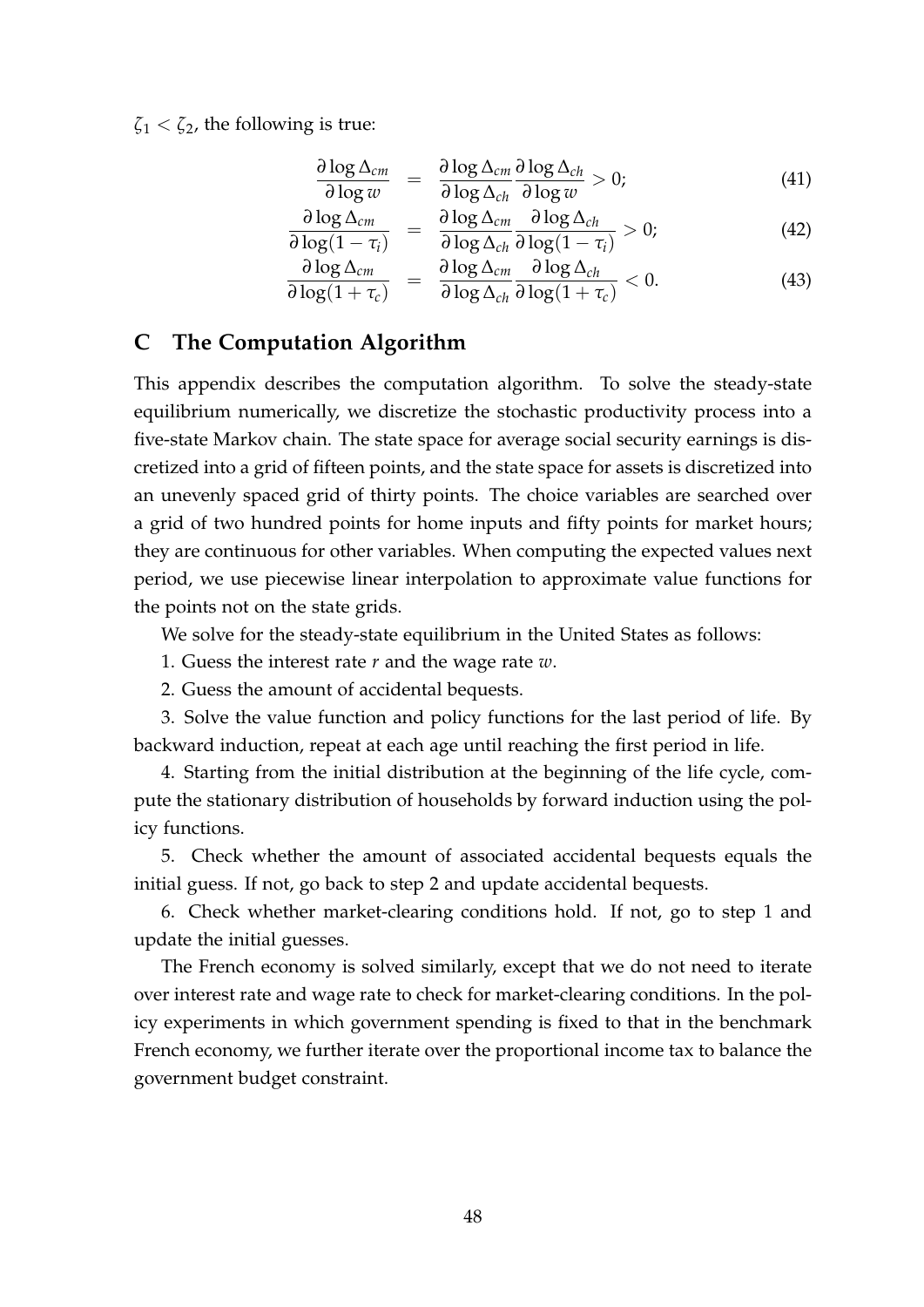#### <span id="page-48-0"></span>**D French Social Security Tax**

The French social security system consists of a public pension and a mandatory occupational pension. The public pension had a flat tax rate of 6.75 percent for employees and 9.9 percent for employers in 2010 and an earnings cap of average earnings. The mandatory occupational pension comprises two schemes. One is for employees (the ARRCO, or Association for Employees' Supplementary Pension Schemes), and the other one is for managerial and executive staff (the AGIRC, or General Association of Retirement Institutions for Executives). We use the first one to calculate the social security tax rate since it covers most workers.

The ARRCO has two income brackets. The tax rate is constant within each bracket and is zero if earnings are higher than the second bracket. The first bracket has an earnings cap equal to average earnings, and the second bracket has an earnings cap ranging between average earnings and three times average earnings. Table [D.4](#page-48-1) reports the tax rate for each bracket and the total tax rate for public and occupational pensions for average income and for three times the average income. Because there are earnings caps, the tax rate, including both the public pension and the mandatory occupational pension and taking into account the earnings brackets, is decreasing with income. Hence, for earnings between one and three times average earnings, the tax rate for employees is between 10.55 percent and 9.45 percent, and for earnings greater than three times earnings it is less than 9.45 percent. We use 9.45 percent as the value for  $\tau_s$  in the simulation. This is a conservative value since most of the population earns less than three times average earnings. Similarly, we use a conservative value of 14 percent as the employer tax rate *τ<sup>f</sup>* .

<span id="page-48-1"></span>

|                        | Employee rate                 | Employer rate                               |  |
|------------------------|-------------------------------|---------------------------------------------|--|
| Public                 |                               |                                             |  |
| $\leq$ avg. earnings   | 6.75                          | 9.9                                         |  |
| ARRCO                  |                               |                                             |  |
| $\leq$ avg. earnings   | 3.8                           | 5.7                                         |  |
| $1 - 3*$ avg. earnings | 8.9                           | 13.3                                        |  |
| Total                  |                               |                                             |  |
| 1*avg. earnings        | $6.75+3.8=10.55$              | $9.9 + 5.7 = 15.6$                          |  |
| 3*avg. earnings        | $[(6.75+3.8)*1+8.9*2]/3=9.45$ | $[(9.9\% + 5.7\%)^* + 143.3^* + 2)]/3 = 14$ |  |

Table D.4: French Social Security Tax Rate, %

While the public-pension benefit is based on the best twenty-five years of earnings, the occupational pension is based on average lifetime earnings. Since the retirement age is 65, the length of working life is 65-24=41 in the model. We use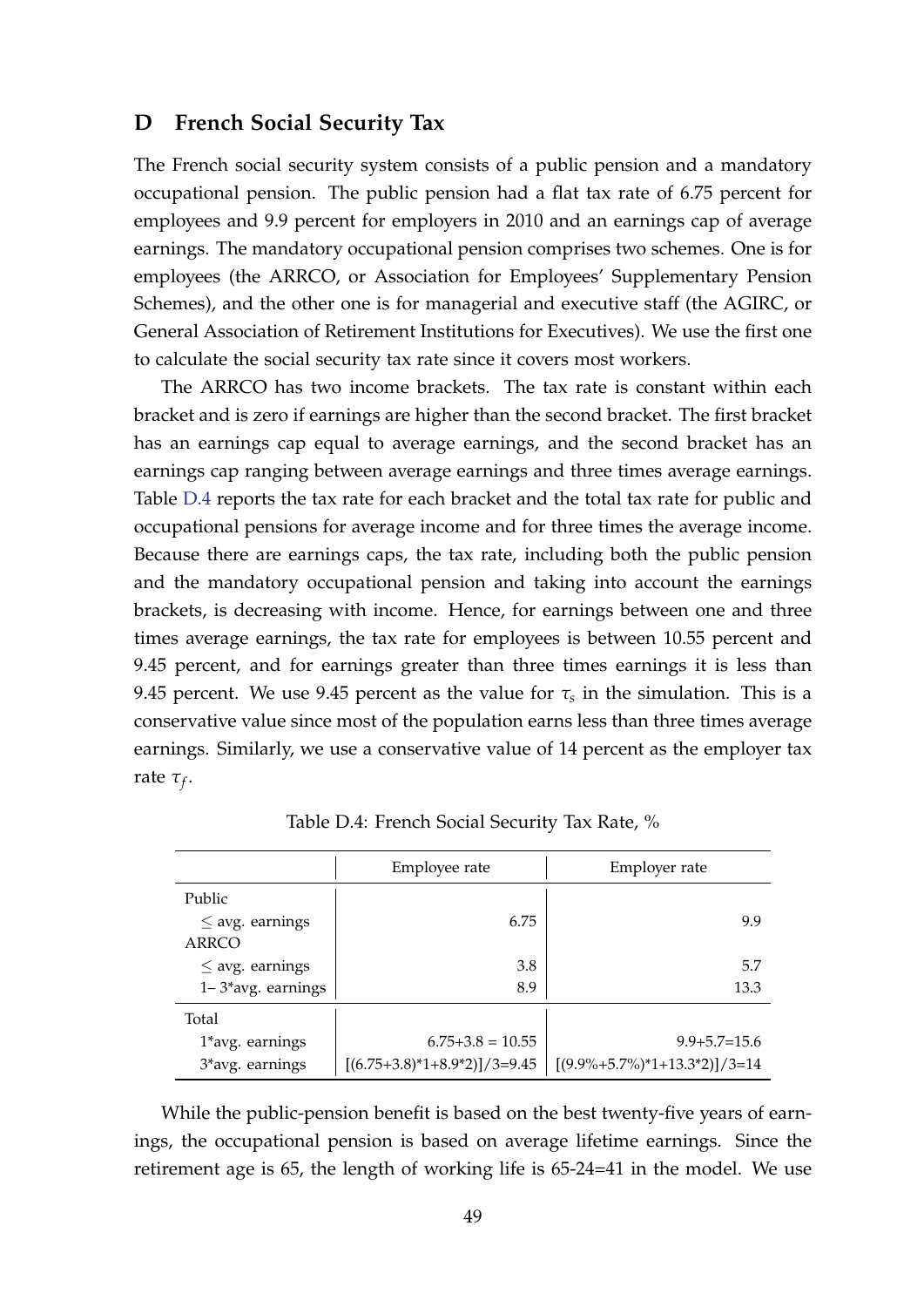the average of 25 and 41 years as the number of best years that the pension income is tied to. $25$ 

# <span id="page-49-0"></span>**E Additional Results**

# **E.1 Life-Cycle Profiles for Decomposition**

<span id="page-49-1"></span> $25$ The average is thirty-three years. The model period is two years. Hence we use thirty-two years.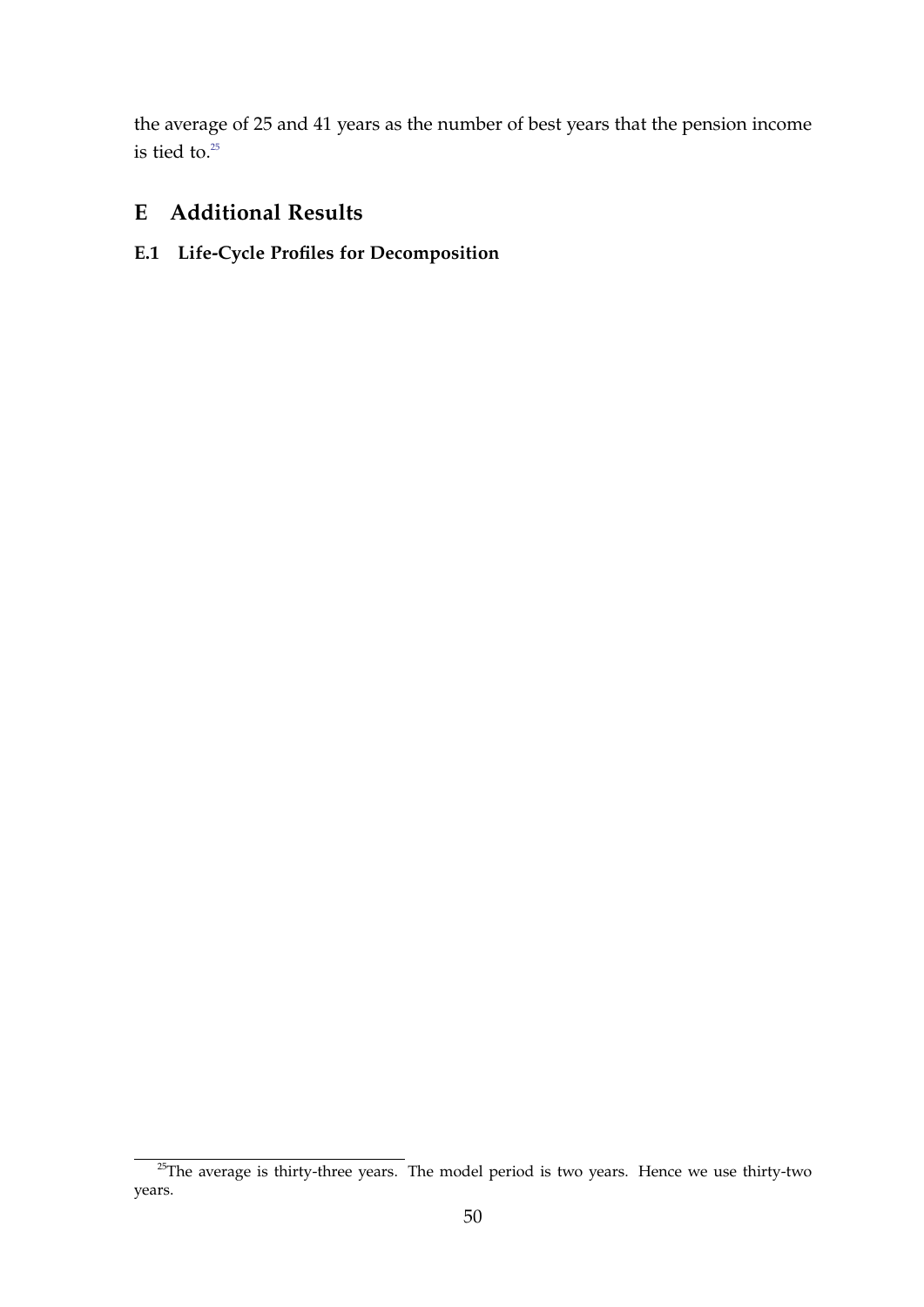## Figure E.1: Life-Cycle Profiles from Decomposition



(a) Consumption Tax

*Notes:* This figure compares hours and expenditure by age in the French benchmark economy with those after adopting US values. Expenditures are normalized by GDP per worker in the benchmark French economy. Panel (a) shows the changes after applying the US consumption tax to the French economy. Panel (b) shows the changes after applying the US social security system to the French economy. Panel (c) shows the changes after applying the US income tax to the French economy. Panel (d) shows the changes after applying the US efficiency profile to the French economy.